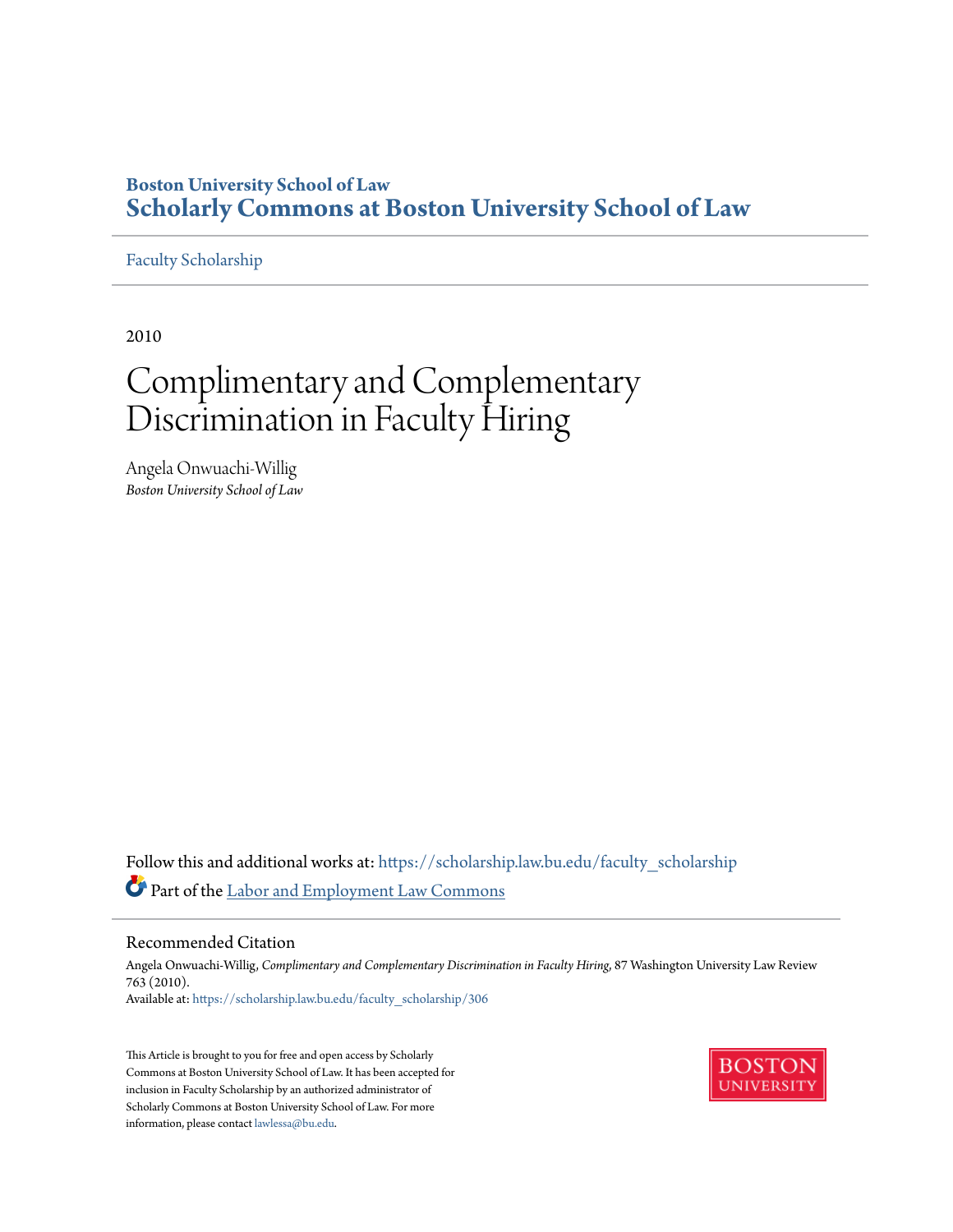## **[Washington University Law Review](http://openscholarship.wustl.edu/law_lawreview?utm_source=openscholarship.wustl.edu%2Flaw_lawreview%2Fvol87%2Fiss4%2F2&utm_medium=PDF&utm_campaign=PDFCoverPages)**

[Volume 87](http://openscholarship.wustl.edu/law_lawreview/vol87?utm_source=openscholarship.wustl.edu%2Flaw_lawreview%2Fvol87%2Fiss4%2F2&utm_medium=PDF&utm_campaign=PDFCoverPages) | [Issue 4](http://openscholarship.wustl.edu/law_lawreview/vol87/iss4?utm_source=openscholarship.wustl.edu%2Flaw_lawreview%2Fvol87%2Fiss4%2F2&utm_medium=PDF&utm_campaign=PDFCoverPages)

January 2010

# Complimentary Discrimination and Complementary Discrimination in Faculty Hiring

Angela Onwuachi-Willig

Follow this and additional works at: [http://openscholarship.wustl.edu/law\\_lawreview](http://openscholarship.wustl.edu/law_lawreview?utm_source=openscholarship.wustl.edu%2Flaw_lawreview%2Fvol87%2Fiss4%2F2&utm_medium=PDF&utm_campaign=PDFCoverPages) Part of the [Civil Rights and Discrimination Commons,](http://network.bepress.com/hgg/discipline/585?utm_source=openscholarship.wustl.edu%2Flaw_lawreview%2Fvol87%2Fiss4%2F2&utm_medium=PDF&utm_campaign=PDFCoverPages) and the [Labor and Employment Law](http://network.bepress.com/hgg/discipline/909?utm_source=openscholarship.wustl.edu%2Flaw_lawreview%2Fvol87%2Fiss4%2F2&utm_medium=PDF&utm_campaign=PDFCoverPages) [Commons](http://network.bepress.com/hgg/discipline/909?utm_source=openscholarship.wustl.edu%2Flaw_lawreview%2Fvol87%2Fiss4%2F2&utm_medium=PDF&utm_campaign=PDFCoverPages)

#### Recommended Citation

Angela Onwuachi-Willig, *Complimentary Discrimination and Complementary Discrimination in Faculty Hiring*, 87 Wash. U. L. Rev. 763 (2010). Available at: http://openscholarship.wustl.edu/law\_lawreview/vol87/iss4/2

This Article is brought to you for free and open access by the Law School at Washington University Open Scholarship. It has been accepted for inclusion in Washington University Law Review by an authorized administrator of Washington University Open Scholarship. For more information, please contact [digital@wumail.wustl.edu.](mailto:digital@wumail.wustl.edu)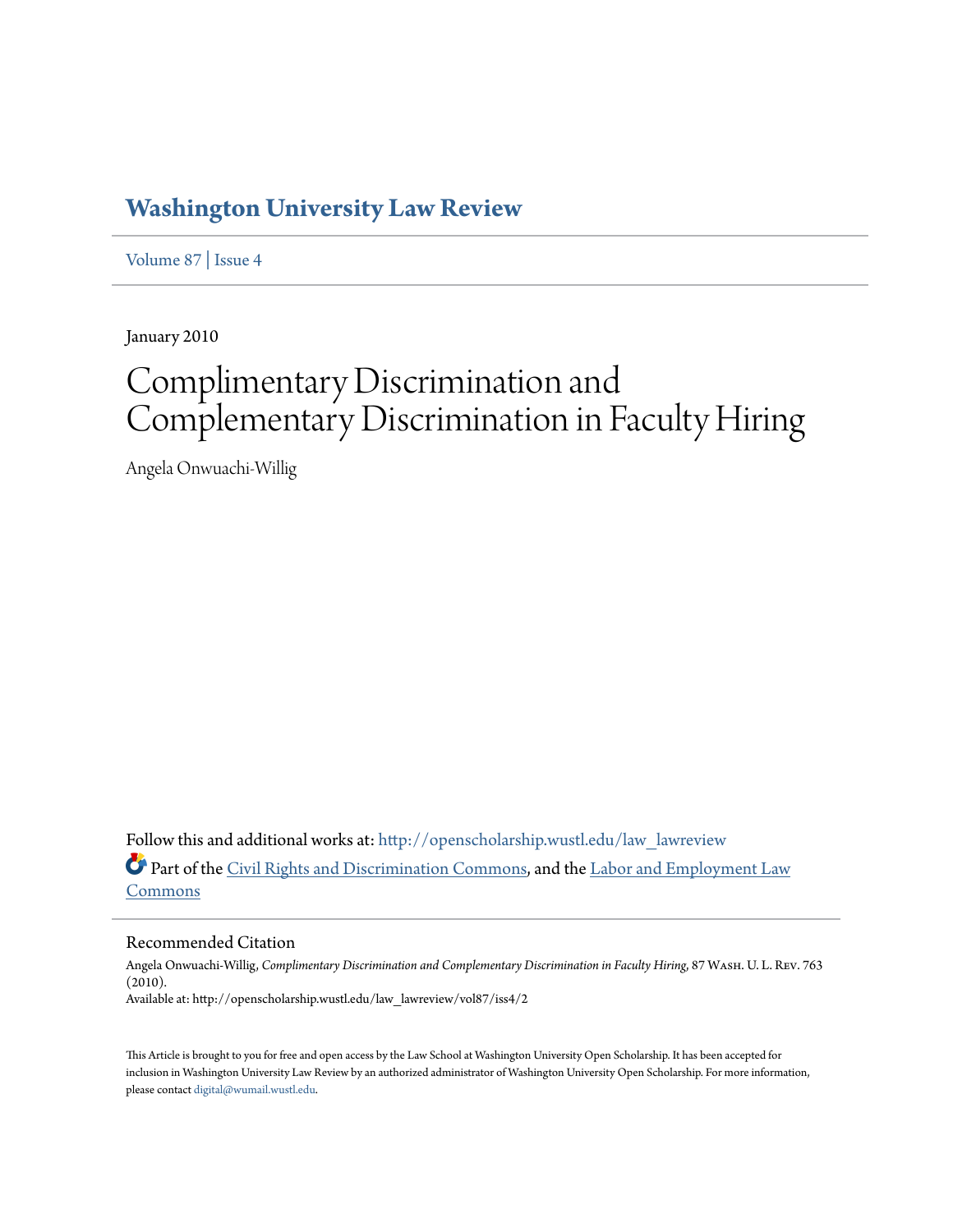### **COMPLIMENTARY DISCRIMINATION AND COMPLEMENTARY DISCRIMINATION IN FACULTY HIRING**

#### **ANGELA ONWUACHI-WILLIG**

#### **ABSTRACT**

*This Article focuses on one form of discrimination in faculty hiring. Specifically, this Article concentrates on discrimination against the "overqualified" minority faculty candidate, the candidate who is presumed to have too many opportunities and thus gets excluded from faculty interview lists and consideration. In so doing, this Article poses and answers the question: "Can exclusion from interviewing pools and selection based upon the notion that one is just "too good" to recruit to a particular department constitute an actionable form of discrimination?" Part I of this Article begins by briefly reviewing the changes in faculty diversity and inclusion at colleges and universities. Part II lays out a hypothetical of a superstar, bidding-war minority faculty candidate in English and explicates how the exclusion of this candidate, although accompanied by high praise and not racial animus, may constitute actionable discrimination. In so doing, it examines how federal courts have analyzed the concept of "overqualification" when employers have articulated it as the reason for not hiring a job applicant in discrimination lawsuits. It then explains why the myth of the "overqualified" minority faculty candidate as the "highly sought-after" candidate can render that candidate"s exclusion from interviews, and thus hiring, a unique and specific form of racial discrimination. Part III further explicates how this form of "complimentary discrimination" works to create the* 

Professor of Law, Charles M. and Marion J. Kierscht Scholar, University of Iowa. B.A., Grinnell College; J.D., University of Michigan Law School. The author can be contacted via email at angela-onwuachi@uiowa.edu. Thanks to Dean Carolyn Jones and Charles M. and Marion J. Kierscht for their research support. I also thank Monica Bell, Arthur Bonfield, Anupam Chander, Guy Uriel Charles, Miriam Cherry, Karla Erickson, Michael Green, Mitu Gulati, Khanh Ho, Kevin Johnson, Stephen Lee, Melissa Murray, Michael Olivas, Hari Osofsky, Ediberto Roman, Davin Rosborough, Catherine Smith, Peggie Smith, Madhavi Sunder, Jacob Willig-Onwuachi, Adrien Wing, and Tung Yin for helpful comments and many illuminating conversations. Finally, I give special thanks to my husband, Jacob Willig-Onwuachi, and our children, Elijah, Bethany, and Solomon for their constant love and support. This Article gained much from comments at a faculty workshop through the Francis Lewis Law Center at Washington and Lee University School of Law in Lexington, Virginia and a presentation in the Law and Society Series at Suffolk University Law School in Boston, **Massachusetts**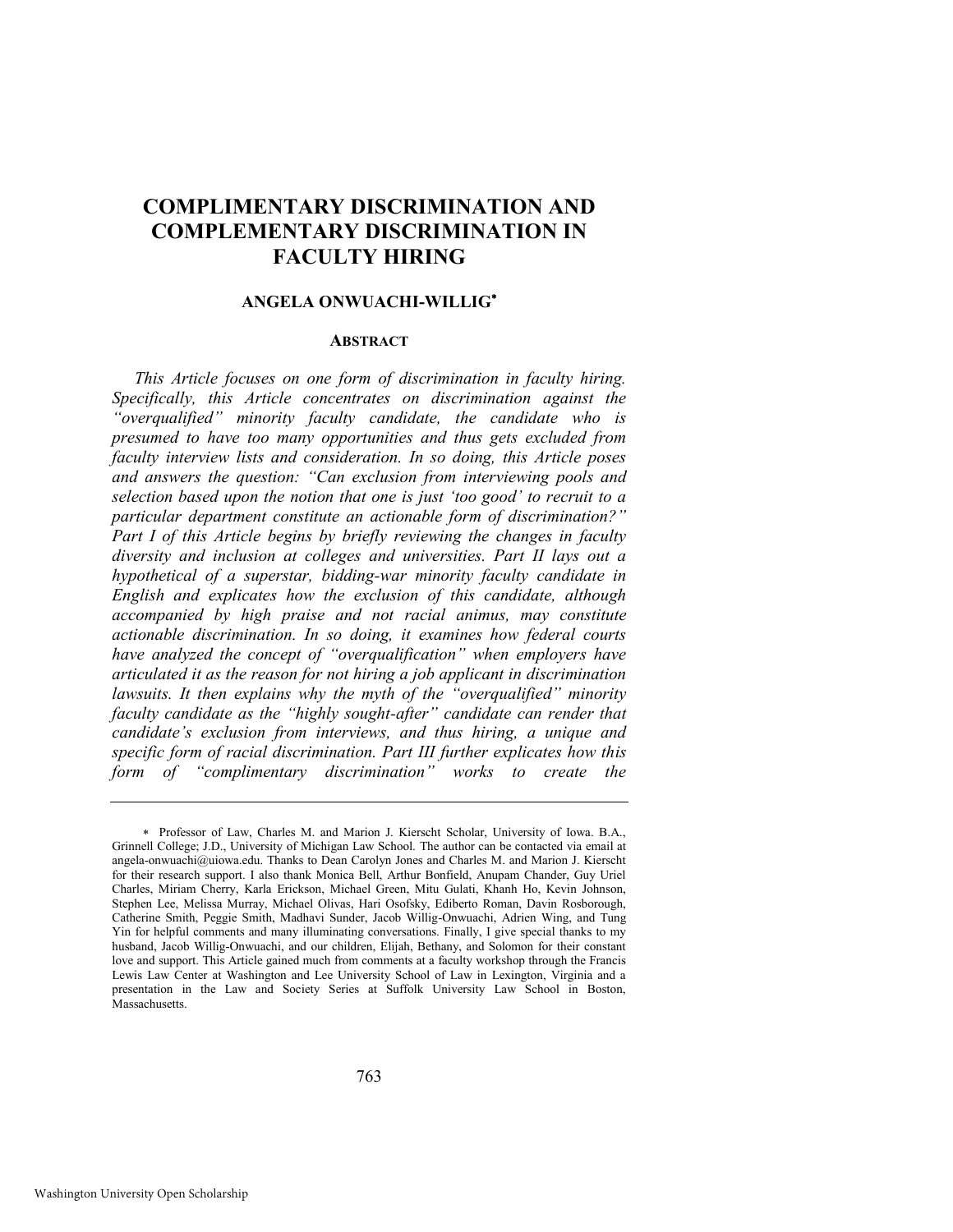*"complementary discrimination" of keeping other "less qualified," but certainly qualified minorities locked out of the academic market or out of particular schools. Specifically, it explains how faculties" dreams of one day recruiting the superstar minority candidate—generally the only type of minority candidate whom they truly find acceptable—can function as an excuse for not "settling" for racial minority candidates who are well qualified, but not as highly credentialed as the superstars, which, in turn, continues the cycle of low representation of minorities on college and university faculties. To illustrate this point, this Part details a hypothetical involving a minority female candidate on the entry level market in law. The Conclusion of this Article then expresses and details the need for and importance of increasing diversity on college and university faculties in today"s society and the importance of carefully evaluating one"s own biases when creating and serving on faculty search committees.* 

#### TABLE OF CONTENTS

#### <span id="page-3-0"></span>**INTRODUCTION**

Faculty hiring at colleges and universities<sup>1</sup> can be a messy process. Although there are arguably objective criteria for evaluating applicants

http://openscholarship.wustl.edu/law\_lawreview/vol87/iss4/2

<sup>1.</sup> Although the concepts in this Article apply to all departments, including law schools, the primary hypothetical in this Article, *see infra* Part II.A, addresses and focuses on application processes that greatly differ from the process offered to law faculty candidates through the Association of American Law Schools' (AALS) Faculty Appointments Register (FAR). For example, unlike the hypothetical faculty candidate in Part II.A, the average faculty candidate in law would not have limited his applications and thus his opportunities to just a few schools; generally, entry-level law candidates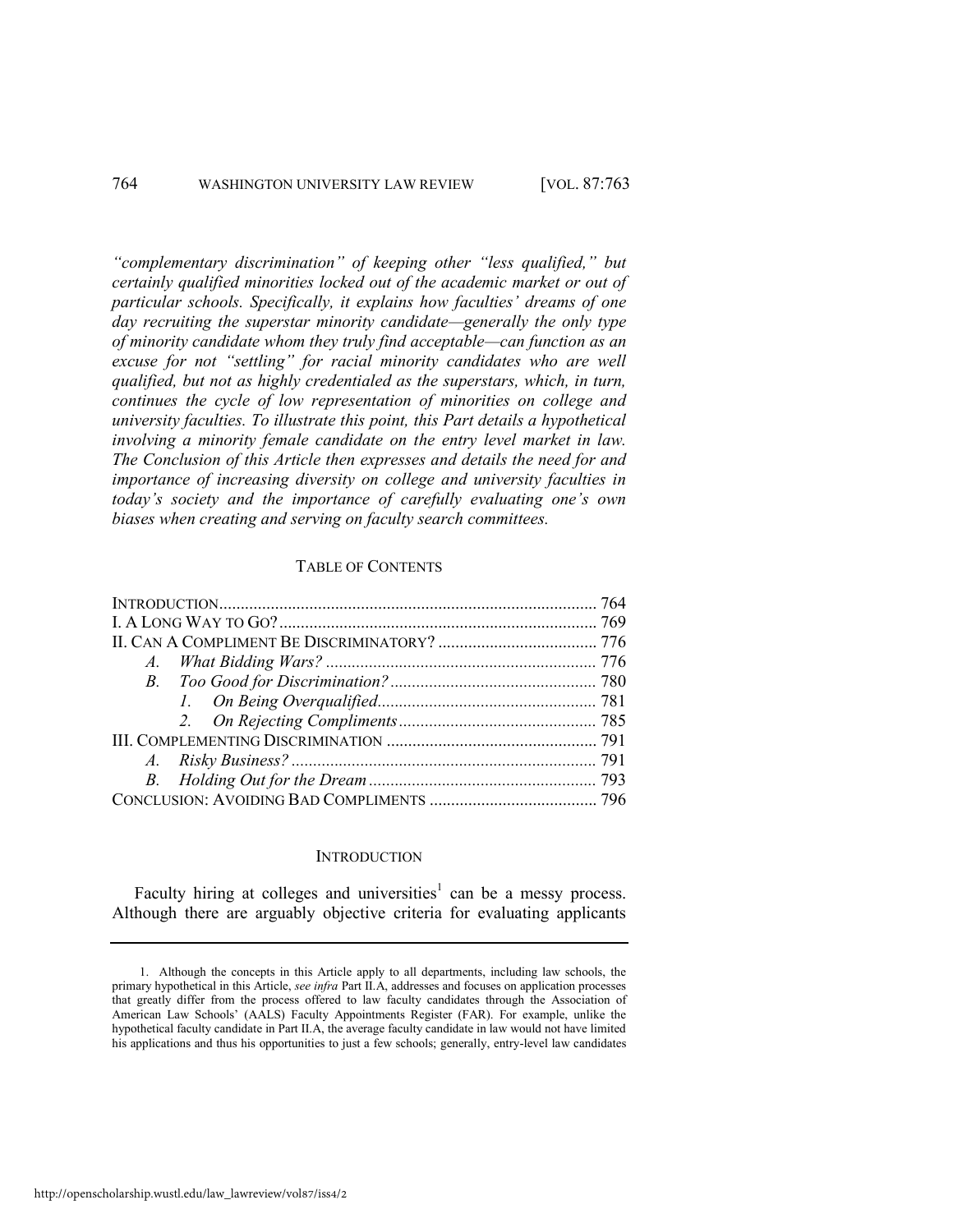<span id="page-4-0"></span>during the appointments process, $\frac{2}{3}$  faculties generally make their final decisions on offers among qualified candidates based on subjective criteria, such as speculations about a candidate's future productivity and teaching effectiveness. Is the candidate a good fit for the department? Will he or she be a productive scholar for years to come? How will the institution's students respond to the candidate as a teacher?

When faculties add factors of diversity, especially racial diversity, to the mix of their hiring considerations, the responses to these questions can become even stickier. For candidates who are on the margins, such as racial minorities, questions regarding whether the candidate is a good fit are less likely to work to their advantage.<sup>3</sup> Majority faculty members often find it hard to imagine minority candidates engaged in future discussions of politics and current events during the lunch hour in the faculty lounge.<sup>4</sup> Majority faculty members also experience difficulty in seeing such candidates as younger versions of themselves, ready to carry on the

PATRICIA J. WILLIAMS, THE ALCHEMY OF RACE AND RIGHTS 97 (1991).

<span id="page-4-1"></span>use the FAR, which makes their applications accessible to every law school in the United States. Ilyhung Lee, *The Rookie Season*, 39 SANTA CLARA L. REV. 473, 474 n.2 (1999).

<sup>2.</sup> *See* Richard Delgado, *Rodrigo"s Tenth Chronicle: Merit and Affirmative Action*, 83 GEO. L.J. 1711, 1718–19 (1995) (arguing that merit "is a resource attractor," "that the pre-existing level of merit may be skewed, and that supposedly neutral mechanisms prevent us from seeing this"); Caroline Sotello Viernes Turner, *Before Starting a Faculty Search, Take a Good Look at the Search Committee*, CHRON. HIGHER EDUC., Sept. 29, 2006, at B32, *available at* http://chronicle.com/weekly/v53/ i06/06b03201.htm (critiquing the use of an applicant's graduate school as an objective qualification in light of racial and ethnic disparities in enrollment in elite programs); *see also* Smith et al., *Interrupting the Usual: Successful Strategies for Hiring Diverse Faculty*, J. HIGHER EDUC., Mar.–Apr. 2004, at 133, 136-37 (asserting that "informal systems of preference still mold much of American life, and take marked importance over merit""); Caroline Sotello Viernes Turner et al., *Exploring Underrepresentation: The Case of Faculty of Color in the Midwest*, J. HIGHER EDUC., Jan.–Feb. 1999, at 27, 31 [hereinafter Sotello Viernes Turner et al., *Midwest*] (expressing doubt about how merit is quantified).

<sup>3.</sup> For example, as one tenured American Indian male professor declared, "'Mainstream students look at minority professors in a different light. . . . Not looking like a mainstream instructor naturally tends to work against you." Sotello Viernes Turner et al., *Midwest*, *supra* note [2,](#page-4-0) at 43. Professor Patricia Williams eloquently described one interaction, in which students highlighted their own perception about how she was treated differently as a result of her race and gender. She wrote:

Two students come to visit me in the wake of the evaluations, my scores having been published in the student newspaper. They think the response has to do with race and gender, and with the perceived preposterousness of the authority that I, as the first black woman ever to have taught at this particular institution, symbolically and imagistically bring to bear in and out of the classroom. Breaking out of this, they say, is something we all suffer as pawns in a hierarchy, but it is particularly aggravated in the confusing, oxymoronic hierarchic symbology of me as a black female law professor.

<sup>4.</sup> *See* Sotello Viernes Turner, *supra* note [2,](#page-4-0) at B32 (noting that faculty members generally "want to work with people who feel familiar to them"); see also Stephanie M. Wildman, Integration in *the 1980s: The Dream of Diversity and the Cycle of Exclusion*, 64 TUL. L. REV. 1625, 1644 (1990) (suggesting that some faculty resist diversity in faculty hiring because they will not be comfortable with a minority).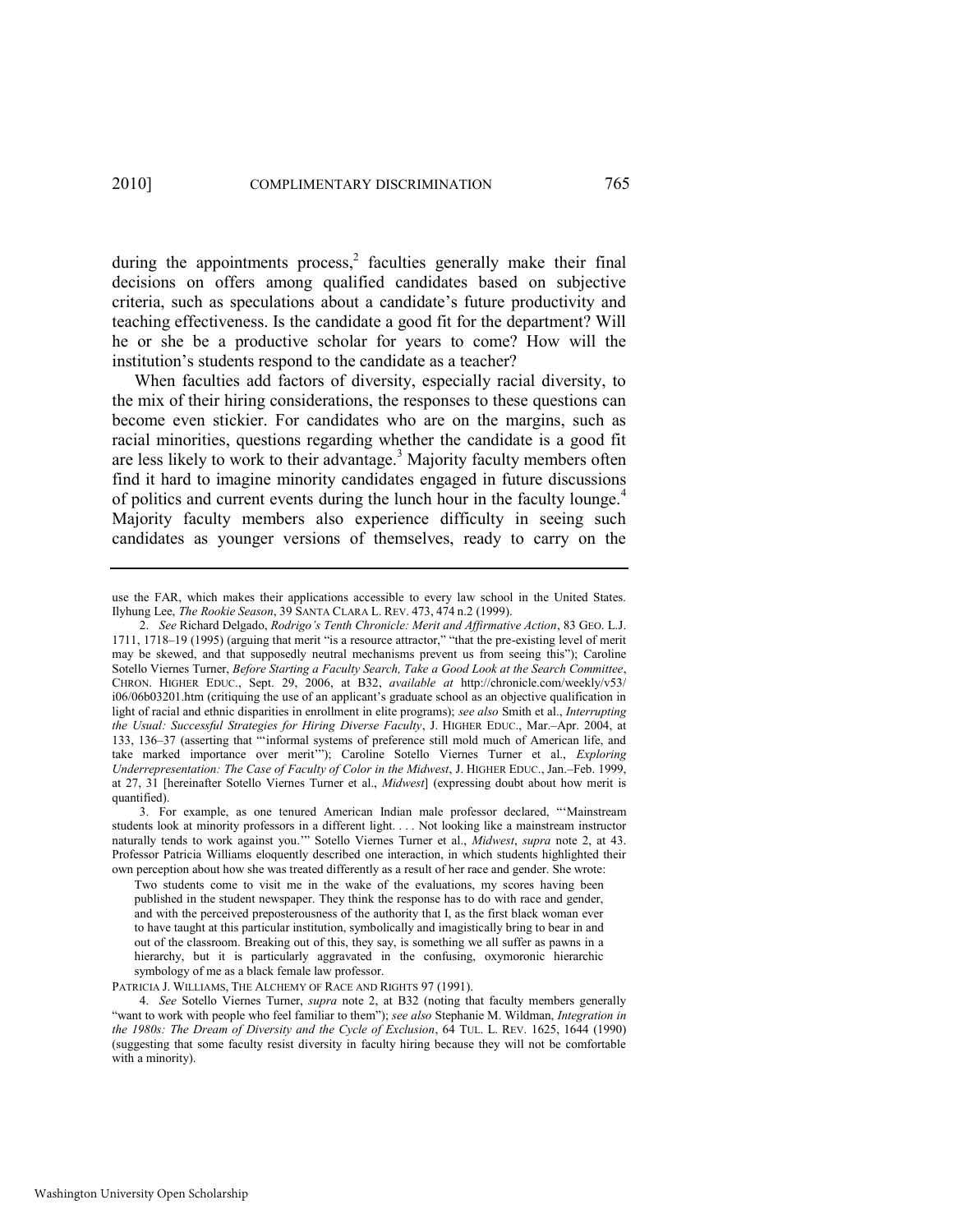department's traditions.<sup>5</sup> In some cases, a minority candidate's questions about issues of diversity and inclusion on campus can work to raise flags about him or her as a potential troublemaker, someone who may disrupt the collegiality among the faculty with controversial "side" issues.<sup>6</sup> Similarly, questions about a minority candidate's scholarship or reception by students can become tinged by race, especially if the candidate's scholarship focuses on issues of race and diversity.<sup>7</sup>

Ultimately, when faculties fail to give an offer to a minority candidate at the end of the hiring process, they frequently offer two particular excuses. These two reasons are voiced in terms that are at once distinct and complementary of one another.

<span id="page-5-1"></span><span id="page-5-0"></span>1. There were no, or hardly any, applications from qualified minority candidates to consider.<sup>8</sup>

Sotello Viernes Turner, *supra* not[e 2,](#page-4-0) at B32; *see also* Wildman, *supra* not[e 4](#page-4-1), at 1671 ("This subtext") is about, ‗Will this person fit into our group, fit into our institution, not change it in any way that will make me not fit, not hurt my place in the institution in any way?' It is a conversation that looks to the future because the participant worries, 'If someone comes who is not like me, will I still be valued at this place, at other places, or have other opportunities?'").

6. *See* Sumi Cho, *"Unwise," "Untimely," and "Extreme": Redefining Collegial Culture in the Workplace and Revaluing the Role of Social Change*, 39 U.C. DAVIS L. REV. 805, 809 (2006) (contending that "those who transgress the cultural norm of gendered and racial hierarchy appear to be 'impolite' and 'uncollegial' regardless of history, context, or power relations''); Perry A. Zirkel, Mayberry v. Dees*: Collegiality as a Criterion for Faculty Tenure*, 12 EDUC. L. REP. 1053, 1059 (1983) (arguing that "collegiality" can serve as a subterfuge in academic employment decisions and can negatively affect the operation of "the robust exchange of ideas" in colleges and universities).

7. *See* Derrick A. Bell, *Diversity and Academic Freedom*, 43 J. LEGAL EDUC. 371, 377 (1993) (―Minority law teachers, particularly those of us whose writings are intended to unearth rather than entomb racial connections between past and current events, are disturbing to many whites, who mistake our refusal to conform for a lack of competence.‖); Sotello Viernes Turner et al., *Midwest*, supra note [2](#page-4-0), at 30 (asserting that minority faculty may see "their work devalued if it focuses on minority issues‖); *see also* DERRICK A. BELL, CONFRONTING AUTHORITY: REFLECTIONS OF AN ARDENT PROFESSOR 35 (1994) (noting that as a junior professor, he had to "overcome [Harvard Law students'] apprehension that because [he] was the one black in an otherwise all-white faculty [he] might not be competent").

8. *See* Michael A. Olivas, *The Education of Latino Lawyers: An Essay on Crop Cultivation*, 14 CHICANO-LATINO L. REV. 117, 133 (1994) (contending that one myth about minorities in academia is that there are no qualified minorities and that minorities possess "unexceptional credentials"); Smith et al., *supra* note [2,](#page-4-0) at 134–35 (also identifying as a common faculty excuse the lack of qualified minority candidates). Certainly, in a number of fields, there is a serious pipeline problem. For example, in 2004, one survey revealed that the number of underrepresented minorities—African Americans, American

<sup>5.</sup> As Caroline Sotello Viernes Turner once explained:

Many committees create a job description that would attract faculty members much like themselves. They advertise the position in publications that people mostly like themselves read. They evaluate résumés of people who often resemble themselves, invite three to five candidates for campus interviews who—again—are similar to themselves, and then make an offer to the person with whom they are most comfortable. Over time that process has inevitably resulted in campuses that are more homogeneous than not.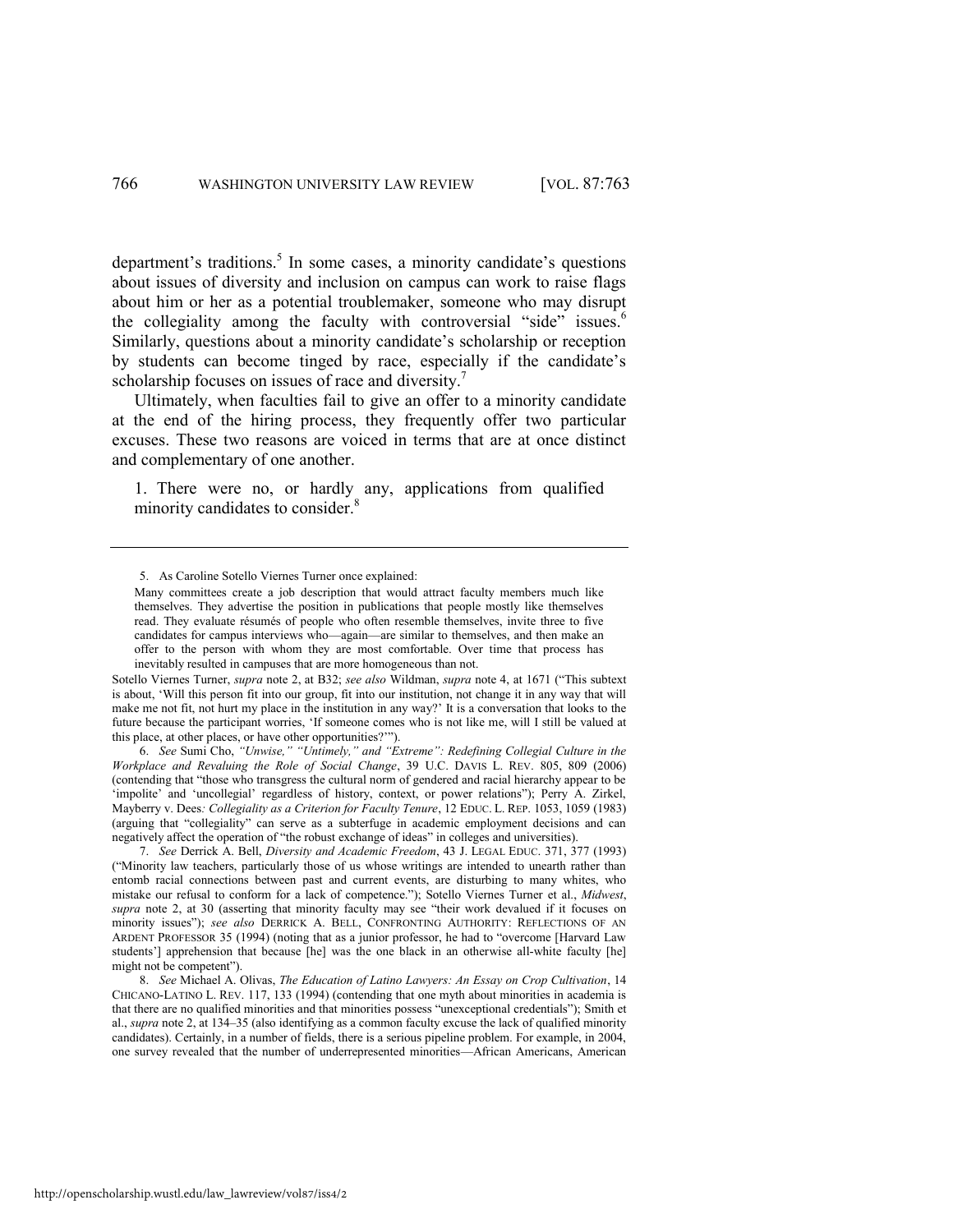2. There was no point in even trying to interview the few, qualified minority candidates on the market because they would never accept an offer from the department. These candidates are in such high demand that there will be many bidding wars between institutions over them.<sup>9</sup>

<span id="page-6-0"></span>According to this usual round of excuses, there are two basic types of minority faculty candidates: (1) those who are unqualified for the department, and (2) those who are "overqualified" for the department.<sup>10</sup>

Usually, academic articles address the disadvantages of the minority applicant in the first category—the minority candidate who is deemed unqualified or unworthy for hire, in many cases due to conscious or unconscious<sup>11</sup> biases<sup>12</sup> in the evaluation of applicants. This Article,

Indians, and Latinas/os—who earned astronomy doctorates was only 6, physics doctorates was only 22, and mathematics doctorates was only 29. Ben Gose, *The Professoriate Is Increasingly Diverse, But That Didn"t Happen by Accident*, CHRON. HIGHER EDUC., Sept. 28, 2007, http://chronicle.com/ weekly/v54i05.05b00101.htm; *see also* Daryl G. Smith & José F. Moreno, *Hiring the Next Generation of Professors?: Will Myths Remain Excuses?*, CHRON. HIGHER EDUC., Sept. 29, 2006, at B22, B24, *available at* http://chronicle.com/weekly/v53/i06/06b02201.htm (noting that underrepresented minority graduate enrollment at the eight doctoral institutions in their study was only 14%, even though undergraduate enrollment was 22%); Sotello Viernes Turner et al., *Midwest*, *supra* not[e 2,](#page-4-0) at 45 (noting that the most frequently cited obstacle to successful recruitment of faculty of color in their study "was a lack of qualified candidates in all fields of study"); *id.* at 27-28, 55 (same).

<sup>9.</sup> Daryl G. Smith, *Faculty Diversity When Jobs Are Scarce: Debunking the Myths*, CHRON. HIGHER EDUC., Sept. 6, 1996, at B3 (arguing that "the notion that institutions must engage in 'bidding wars' to attract scholars of color" is a myth that makes it harder for colleges and universities to diversify their faculties); Smith et al., *supra* not[e 2](#page-4-0), at 135 ("Because of pipeline issues and because of the continued limits in the labor market for faculty, many assume that there is a 'bidding war' in which faculty of color are sought after over 'traditional' White male faculty."); Sotello Viernes Turner et al., *Midwest, supra* not[e 2](#page-4-0), at 27 (asserting that there is the myth that "because of high demand/low supply, minority PhDs are flooded with job offers"). For example, Professor Smith quoted the following passage from a report by a prestigious research university: "Although a concerted effort has been made, small candidate pools and intense competition between top universities has made growth in faculty numbers difficult." Smith, *supra* note [9,](#page-6-0) at B3. In one study, Professor Smith and her team of researchers exposed the falsity behind the myth of the minority, bidding-war candidate. *See infra* notes [27](#page-10-0)–[31.](#page-11-0) 

<sup>10.</sup> My use of the term "overqualified" to describe a faculty candidate is not literal. "Overqualified" in this context really means "exceptionally qualified." In order to be consistent with the language that is used in discrimination cases, however, I use the term "overqualified" as opposed to the phrase "exceptionally qualified."

<sup>11.</sup> *See* Jerry Kang, *Trojan Horses of Race*, 118 HARV. L. REV. 1489, 1498–528 (2005) (discussing the results of multiple psychological studies, which confirm an unconscious bias based on race from subjects); Charles R. Lawrence III, *The Id, the Ego, and Equal Protection: Reckoning with Unconscious Racism*, 39 STAN. L. REV. 317, 329–44 (1987) (borrowing from Freudian psychoanalysis to construct his theory of unconscious racism); Jeffrey J. Rachlinski et al., *Does Unconscious Racial Bias Affect Trial Judges?*, 84 NOTRE DAME L. REV. 1195, 1198–227 (2009) (exploring unconscious bias among judges in criminal law cases); *see also* Catherine Smith, *Unconscious Bias and "Outsider Interest Convergence*, 40 CONN. L. REV. 1077, 1084–88 (2008) (exploring "how unconscious biases prevent marginalized groups from building meaningful coalitions with one another"); Audrey J. Lee,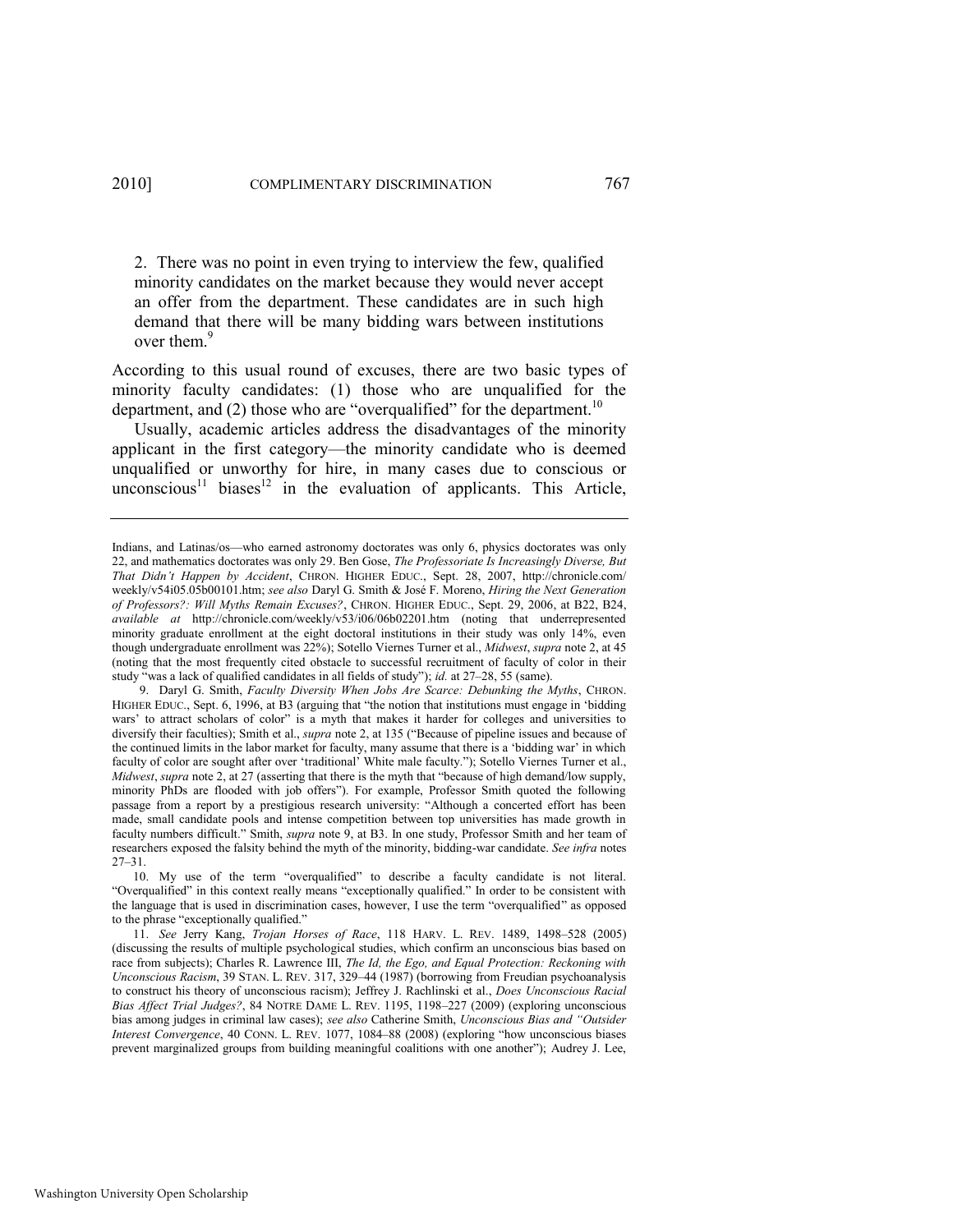however, concentrates on the concept of the "overqualified minority candidate," the faculty candidate who is presumed to have too many opportunities and thus gets excluded from faculty interview lists and consideration. Specifically, this Article poses and answers the question: ―Can this form of complimentary exclusion—exclusion from interviewing pools based upon the notion that one is just ‗too good' to recruit to a particular department—be a form of actionable discrimination?" Part I of this Article begins by briefly reviewing the changes in faculty diversity and inclusion at colleges and universities, both generally and within specific fields. Part II lays out a hypothetical of a superstar, bidding-war minority candidate and explicates how the exclusion of this candidate, although accompanied by high praise, may constitute actionable discrimination. In so doing, it examines how federal courts have analyzed overqualification when employers have articulated it as the reason for not hiring a job applicant in discrimination lawsuits. It then explains why the myth of the "overqualified" minority faculty candidate as the "highly sought-after" candidate can render his or her exclusion from interviews, and thus hiring, a unique and specific form of racial discrimination. Part III defines two new terms for these types of discriminatory encounters. ―Complimentary discrimination‖ refers to the exclusion of superstar minority candidates from the interviewing and hiring process based upon the myth that their race, coupled with their credentials and "affirmative action," will make them too highly sought after, too difficult to pursue, and too expensive to recruit.<sup>13</sup> "Complementary discrimination" refers to the exclusion of qualified minorities who do not fit the superstar profile as a result of departments' decisions to hold out for the Great black/Latino/Asian Pacific American/American Indian Hope and their resistance to "settling" for "lesser" minorities. Part III further explicates how complimentary discrimination produces complementary discrimination. Specifically, it explains how faculties' dreams of one day recruiting the Great black/Latino/Asian Pacific American/American Indian Hope—generally the only type of minority candidate whom they truly find acceptable—can function as an excuse for not "settling" for racial minority candidates who are well qualified but not "superstars," an excuse that only results in a cycle of low representation of minorities on college and

Note, *Unconscious Bias Theory in Employment Discrimination Litigation*, 40 HARV. C.R.-C.L. L. REV. 481, 482–96 (2005) (discussing the prevalence of unconscious bias).

<sup>12.</sup> *See, e.g.*, Delgado, *supra* not[e 2,](#page-4-0) at 1722–30.

<sup>13.</sup> *See* CAROLINE SOTELLO VIERNES TURNER & SAMUEL L. MYERS, JR., FACULTY OF COLOR IN ACADEME: BITTERSWEET SUCCESS 125–26 (2000).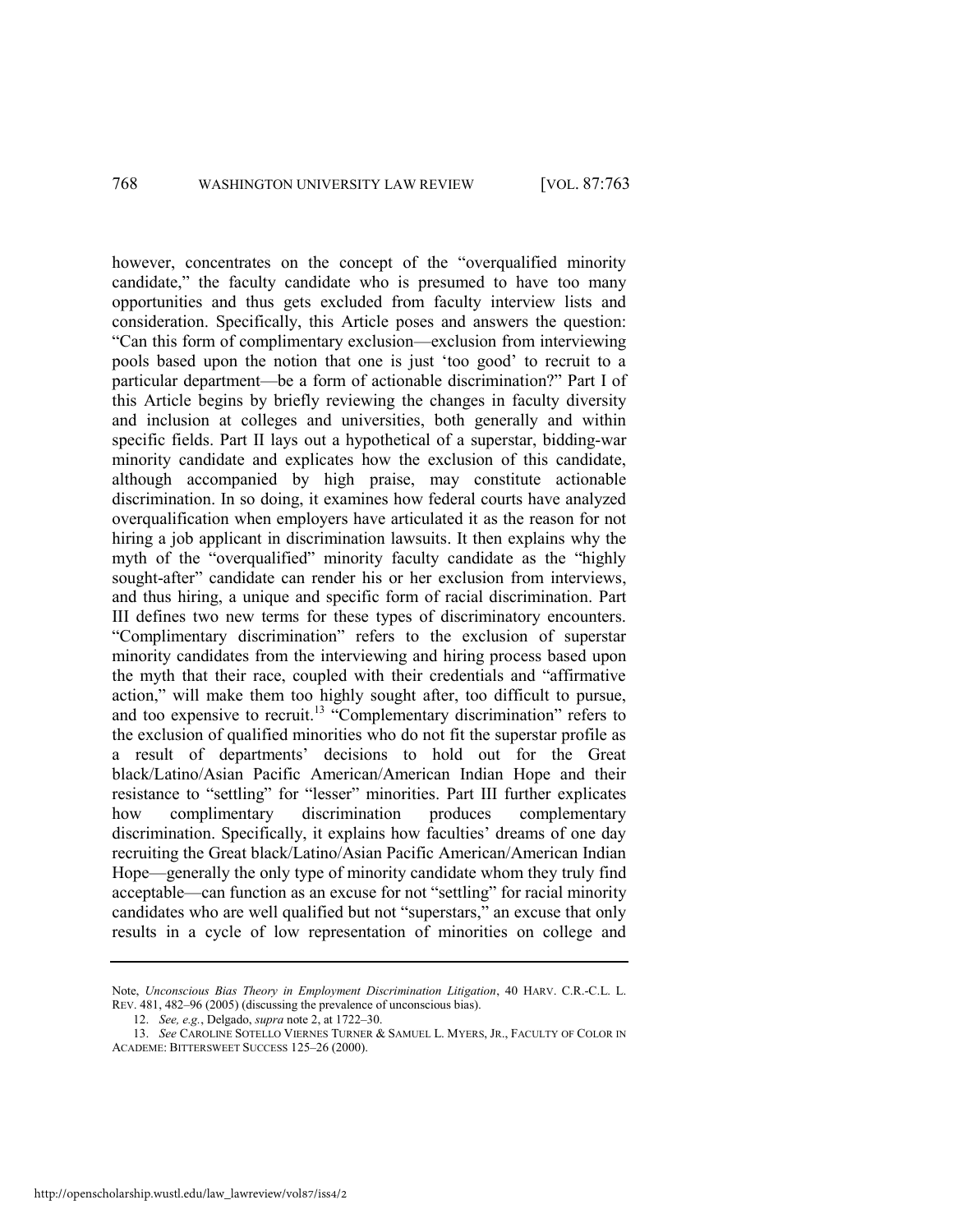university faculties. To illustrate this point, this Part details a hypothetical involving a minority female candidate on the entry level market in law. This Article concludes by expressing the need for increasing diversity on college and university faculties in today's society and the importance of carefully evaluating one's own biases when creating and serving on faculty search committees.

#### I. A LONG WAY TO GO?

Although this Article focuses on an analysis of discrimination in faculty hiring, it is important to note the progress that American institutions of higher education have made in racially and ethnically diversifying their faculties. For example, according to the Department of Education, there was a 58% increase in the number of racial minorities who held full-time faculty positions at colleges and universities in the United States between the years 1995 to 2005.<sup>14</sup> Specifically, the percentages of Latina/o and Asian Pacific American faculty grew by 75%, each to 22,818 and 48,457 faculty members, respectively.<sup>15</sup> The percentages of African American and American Indian faculty grew, too, but at lower rates, with African American faculty up by 33% to 35,458, and American Indian faculty up by  $50\%$  to  $3,231$ .<sup>16</sup> Additionally, another study of twenty-eight private institutions revealed that new hires at those schools were slightly more diverse than the overall faculty profile at those schools, with 12.2% of new hires being Asian Pacific American, 6.9% of new hires being Latina/o, 4.8% of new hires being African American, and  $0.6\%$  of new hires being American Indian.<sup>17</sup>

Although faculties on university and college campuses are increasingly becoming more diverse, they still have a long way to go.<sup>18</sup> To begin,

<span id="page-8-0"></span><sup>14.</sup> Gose, *supra* not[e 8.](#page-5-0) 

<sup>15.</sup> *Id.*

<sup>16.</sup> *Id.*

<sup>17.</sup> Smith & Moreno, *supra* not[e 8,](#page-5-0) at B23.

<sup>18.</sup> *See* Smith et al., *supra* note [2](#page-4-0), at 133 (asserting that "the reality is that perhaps the least successful of all the many diversity initiatives on campuses are those in the area of faculty diversity"); Caroline S. Turner, *Incorporation and Marginalization in the Academy: From Border Toward Center for Faculty of Color?*, 34 J. BLACK STUD. 112, 112 (2003) ("Research findings demonstrate that faculty members of color are, at most, 14% of the total faculty . . . ."); Sotello Viernes Turner et al., *Midwest, supra* note [2](#page-4-0), at 28 (noting the "continued underrepresentation of faculty of color in the nation's colleges and universities"); see also Lori Pierce, *It's About Moral, Not Market, Values*, CHRON. HIGHER EDUC., Apr. 13, 2007, at C4, *available at* http://chronicle.com/articles/Its-About-Moral-Not-Marke/46470/ ("[B]ut 80 percent of full-time teaching faculty members are white. Asian Americans (6 percent), Native Americans (under 1 percent), African Americans (5 percent), and Hispanics (3 percent) remain woefully underrepresented across the board."); Ediberto Roman  $\&$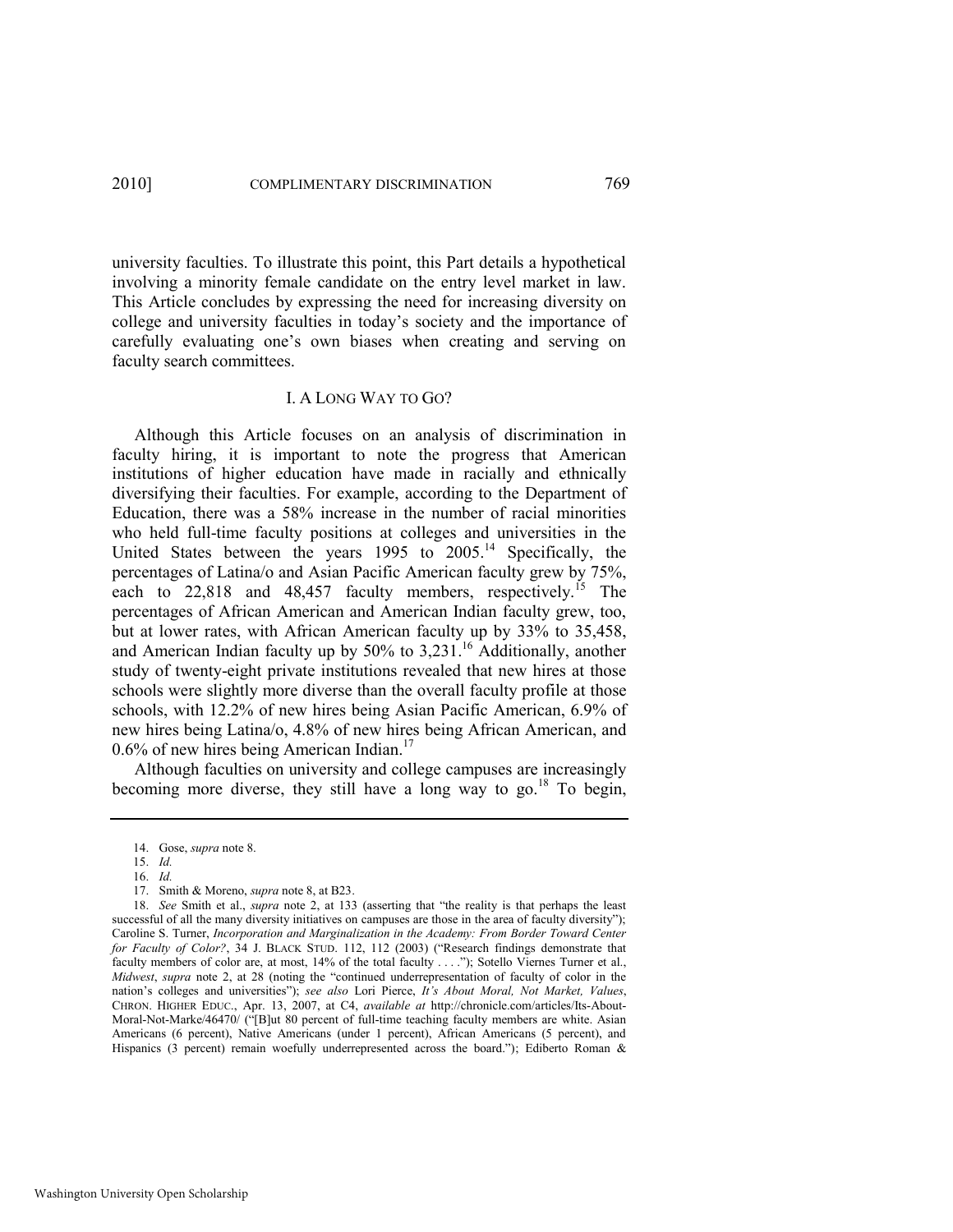<span id="page-9-0"></span>between 1993 and 2003, the percentage of underrepresented minority faculty at "four-year institutions grew only 2% nationally, from approximately  $6\%$  to  $8\%$ ."<sup>19</sup> In some fields, such as law, the proportion of minorities who are being hired into faculty positions is decreasing over time. For example, in 2005, the Association of American Law Schools (AALS) reported that "minority candidates for faculty positions bore a disproportionate share of the decrease in hiring slots," noting that "both the absolute number as well as the proportion of minority law professors hired decreased in 1996–97 from 1990–91."<sup>20</sup>

<span id="page-9-1"></span>Additionally, the combined percentage total of racial minorities in nontenure track positions such as contract professor, lecturer, and instructor is greater than the percentage of racial minorities within the tenure stream at any rank, $^{21}$  which means that, especially now, in the midst of the economic downturn, fewer minority professors will be teaching at colleges and universities.<sup>22</sup> In fact, as one goes up the professorial ranks on campuses, the proportion of faculty of color declines at each level.<sup>23</sup> Specifically, the proportion of minority faculty in higher education continues to drop as one examines faculty numbers from the assistant professor to associate professor to full professor rank.<sup>24</sup> As of 2007, statistics from the Department of Education showed that African Americans constituted 6.3%

Christopher B. Carbot, *Freeriders and Diversity in the Legal Academy: A New Dirty Dozen List?*, 83 IND. L.J. 1235, 1244, 1246 n.79 (2008) (noting that "less than half of American law schools . . . employ even a single Latina<sup>[/o]</sup> professor on their faculties" and arguing that those institutions are "freeriding on the few institutions taking the value of increasing Latina<sup>[/o]</sup> diversity seriously"); Kevin R. Johnson, *On the Appointment of a Latina/o to the Supreme Court*, 5 HARV. LATINO L. REV. 1, 14 (2002) (acknowledging the dismally low number of Latina/o law professors in the United States).

<sup>19.</sup> JOSÉ F. MORENO ET AL., THE JAMES IRVINE FOUND., THE REVOLVING DOOR FOR UNDERREPRESENTED MINORITY FACULTY IN HIGHER EDUCATION: AN ANALYSIS FROM THE CAMPUS DIVERSITY INITIATIVE 2 (2006). This report noted that, at the California institutions in the study (which were specifically trying to diversify), "URM faculty [as an average across the sample] constituted 12% of the faculty, compared to an average of 7% of the existing faculty in 2000". *Id.* at 10. Here, the term "underrepresented" refers to Blacks or African Americans, Latinas/os, and American Indians.

<sup>20.</sup> AALS COMMITTEE ON RECRUITMENT AND RETENTION OF MINORITY LAW TEACHERS, THE RACIAL GAP IN THE PROMOTION TO TENURE OF LAW PROFESSORS: REPORT OF THE COMMITTEE ON THE RECRUITMENT AND RETENTION OF MINORITY LAW TEACHERS COMMITTEE COMMENTARY 3 (2005), *available at* http://www.aals.org/documents/racialgap.pdf.

<sup>21.</sup> ASSOCIATION OF AMERICAN LAW SCHOOLS STATISTICAL REPORT ON LAW SCHOOL FACULTY AND CANDIDATES FOR LAW FACULTY POSITIONS PRELIMINARY TABLES 13 tbl.2B (2005– 2006), *available at* http://www.aals.org/documents/statistics/20052006statisticsonlawfaculty.pdf.

<sup>22.</sup> Ben Gose, *Diversity Takes a Hit During Tough Times*, CHRON. HIGHER EDUC., Oct. 11, 2009, http://chronicle.com/article/Diversity-Takes-a-Hit-Durin/48732/ ("In some cases the spending cuts are also leading to reductions in enrollment and positions for non-tenure-track faculty members, which may inadvertently hurt minority students and professors.").

<sup>23.</sup> Turner, *supra* not[e 18,](#page-8-0) at 113.

<sup>24.</sup> *Id.*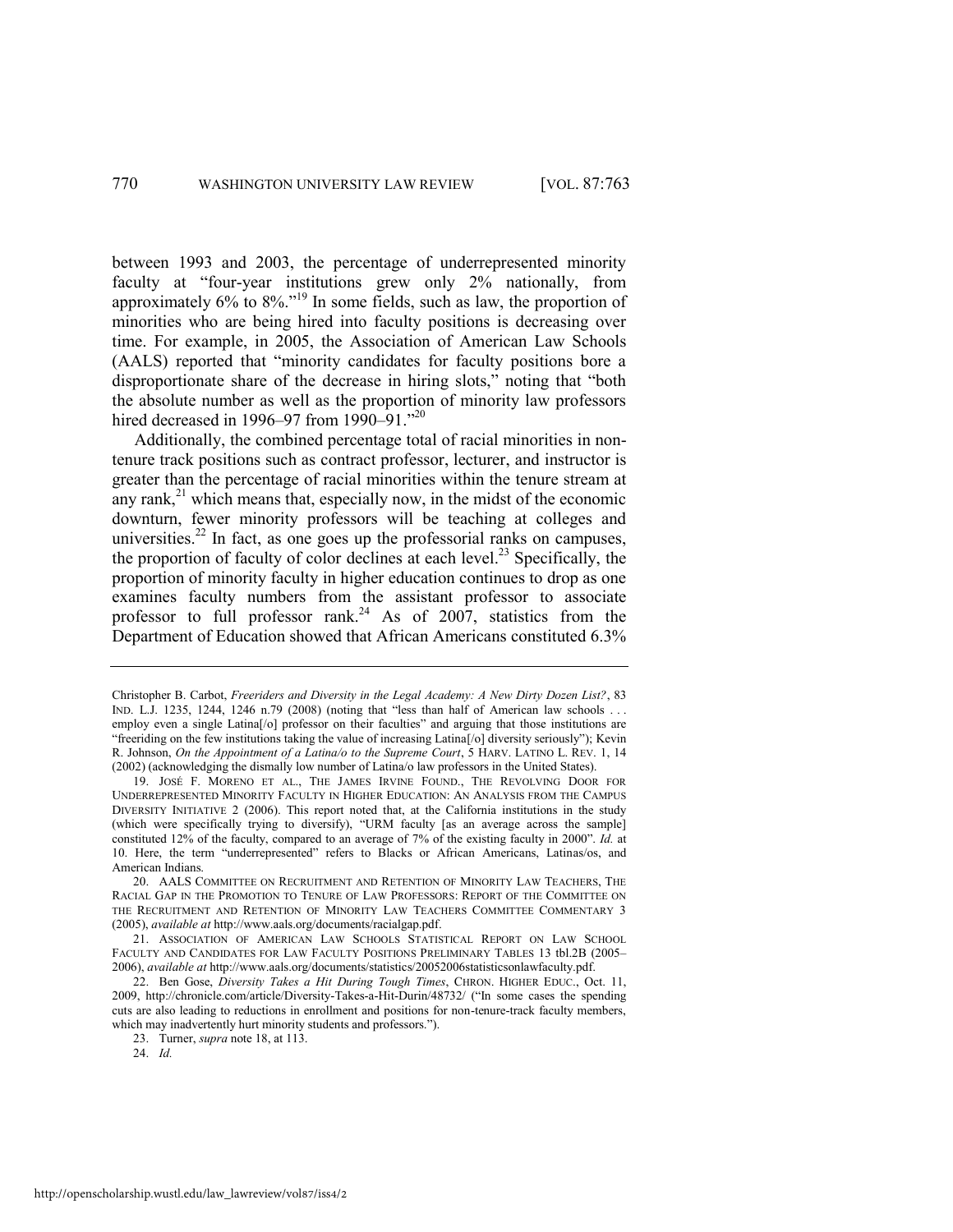of assistant professors, 5.5% of associate professors, and 3.4% of professors; Latinos constituted 3.8% of assistant professors, 3.3% of associate professors, and 2.4% of professors; Asian Pacific Americans constituted 10.3% of assistant professors, 7.7% of associate professors, and 7.1% of professors; and American Indians constituted 0.4% of assistant professors, 0.4% of associate professors, and 0.3% of professors.<sup>25</sup>

Additionally, while there is a pipeline problem for faculty positions due to the low percentages of racial minorities with a Ph.D. or with other academic credentials, the lack of diversity among college and university faculties cannot be explained away by pipeline issues alone.<sup>26</sup> For example, in a study of nearly 300 recipients of all races who had been awarded fellowships from three prestigious programs run by the Ford, Spencer, and Mellon Foundations, a team of scholars found that even elite minority candidates experience difficulty finding academic jobs.<sup>27</sup>

27. Smith, *supra* not[e 9;](#page-6-0) Smith et al., *supra* note [2,](#page-4-0) at 136; *see also* Olivas, *supra* note [8,](#page-5-0) at 136 (―It is a self-serving mythology that minority candidates are ‗flooded with offers' when every year, qualified and interested minorities are looking for academic work but do not find it."). The researchers for the study were Daryl Smith, Professor of Education and Psychology at Claremont Graduate University; Caroline S. Turner, Professor of Educational Leadership and Policy Studies at Arizona State University; Nana Osei-Kofi, Research Assistant at Claremont Graduate University; and Sandra Richards, Research Assistant at Claremont Graduate University. *See* Smith et al., *supra* not[e 2,](#page-4-0) at 133.

<span id="page-10-0"></span><sup>25.</sup> U.S. Department of Education, Institute of Education Sciences, National Center for Education Statistics, Digest of Education Statistics, http://nces.ed.gov/programs/digest/d08/tables/ dt08\_249.asp.

<sup>26.</sup> *See* Richard H. Chused, *The Hiring and Retention of Minorities and Women on American Law School Faculties*, 137 U. PA. L. REV. 537, 547, 555 (1988) ("[C]ontinual chatter among law school faculties suggests that the pool of qualified minority persons is so small that faculty diversification is impossible. There is reason to doubt the validity of this perception. . . . Enough schools have now attained meaningful racial and gender diversity on their faculties to make the 'unavailability of qualified applicant' excuse heard from racially segregated or male faculties totally ring hollow.‖); Olivas, *supra* not[e 8,](#page-5-0) at 131 (arguing that the number of Latina/o law graduates has, by now, produced enough of a pool to change the very low numbers of Latina/o faculty in the legal academy); *see also* Smith et al., *supra* note [2](#page-4-0), at 135 (pointing out "that even in fields with more scholars of color, such as education and psychology, the faculty is not diverse"). Additionally, as Professor Lori Pierce of DePaul University has argued, current faculty members of all races need "to take responsibility for the abysmal rate of minority faculty representation by taking responsibility for the students who are under [their] care now" and encouraging them to pursue a career in academia. Pierce, *supra* note [18,](#page-8-0) at C6; *see also* Olivas, *supra* note [8,](#page-5-0) at 134–35 ("Faculty in all disciplines") should encourage promising minority students by hiring them as research assistants or teaching assistants, mentoring them, inculcating scholarly values, and ensuring a fuller stream of persons who will aspire to eventual careers in teaching."). Several institutions have invested in programs that are designed to help solve the pipeline problem. For example, Columbia University, which "already has one of the most-diverse faculties in the Ivy League," has invested \$500,000 in a program that is designed to expose a diverse group of recent college graduates to graduate work in the sciences. Gose, *supra* note [8;](#page-5-0) *see also* Smith & Moreno, *supra* note [8,](#page-5-0) at B24 ("Doctoral education and the development of future faculty members need to be part of the strategy to diversify the faculty . . . .").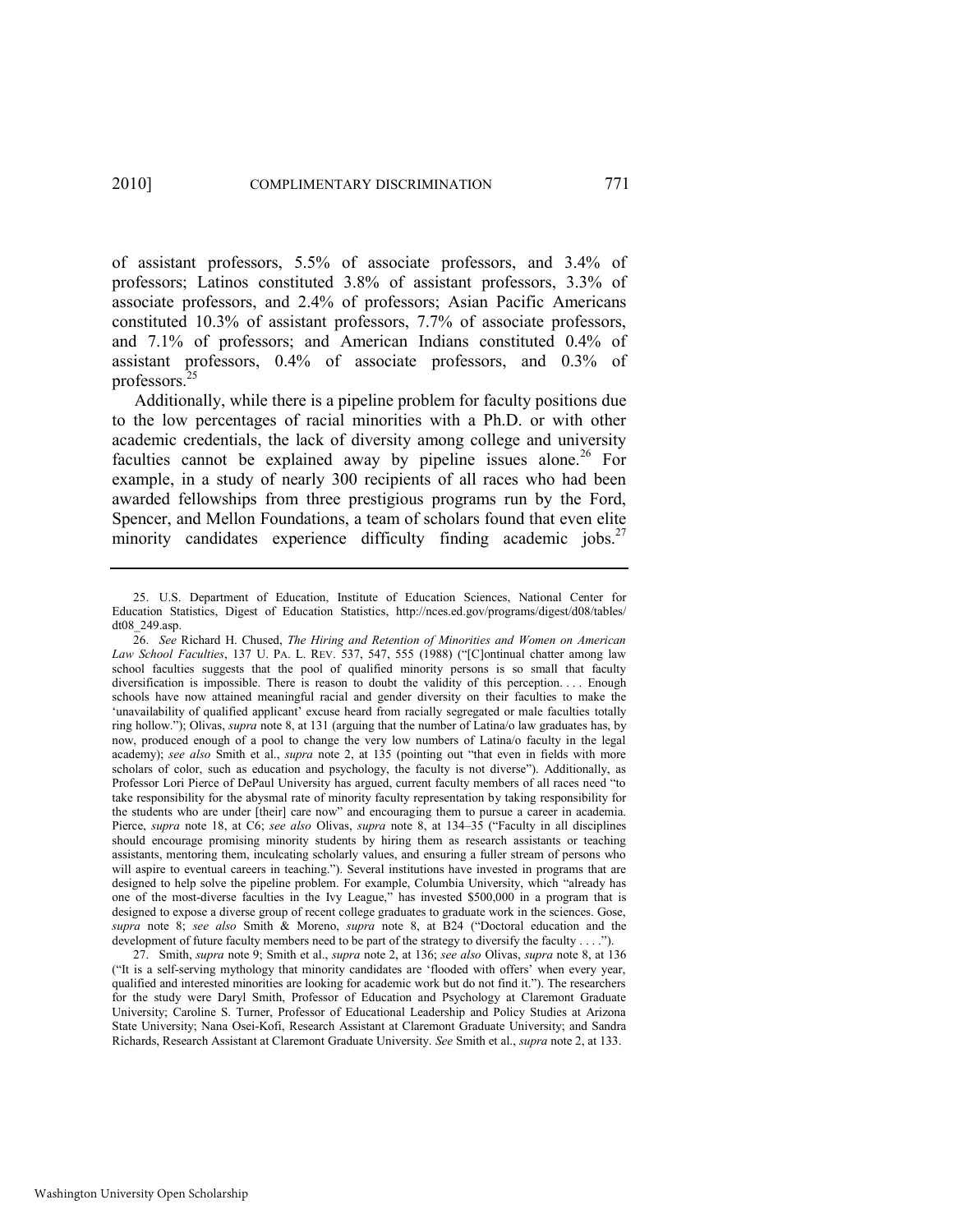Specifically, the researchers found that even though the minority Ph.D.s in their study were among the most elite of the new scholars on the market, few of them (only 11%) were highly sought after, meaning that they had "received personal solicitations from institutions and multiple job offers."<sup>28</sup> Even for those candidates, this 11%, being highly sought after only meant "being called by no more than two institutions—often not ones that were the candidates' top choices."<sup>29</sup> "Moreover, the majority of the scientists in the study (54%)—all underrepresented scholars of color (African Americans, American Indians, and Latinos/as)—were not pursued for faculty positions by academic institutions."<sup>30</sup> The team of researchers also reported that 75% of the white male Ph.D.s in their study "had found faculty appointments with which they were quite satisfied" and that "[i]n most cases where such candidates had had difficulty finding a regular faculty job, the fields in which they specialized had virtually no openings."31

<span id="page-11-0"></span>In fact, studies of college and university faculties and their hiring practices have exposed two trends that should be of great concern. First, data show that minority faculty members are usually not hired during standard faculty hiring searches. Again, because of the biases that make it difficult for majority faculty members to view minority candidates as juniors who can carry on department traditions or as the most qualified applicants, underrepresented minorities are rarely hired absent a focus on diversity or other types of interventions. In a study of nearly 700 faculty searches at three large elite public research universities, researchers discovered that minority faculty members were most likely to be hired under one of the following three designated conditions as opposed to "regular" searches:

(1) The job description used to recruit faculty members explicitly engages diversity at the department or subfield level; (2) An institutional "special hire" strategy, such as a waiver of a search, target of opportunity hire, or spousal hire is used; and (3) The search is conducted by an ethnically/racially diverse search committee.<sup>32</sup>

<span id="page-11-1"></span><sup>28.</sup> Smith, *supra* not[e 9,](#page-6-0) at B3.

<sup>29.</sup> *Id.*

<sup>30.</sup> Smith et al., *supra* not[e 2,](#page-4-0) at 136.

<sup>31.</sup> Smith, *supra* not[e 9,](#page-6-0) at B4.

<sup>3</sup>[2](#page-4-0). Smith et al., *supra* note 2, at 134, 152, 155 (asserting that "successful hires of underrepresented faculty of color at these predominantly White institutions are most likely to occur when a job description contains an educational or scholarly link to the study of race or ethnicity and/or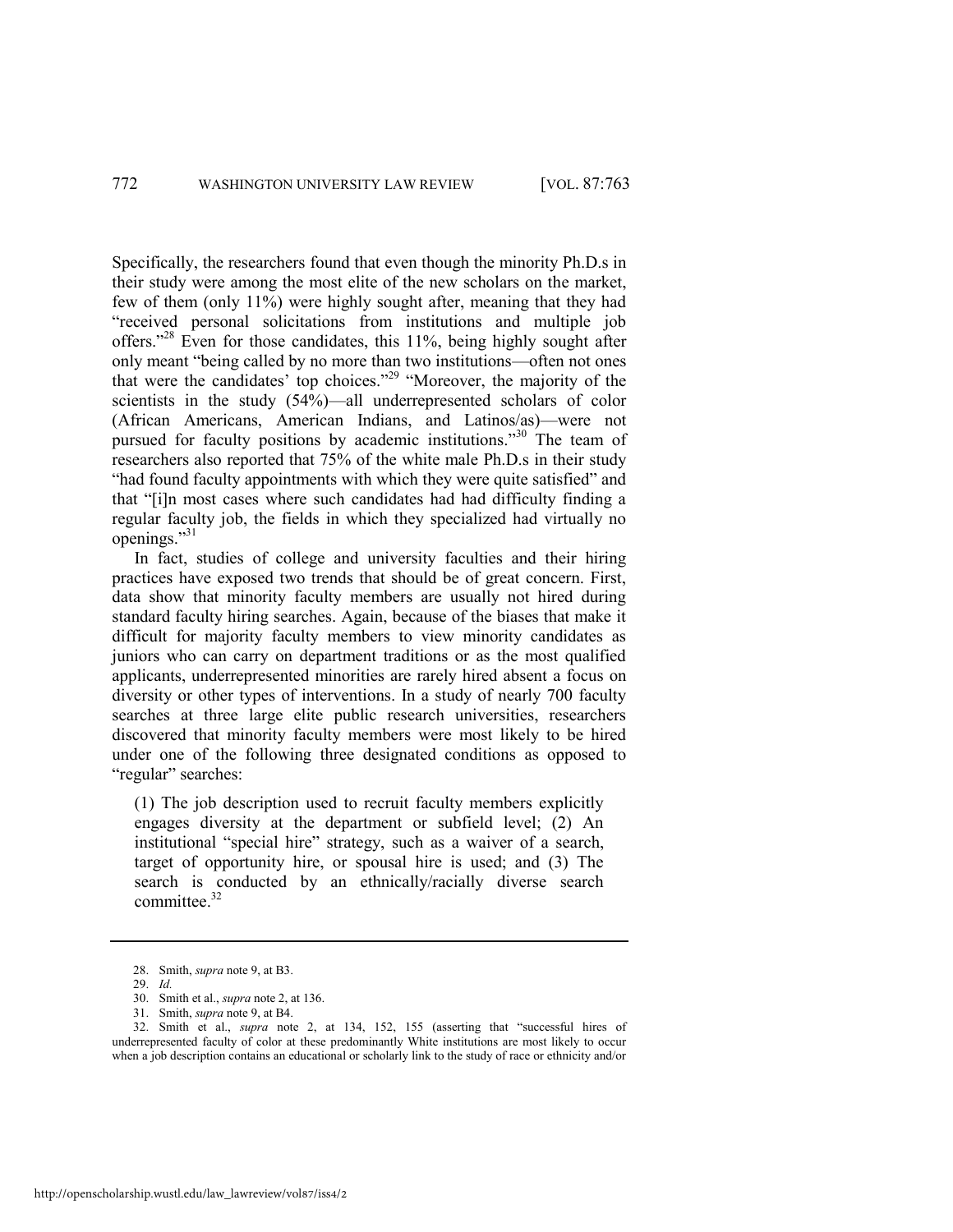More specifically, the researchers discovered that: (1) African Americans were almost exclusively hired under the three designated conditions at a rate of 86%; (2) American Indians were hired entirely under the three designated conditions at a rate of 100%; (3) Latinas/os were hired under the three designated conditions plus in fields such as Spanish and Latin American Studies at a rate of 57%; and (4) Asian Pacific Americans were hired under the three designated conditions in addition to searches in Asian languages and international areas at a rate of  $25\%$ <sup>33</sup> Furthermore, for each racial group, more women were hired under the three designated conditions than men.<sup>34</sup> 
"Indeed, all African-American women,  $62\%$  of Latinas, 100% of American Indians, 37% of Asian-American women, and 36% of White women were hired under these conditions in comparison to 77%, 34%, 100%, 8%, 17% respectively for men."<sup>35</sup> Overall, a "meager 5% of regular hires, that is to say hires for positions without a diversity indicator and without the use of a special hire, resulted in the hiring of an underrepresented faculty member.<sup>356</sup> As the researchers explained:

<span id="page-12-0"></span>[W]ithout these [three designated] conditions, the ethnic composition of the faculty would have been quite different. In the proposed scenario, only .6% of the faculty would be African American, 4.7% would be Latino/a, 0% American Indian, 17% Asian American, and 77% White. However, while interventions or diversity indicators made a significant difference in the ethnic composition of the faculty, especially for underrepresented faculty, Whites maintained an overwhelming majority position throughout.

when an institutional intervention strategy that bypasses or enhances the traditional search process is used," such as a spousal hire); cf. Deborah Jones Merritt & Barbara F. Reskin, *New Directions for Women in the Legal Academy*, 53 J. LEGAL EDUC. 489, 490–91 (2003) (reporting that their study of tenure-track and non-tenure-track law faculty hires between 1986 and 1991 showed that "[a]ggressive action . . . was needed just to assure that faculties identified and hired women who were equal to the white men they so readily hired").

<sup>33.</sup> Smith et al., *supra* not[e 2,](#page-4-0) at 141–42. The percentage of Asian Pacific American faculty hired during regular searches is high, but it is important to note that most of that hiring occurred in science and business, mostly quantitative fields, which suggests "that academic pipeline issues are still critical to achieving greater representation of Asian Americans at all levels of higher education and throughout a range of disciplines." See id. at 151, 153-54.

<sup>34.</sup> *See id.* at 146.

<sup>35.</sup> *Id.* at 146, 148; *see also* Deborah Jones Merritt, *Are Women Stuck on the Academic Ladder? An Empirical Perspective*, 10 UCLA WOMEN'S L.J. 249, 251 (2000) (noting, based on her empirical research, that women of color were "particularly disadvantaged" on the market in legal academia).

<sup>36.</sup> Smith et al., *supra* not[e 2,](#page-4-0) at 144.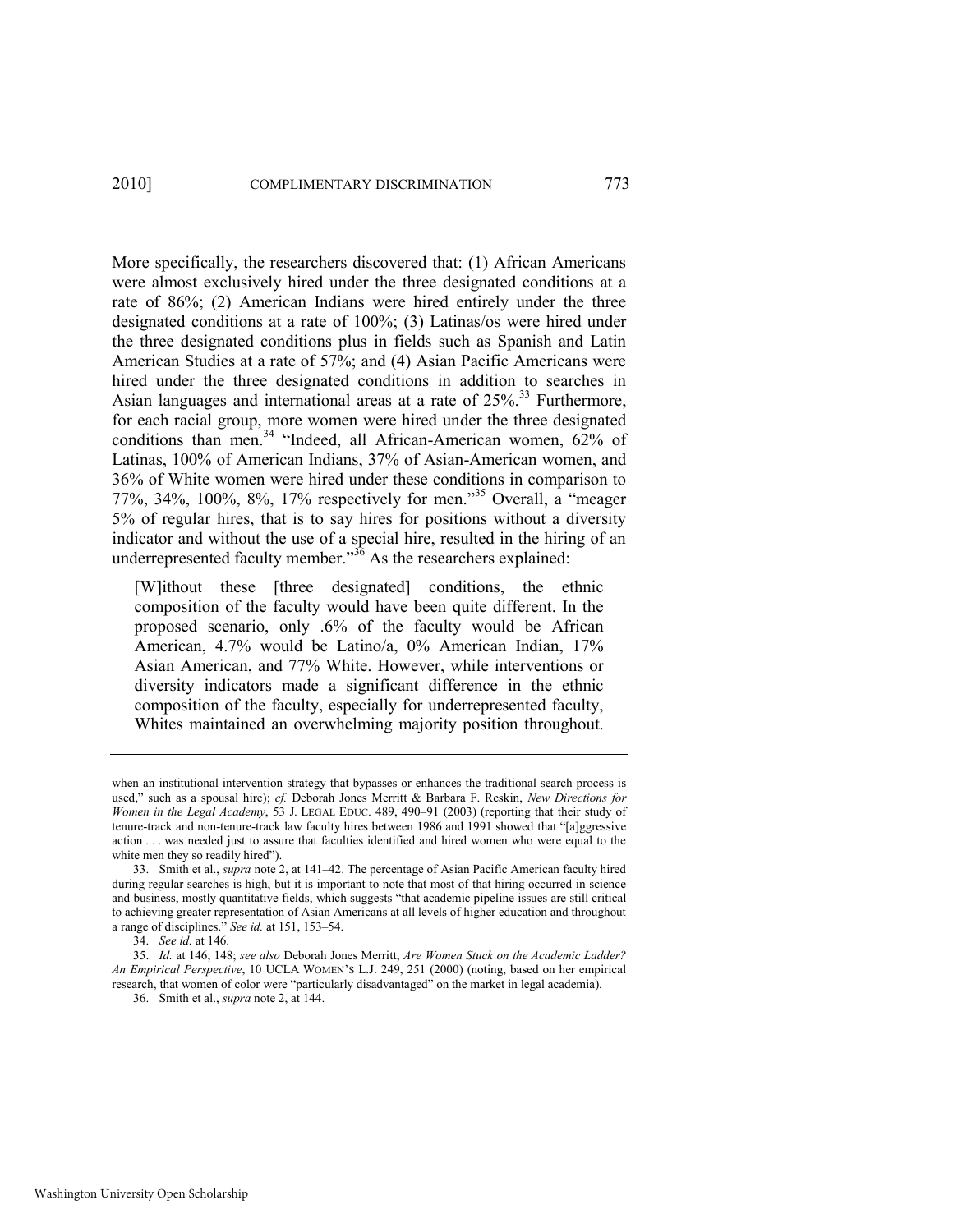Indeed, 65% of those hired with diversity indicators or special hires were White.<sup>37</sup>

In essence, it is generally only when institutions focus on diversifying their ranks that racial minorities, especially underrepresented racial minorities, are given offers to join faculties. Absent a special focus effort on diversity, either through the search or on the hiring committee, racial and ethnic diversity is usually ignored in the hiring process. Even then, as one important study revealed,<sup>38</sup> colleges and universities perform poorly in actually racially and ethnically diversifying their faculties.<sup>39</sup>

<span id="page-13-1"></span><span id="page-13-0"></span>Furthermore, even though there is an increase in the number of minority hires among faculties, research has revealed that this increase is largely just compensating for the minority faculty who leave their institutions each year. For instance, in the field of law, there is not only a wide gap between the tenure rates of minority and majority faculty, but that gap is also continuing to grow over time. As the AALS explained in one of its studies concerning minority faculty recruitment and retention in 2004:

Comparing minority and non-minority tenure-track professors, we see two alarming trends—a wide racial tenure gap in each cohort and longitudinally, an increasing racial gap over time. Among those law professors hired in 1991, 74% of white law professors were

<sup>37.</sup> *Id.* at 144–45.

<sup>38.</sup> This study involved research on the Campus Diversity Initiative at several private colleges and universities in California. The Campus Diversity Initiative was funded by the James Irvine Foundation and was "a \$29 million effort, to help twenty-eight independent colleges and universities in California strategically address issues of diversity on their campuses." Moreno et al., *supra* note 19, at 1. The purpose of the initiative "was to increase the access and success of historically underrepresented and low-income students and to build institutions' capacity to develop and evaluate diversity efforts.‖ Smith & Moreno, *supra* note [8,](#page-5-0) at B23. The researchers for this study were Daryl Smith, Professor of Education and Psychology at Claremont Graduate University; José Moreno, Professor of Chicano and Latino Studies at California State University at Long Beach; Alma R. Clayton-Pedersen, Vice-President for Education and Institutional Renewal at the Association of American Colleges and Universities; Sharon Parker, Senior Research Associate at Claremont Graduate University; and Daniel Hiroyuki Teraguchi, Dean for Diversity and Academic Achievement at Wesleyan University. *See* Moreno et al., *supra* not[e 19,](#page-9-0) at 1.

<sup>39.</sup> For example, the authors asserted:

<sup>[</sup>W]hen one considers the sheer number of hires during this five-year period—nearly 1,500 on CDI campuses [the 28 Campus Diversity Initiative institutions in the Irvine Foundation study]—many would be distressed to know that only 157 of these were American Indian/Alaska Native, African American, or Latino/a. Those concerned with diversity would be especially disturbed because the low rate of URM hires occurred during a period when these campuses had the racial/ethnic diversification of students *and* faculty as a focus, and when approximately one-third of the faculty had turned over.

Moreno et al., *supra* note [19,](#page-9-0) at 13.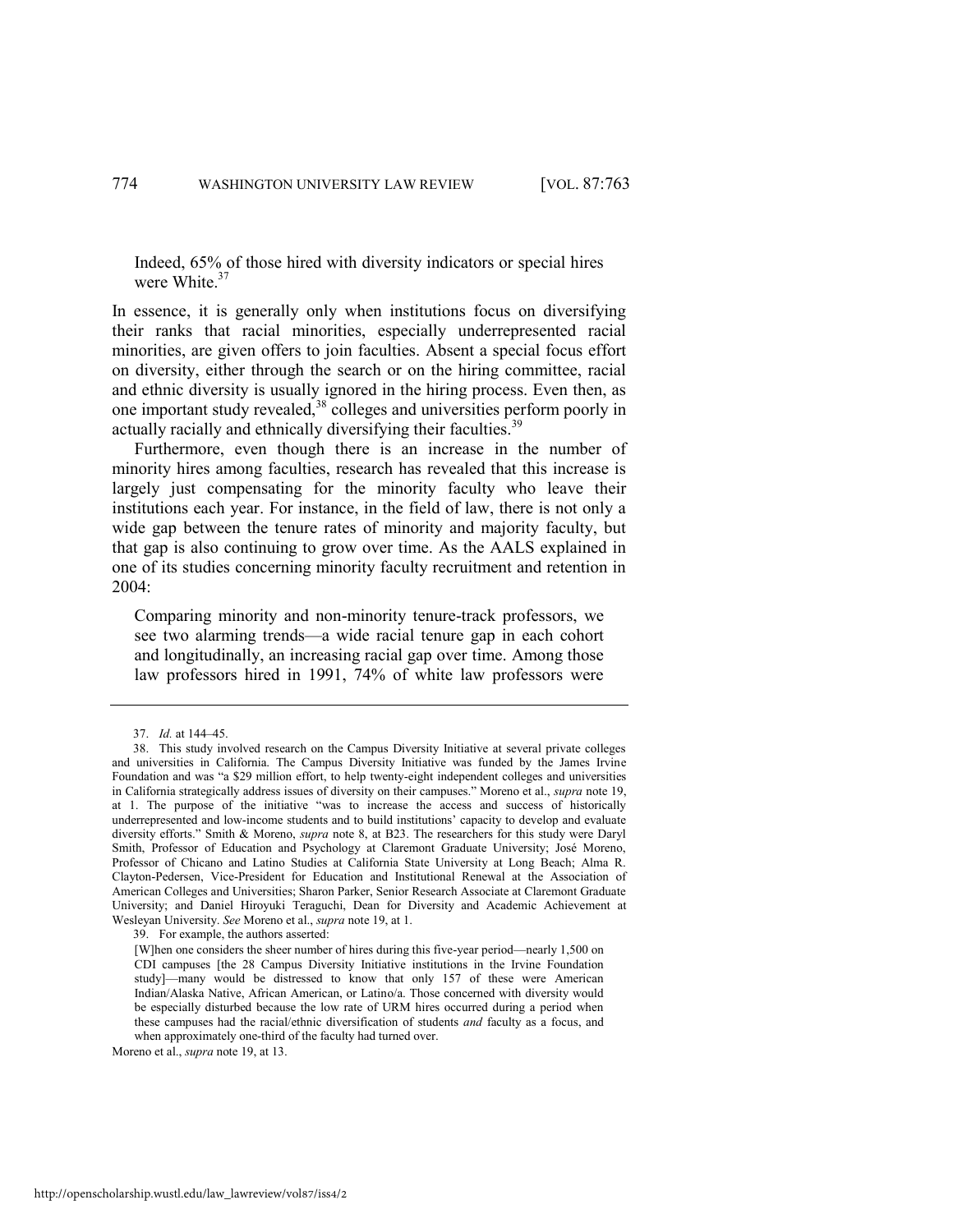awarded tenure by year seven, as compared to 60% of people of color. The racial gap is more striking for the 1996–1997 cohort, where 73% of white law professors but only 47% of minority law professors were awarded tenure by year eight.<sup>40</sup>

Indeed, the most startling statistic from this AALS report was its revelation that, out of the eleven Latinas/os who became law professors in 1996–1997, none of them had received tenure by year seven. $41$ 

Additionally, in 2006, a team of researchers examined the efforts of the Campus Diversity Initiative in California and detailed their findings concerning the trends in tenured and tenure-track faculty members and new hires between 2000 and 2004 at the twenty-eight private institutions that participated in the program. $42$  Specifically, the scholars reported their findings of an average turnover quotient of 58% at the institutions, which meant "that three of every five new underrepresented-minority hires went to replace underrepresented-minority faculty members who had left. $143$  As the researchers on the Irvine Foundation Project demonstrated, the end result was a revolving door of racial minorities in and out of academia.<sup>44</sup> At the same time, the scholars also revealed that the size of faculties in general is growing<sup>45</sup> and that white candidates are receiving the bulk of these offers, which means that the proportion of minority faculty to white faculty is growing very slowly. Indeed, the Department of Education's record in 2005 revealed just a slight increase in the proportion of minority scholars in the United States over the previous decade—from 12.7% in 1995 to 16.5% in 2005.<sup>46</sup>

<sup>40.</sup> AALS COMMITTEE ON RECRUITMENT AND RETENTION OF MINORITY LAW TEACHERS, *supra* note [20,](#page-9-1) at 3; *see also* RICHARD WHITE, AALS REPORT, THE PROMOTION, RETENTION, AND TENURING OF LAW SCHOOL FACULTY: COMPARING FACULTY HIRED IN 1990 AND 1991 TO FACULTY HIRED IN 1996 AND 1997 12–15 (2004).

<sup>41.</sup> AALS COMMITTEE ON RECRUITMENT AND RETENTION OF MINORITY LAW TEACHERS, *supra* note [20,](#page-9-1) at 4.

<sup>42.</sup> *See supra* not[e 38 a](#page-13-0)nd accompanying text.

<sup>43.</sup> Smith & Moreno, *supra* not[e 8,](#page-5-0) at B23; *see also* Moreno et al., *supra* note [19,](#page-9-0) at 10 (noting also that "there was only a net change of 2% URM faculty between 2000 and 2004"). The turnover quotient for Asian Pacific American faculty was approximately 50%. *Id.* at 11. As this study reveals, faculty retention "requires as much attention as recruitment." *Id.* at 12.

<sup>44.</sup> Smith & Moreno, *supra* not[e 8.](#page-5-0) 

<sup>45.</sup> *See* Smith & Moreno, *supra* note [8,](#page-5-0) at B23 (noting that tenure-track positions grew and that the "actual number of white faculty members grew by about 2 percent").

<sup>46.</sup> *See* Gose, *supra* note [8](#page-5-0) (explaining that "[t]he increase in the proportion of U.S. minority scholars lagged well behind the increase in raw numbers because the number of white and nonresidentalien scholars also rose during the decade").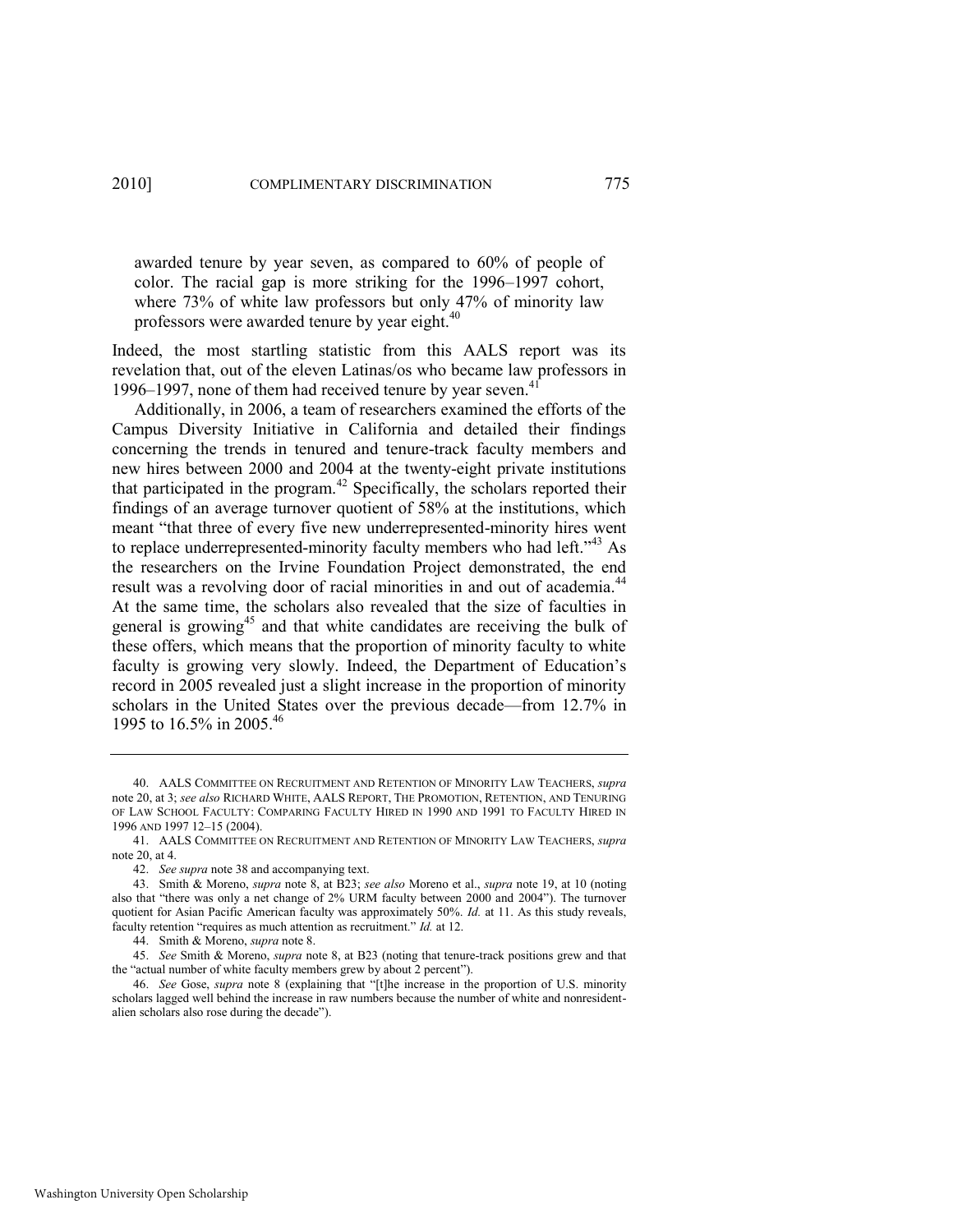#### II. CAN A COMPLIMENT BE DISCRIMINATORY?

As some scholars have noted, the failure to significantly increase the proportion of minority faculty at colleges and universities across the nation is due, in part, to different forms of discrimination. For example, several scholars have critiqued the notion of merit as a means of unearthing the inherent racial biases in the hiring process of new and lateral faculty. Professor Richard Delgado has highlighted how "merit, like most legal terms, gets applied against a background of cultural assumptions, presuppositions, understandings, and implied exceptions, most of which operate against . . . people [of color]."<sup>47</sup> Furthermore, Professor Derrick Bell has discussed how biased applications of merit during the hiring process work only to preserve those in power.<sup>48</sup>

This Part, however, focuses on what I call "complimentary discrimination," which is discrimination rooted in the compliment of overqualification: "You're just too good for us to pursue you." In so doing, this Part considers and provides insight into the viability of a ―complimentary discrimination‖ claim. Part II.A presents a hypothetical of ―complimentary discrimination‖ against an African American candidate on the market for an English professorship. Part II.B describes federal courts' responses to the employer rationale of overqualification in hiring discrimination cases. It then applies these courts' analyses to the hypothetical illustrated in Part II.A.

#### *A. What Bidding Wars?*

In today's academic job market, it is difficult for Ph.D.'s and other advanced degree holders to obtain tenure-track appointments. All job applicants, including the most highly qualified candidates, may experience road bumps during their job search or searches.<sup>49</sup> No person is guaranteed

<span id="page-15-0"></span><sup>47.</sup> Delgado, *supra* note [2,](#page-4-0) at 1726; see id. at 1721-26 (contending that "[m]erit is what the victors impose").

<sup>48.</sup> *See* Bell, *supra* note [7,](#page-5-1) at 374. In his article *Reflections on Academic Merit Badges and Becoming an Eagle Scout*, Professor Michael Olivas discusses what he describes as biases in the awarding of "merit badges" to faculty. He contends that "the most exclusionary practices occur in the distribution of the highest level of prestige resources, those of the various merit badges earned or handed out in the daily business of academia." Michael A. Olivas, *Reflections on Academic Merit Badges and Becoming an Eagle Scout*, 43 HOUS. L. REV. 81, 84 (2006).

<sup>49.</sup> *See* Philip Zapp, *A Job"s a Job*, CHRON. HIGHER EDUC., Mar. 9, 2007, http://chronicle.com/ article/A-Jobs-a-Job/46442 ("Jobs are so scarce that even the best candidates are not guaranteed a position.‖); *see also* Laura S. Malisheski, *Thrills and Chills at the Tenure-Track Park*, CHRON. HIGHER EDUC., July 18, 2008, at B32, *available at* http://chronicle.com/article/ThrillsChills-at-Tenur/26156/ ("II]n most fields, the academic market has been tight for years, and you don't get much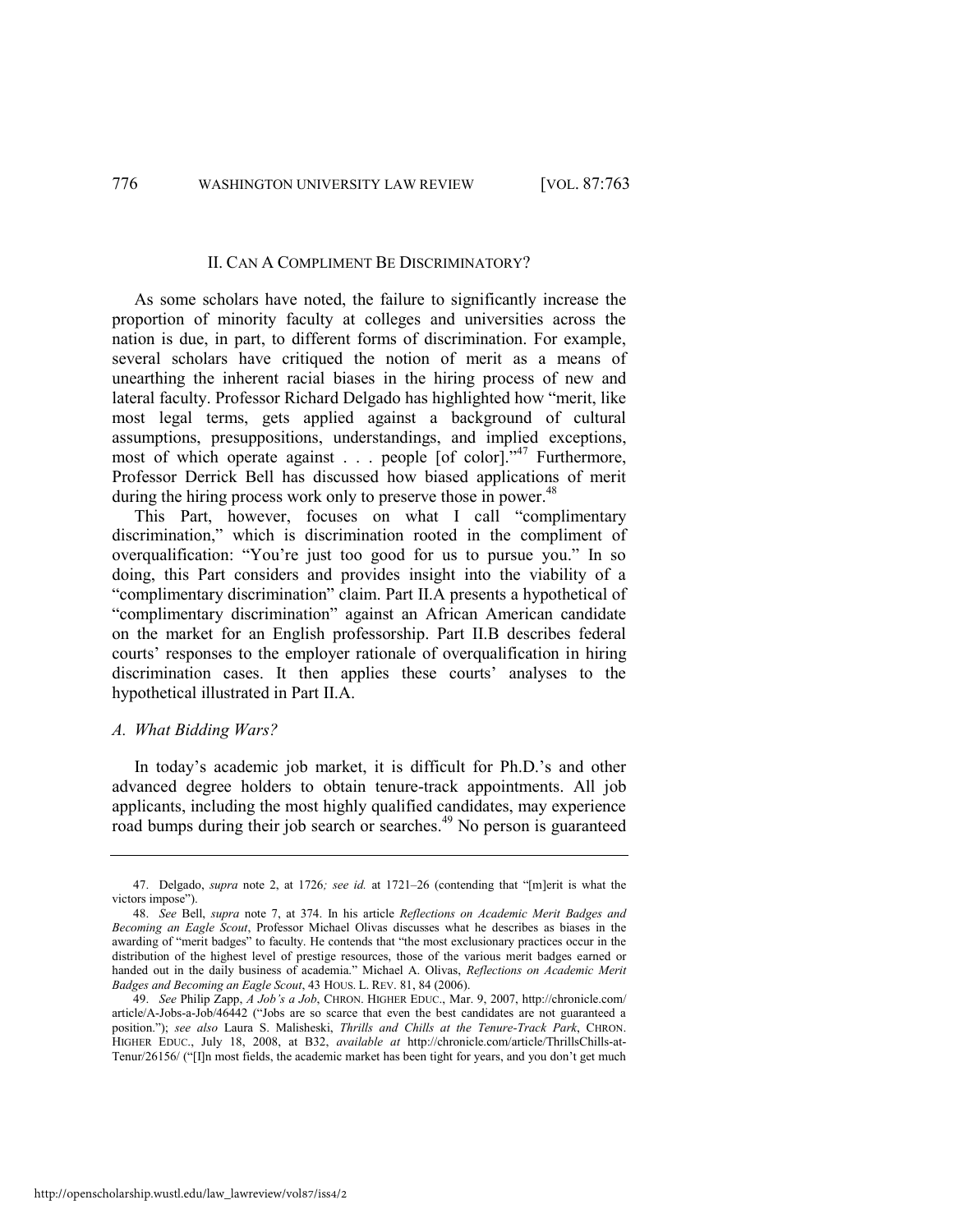a faculty appointment. Still, myths and legends attach themselves to groups of potential job applicants, such as minority candidates with the purported right pedigree, right awards and prizes, right teaching evaluations, and right publications. One such myth is that these candidates are so heavily sought after that they are fighting off offers, drowning in phone calls, and deciding between the bidding offers from numerous institutions. As data from several studies have revealed, however, this myth is not rooted in reality.<sup>50</sup> To the contrary, highly qualified minority applicants often struggle to find academic jobs. In fact, many of them experience a specific and unique form of exclusion on the market, one based on the compliment of being unattainable because of the combination of their race and exceptional credentials.<sup>51</sup>

Consider, for example, the hypothetical job search of Derrick Kennedy, an African American male from Omaha, Nebraska. Kennedy received his B.A. in English, *summa cum laude*, from Amherst College and graduated from Harvard University with a Ph.D. in English. As a graduate student, Kennedy won the highest school prize in his graduate division for his dissertation. He also had stellar teaching evaluations from his days as a teaching assistant and instructor. After graduate school, he completed a postdoctoral fellowship at Yale University with the number one scholar in his subfield, British Literature, and he has a list of quality publications that is the envy of his peers and that should easily land him a job at a prestigious doctorate-granting institution.

As a graduate of Amherst, however, Kennedy is committed to education at liberal arts colleges and wants to become a professor at a top liberal arts institution. All of Kennedy's peers tell him, "You're a shoo-in for a job at a liberal arts college. An English department at a liberal arts college will jump at the chance to hire you."

However, none of the English departments at the seven liberal arts colleges with openings in British Literature offered Kennedy an interview for a faculty job. They simply could not believe that Kennedy would

choice about where you might end up.‖); *see, e.g.*, Richard Riofrio, *Inside Man*, CHRON. HIGHER EDUC., Feb. 8, 2008, at C1, *available at* http://chronicle.com/article/Inside-Man/45950/ (noting how many applications are received for one job opening and how difficult it is to obtain even one tenuretrack job and asserting that he was on the academic job market in English eight years in a row).

<sup>50.</sup> *See* Smith & Moreno, *supra* note [8,](#page-5-0) at B23 (also discrediting the myth "that in hiring only diversity counts").

<sup>51.</sup> The impetus behind this Article was a series of discussions that I had with friends at various institutions, particularly liberal arts colleges. My friends had become frustrated by the various excuses that their colleagues gave for not considering minority candidates and by their colleagues' use of double standards to evaluate the qualifications of minority candidates.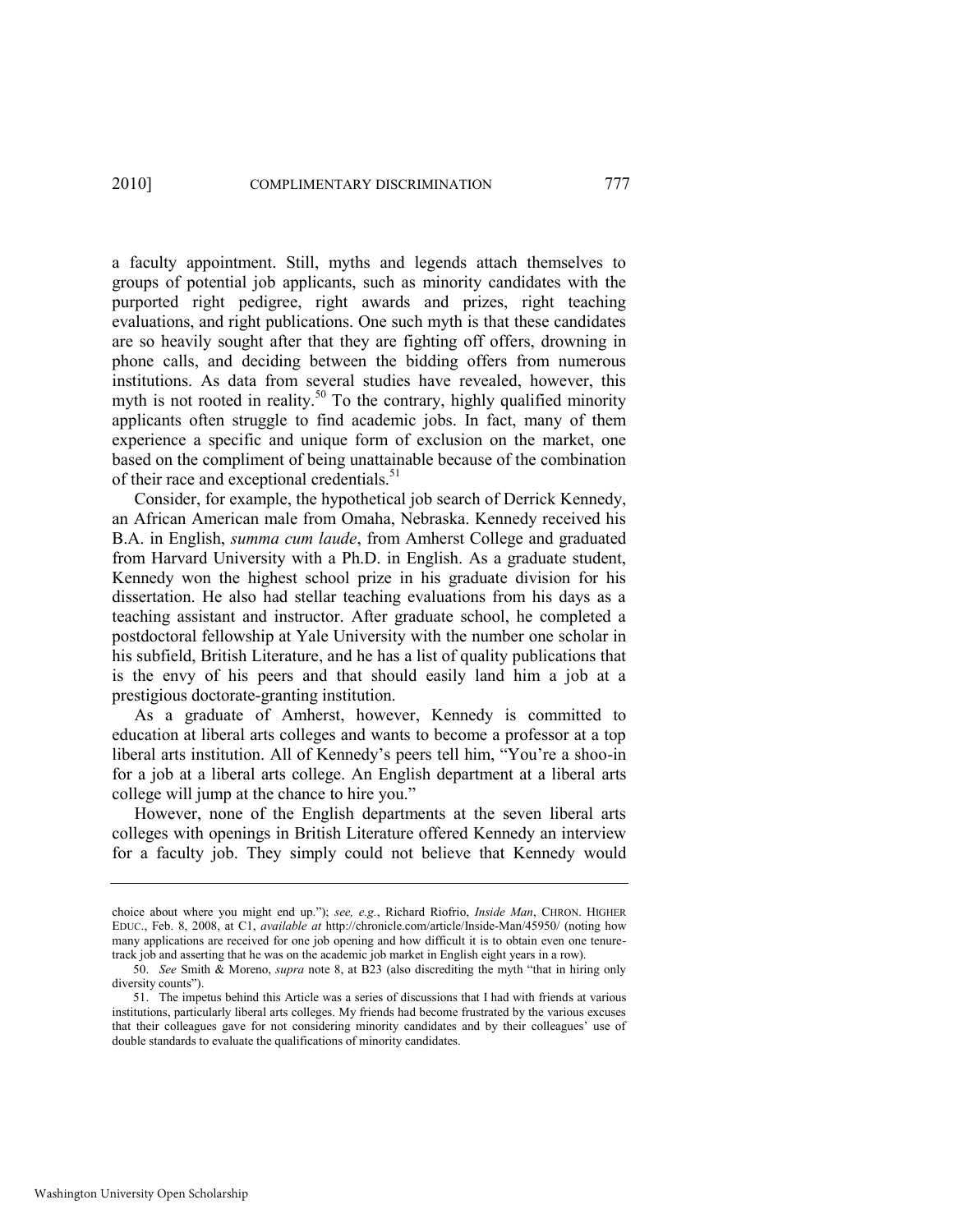actually come to a liberal arts college over a major doctorate-granting institution, despite the fact that Kennedy expressed his commitment to small colleges in his application cover letter and that his advisor discussed Kennedy's preference for a liberal arts college in his recommendation letter. These departments concluded that Kennedy must be using them as a backup.<sup>52</sup>

<span id="page-17-0"></span>Overall, these seven English departments, even the ones at highly ranked institutions, were worried about sticking their necks out to go after a candidate like Kennedy. They had been burned before, not by minority candidates, but by majority candidates who had similar credentials and went to other institutions. For example, one department ended up with a failed search after giving an offer to a superstar white male candidate who held on to the offer for weeks until he got an offer from his top choice.<sup>53</sup> an event that ultimately caused the department to also lose its second and third choices to other schools. Another department lost a new faculty position, which it had fought hard for years to obtain, after its own failed search.<sup>54</sup> Additionally, although each of the English departments had had luck with recruiting majority candidates with Kennedy's credentials in the past, they each truly believed that they had no chance of recruiting an applicant like Kennedy because they expected that Kennedy, unlike the "less-sought-after," superstar majority candidates (who, in their view, are hurt by purportedly aggressive affirmative action hiring practices), would have more offers than he could handle.

As these departments saw it, even though English faculty openings especially in Kennedy's subfield—are a scarcity, they had no shot at recruiting Kennedy, precisely because he is a highly qualified minority. After all, minority candidates with Kennedy's credentials are a rare find and are in high demand.<sup>55</sup> The departments ultimately determined that doctorate-granting institutions would simply engage in a bidding war over Kennedy, one that they would surely lose because of fewer resources and lack of comparable research support. Furthermore, they thought, even if

<sup>52.</sup> *See* Zelda Rifkin, *How We Did It*, CHRON. HIGHER ED., Apr. 4, 2006, at C1, *available at* http://chronicle.com/article/How-We-Did-it/46711/ (involving one example of a search committee at a liberal arts college that "weed[ed] out all those candidates [whom they viewed as seeing their] type of institution as a backup, in case they couldn't get a job at a research university").

<sup>53.</sup> *See id.*

<sup>54.</sup> *See id.*

<sup>55.</sup> For instance, in explaining why Wesleyan College, a women's college in Georgia, had only 3 minority faculty members out of 52 faculty members, Susan Welsh, the college's director of communications, declared, "Our salaries are not competitive,'... 'and there is such demand for minority professors and Ph.D. candidates." Gose, *supra* note 8.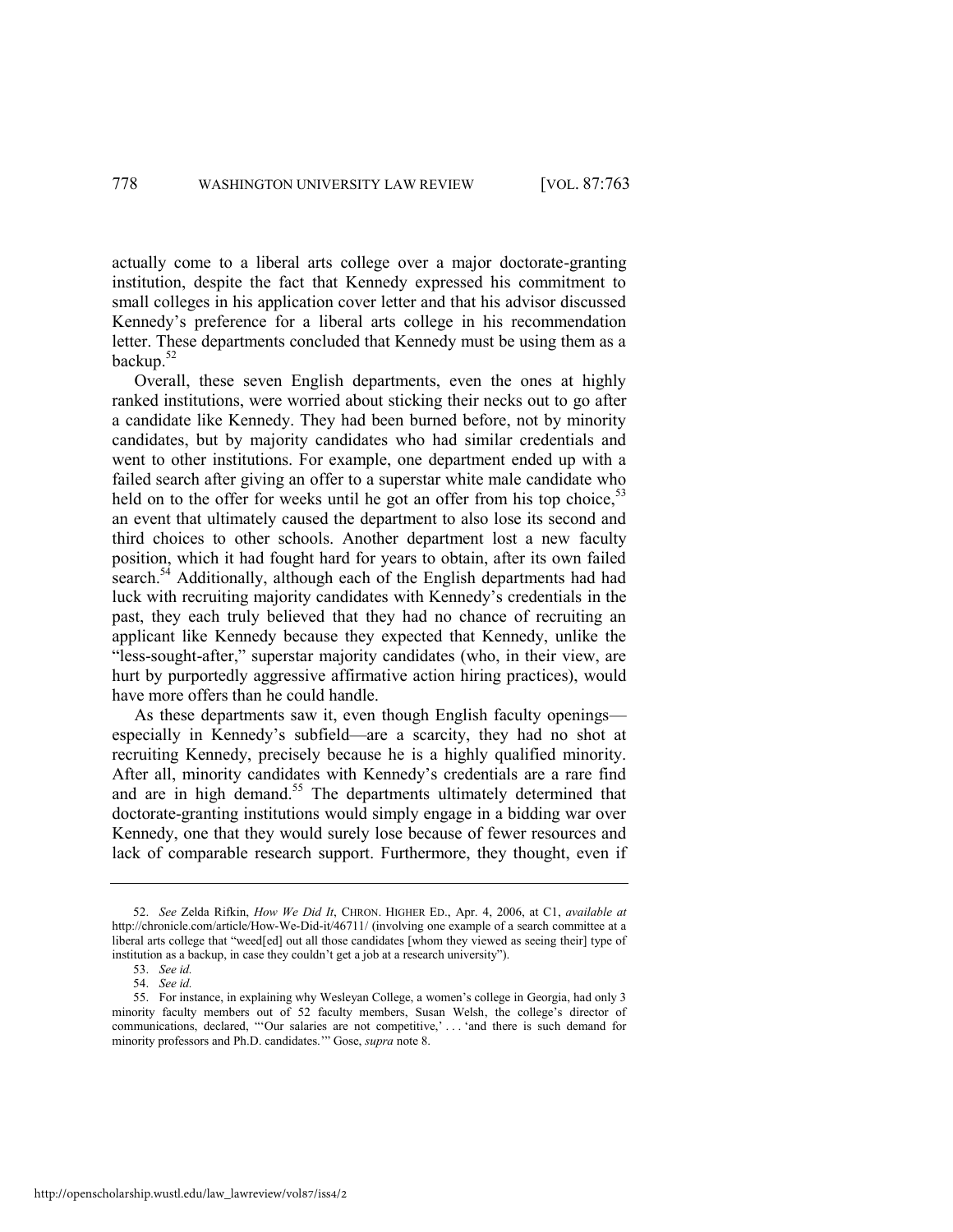they could "convince" Kennedy to consider a liberal arts institution, they would not be able to persuade him to come to their particular schools. Each of the targeted liberal arts colleges is located in a small town, and each separately worried that its location would be an obstacle for recruitment because there are so few African Americans who live in each town and the few African American faculty members on each campus are generally unhappy living in the towns.<sup>56</sup>

Unfortunately for Kennedy, he believed his peers and subscribed to the myth of himself as a bidding-war candidate. He applied only to liberal arts colleges, no major research institutions.<sup>57</sup> At the end of his search, Kennedy, despite his stellar credentials, had no job offer or prospects for a job offer.

Each one of the seven institutions to which Kennedy applied hired "less qualified" candidates—at least based on traditional paper credentials. All but one of the final hires were white, with a few who lacked a Ph.D. in hand. Four of the final hires were the second choices of the departments, with those departments initially granting offers to white candidates with credentials very similar to Kennedy's. The sole minority hire at these schools was Asian Pacific American, but he was already working at the liberal arts institution as a pre-doctoral fellow when its English Department extended him an offer.

After his failed search, Kennedy was disappointed and angry. He did not understand why he received no job offers, much less interviews, at the schools to which he applied. After learning about the credentials of a few final hires, Kennedy called his advisor to see if his advisor could offer insight into why he was not given any interviews. Through a referral from a friend, Kennedy's advisor called the Chair of the Search Committee at Kennedy's top choice school. The Chair of the Search Committee told the advisor, "Are you kidding me? We would have loved to have interviewed him—heck hired him—if we knew that he was really interested! But, to be honest, we took one look at his CV and determined that he was out of our league. You know how all those R-I schools clamor for stellar minority candidates. We figured that he would have his pick of the litter. An African American male like that!" The advisor later related what he

<sup>56.</sup> *See* Smith et al., *supra* note [2](#page-4-0), at 135 ("In this context, 'ordinary' institutions believe they are not comparably rich enough, located well enough, or prestigious enough to attract the few candidates who are in such high demand.").

<sup>57.</sup> This hypothetical is loosely based on a real candidate's narrative. See *supra* not[e 1](#page-3-0) for a brief explanation about why a law faculty candidate would not find himself or herself in this predicament.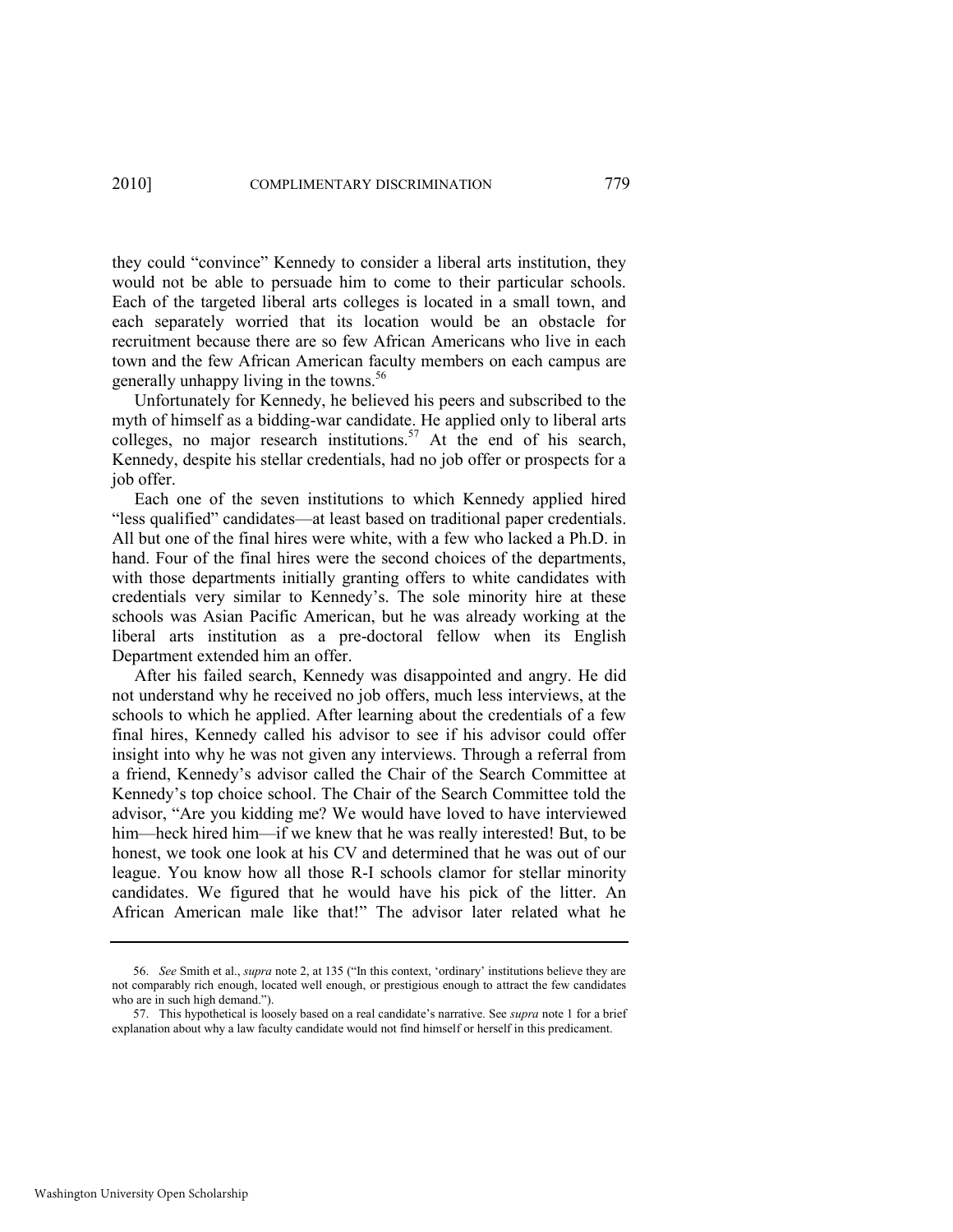learned to Kennedy, who became even more disappointed and began to wonder: "Do I have actionable claims for race discrimination?"

#### *B. Too Good for Discrimination?*

The answer to Kennedy's question is not so easy to determine. There are no relevant Title VII race discrimination cases that address his experience with "overqualification" on the job market.<sup>58</sup> Furthermore, although courts have held that the employer rationale of overqualification may be a pretext for discrimination in age discrimination cases brought under the Age Discrimination in Employment Act,<sup>59</sup> it is not so clear that they would extend that holding to race discrimination in hiring cases brought within the academic context. This Part considers the possibilities for extending such a holding to the type of complimentary exclusion experienced by Kennedy. Part II.B.1 generally describes the standards for evaluating the employer rationale of overqualification in hiring discrimination cases brought under Title VII of the Civil Rights Act of 1964.<sup>60</sup> Part II.B.2 reviews and examines the hypothetical of Kennedy by using the analyses in these cases.

<sup>58.</sup> In cases concerning allegations of race discrimination in faculty hiring, the employers have asserted that the candidate was not as qualified as the final hire. *See, e.g.*, Amini v. Oberlin Coll., 440 F.3d 350 (6th Cir. 2006) (affirming the district court's grant of summary judgment for the employer where the employer asserted that the plaintiff was not among the most qualified candidates); Sarmiento v. Queens Coll. CUNY, 153 Fed. Appx. 21, 22–23 (2d Cir. 2005) (affirming the district court's grant of summary judgment on the plaintiff's race-discrimination claim where the plaintiff's subfield was not advertised in the opening, and the plaintiff had failed to submit any evidence of his teaching experience or his receipt of grants and had failed to meet the minimum submission requirements by not submitting a sample syllabus).

Although this Article addresses the viability of a discrimination claim brought by an ―overqualified‖ candidate, such a candidate would be unlikely to ever file a claim of discrimination. The costs of litigation to one's career would be too severe. That said, this Article still holds significant value in its explanation of the legal grounds for such a claim and, more so, in its potential to cause individual faculty members to reflect upon their own behavior during the faculty hiring process and how they may or may not engage in racial discrimination as they evaluate faculty candidates.

<sup>59. 29</sup> U.S.C.  $\S$  621 (2006) (declaring that the statute was enacted primarily to "promote employment of older persons based on their ability rather than age; to prohibit arbitrary age discrimination in employment; [and] to help employers and workers find ways of meeting problems arising from the impact of age on employment‖); *see also* Taggart v. Time, Inc., 924 F.2d 43, 44 (2d Cir. 1991) (declaring that, for individuals forty years and older, the rationale of overqualification "may often be simply a code word for too old").

<sup>60. 42</sup> U.S.C. § 2000e-2(a) (2006).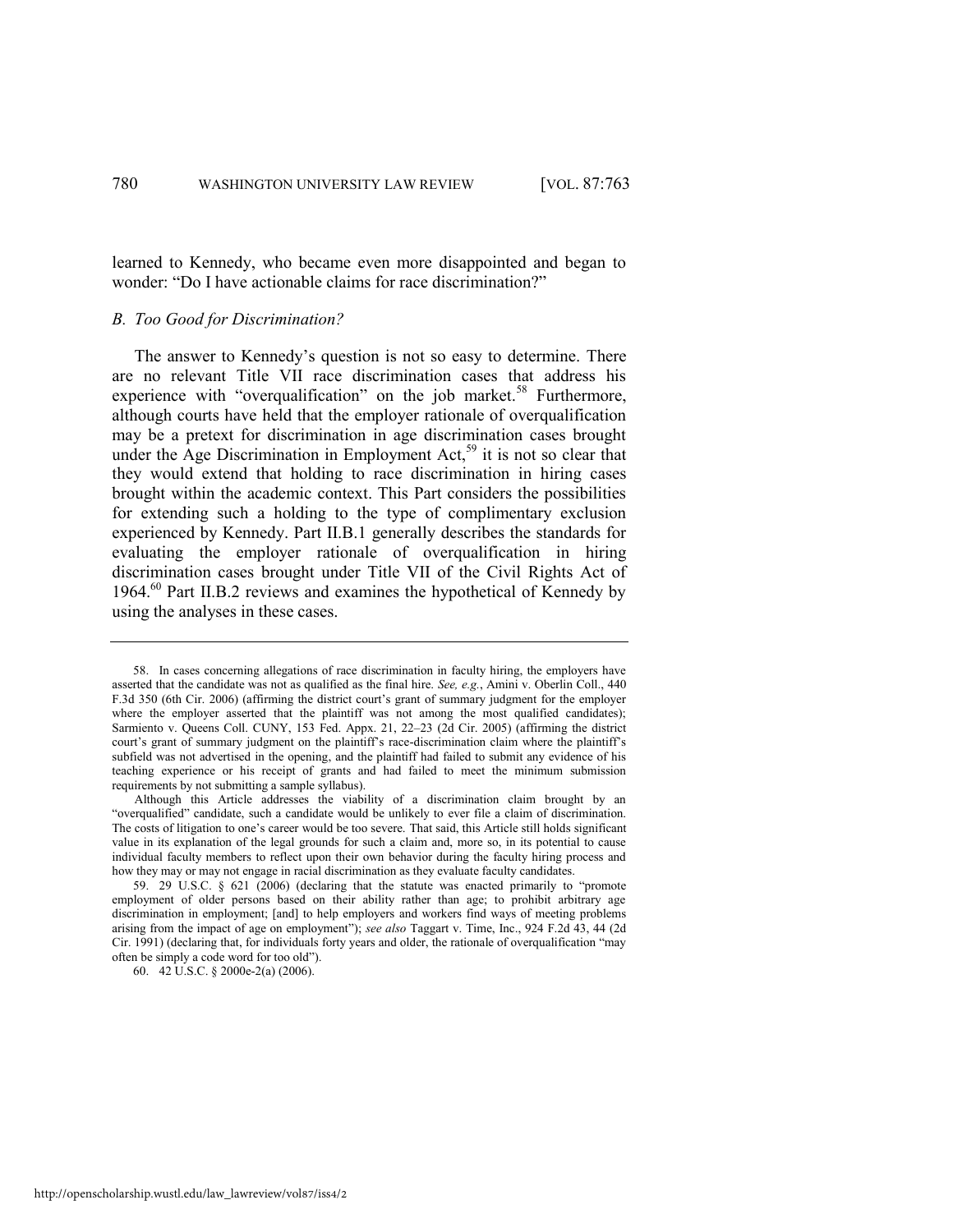#### *1. On Being Overqualified*

<span id="page-20-0"></span>Title VII makes it illegal for an employer "to fail or refuse to hire or to discharge any individual, or otherwise to discriminate against any individual with respect to . . . privileges of employment, because of such individual's race, color, religion, sex, or national origin."<sup>61</sup> Under Title VII, plaintiffs can prove discrimination through either direct evidence or circumstantial evidence. "Direct evidence is that evidence which, if believed, requires the conclusion that unlawful discrimination was at least a motivating factor in the employer's actions. $m<sup>62</sup>$  Because employers rarely provide plaintiffs with smoking gun evidence of discriminatory intent,<sup>63</sup> plaintiffs usually work to prove their discrimination claims through circumstantial evidence. For example, in the hypothetical above, although one could argue that the Search Committee Chair's comments about Kennedy from one department directly implicate race, a fact finder would have to draw several inferences to determine that there was racial discrimination based on these comments.<sup>64</sup> Thus, even for Kennedy, who can point to comments by one decision maker that directly address race, the likely method for proving discrimination is through circumstantial evidence.

In 1973, the Supreme Court established a burden-shifting framework in *McDonnell Douglas Corp. v. Green<sup>65</sup>* to evaluate racial discrimination

64. *Amini*, 440 F.3d at 359 ("Evidence of discrimination is not considered direct evidence unless a racial motivation is explicitly expressed.").

65. 411 U.S. 792 (1973).

<sup>61.</sup> *Id.*

<sup>62.</sup> *Amini*, 440 F.3d at 359 (quoting Kocak v. Cmty. Health Partners of Ohio, Inc., 400 F.3d 466, 470 (6th Cir. 2005)). *But see* Martin J. Katz, *Unifying Disparate Treatment (Really)*, 59 HASTINGS L.J. 643, 651 (2008) (arguing that there is currently "a four-way circuit split" over the definition of "direct" evidence").

<sup>63.</sup> Martin J. Katz, *Reclaiming* McDonnell Douglas, 83 NOTRE DAME L. REV. 109, 182 (2007) (―Causation may be proven by a defendant's admissions (e.g., ‗I fired her because she is a woman'). Needless to say, such admissions are rare. Alternatively, causation may be proven by statements by decision makers that do not amount to admissions, but which nonetheless indicate a tendency toward bias (e.g., 'I do not like women' or 'women do not belong at work'). As employers become more litigation-seasoned, it has become increasingly rare for plaintiffs to discover such statements."); *see also* Juan F. Perea, *Ethnicity and Prejudice: Reevaluating "National Origin" Discrimination Under Title VII*, 35 WM. & MARY L. REV. 805, 860 (1994) ("Most employers know better than to discriminate overtly.‖); Angela Onwuachi-Willig & Mario L. Barnes, *By Any Other Name?: On Being "Regarded As" Black, and Why Title VII Should Apply Even if Lakisha and Jamal Are White*, 2005 WIS. L. REV. 1283, 1285 (2005) (asserting that discrimination has generally become more subtle); Lu-in Wang, *Race as Proxy: Situational Racism and Self-Fulfilling Stereotypes*, 53 DEPAUL L. REV. 1013, 1035 (2004) ("To be sure, the discrimination of today is less likely to be as blatant or crude as the racism of the (not so) distant past  $\dots$ .").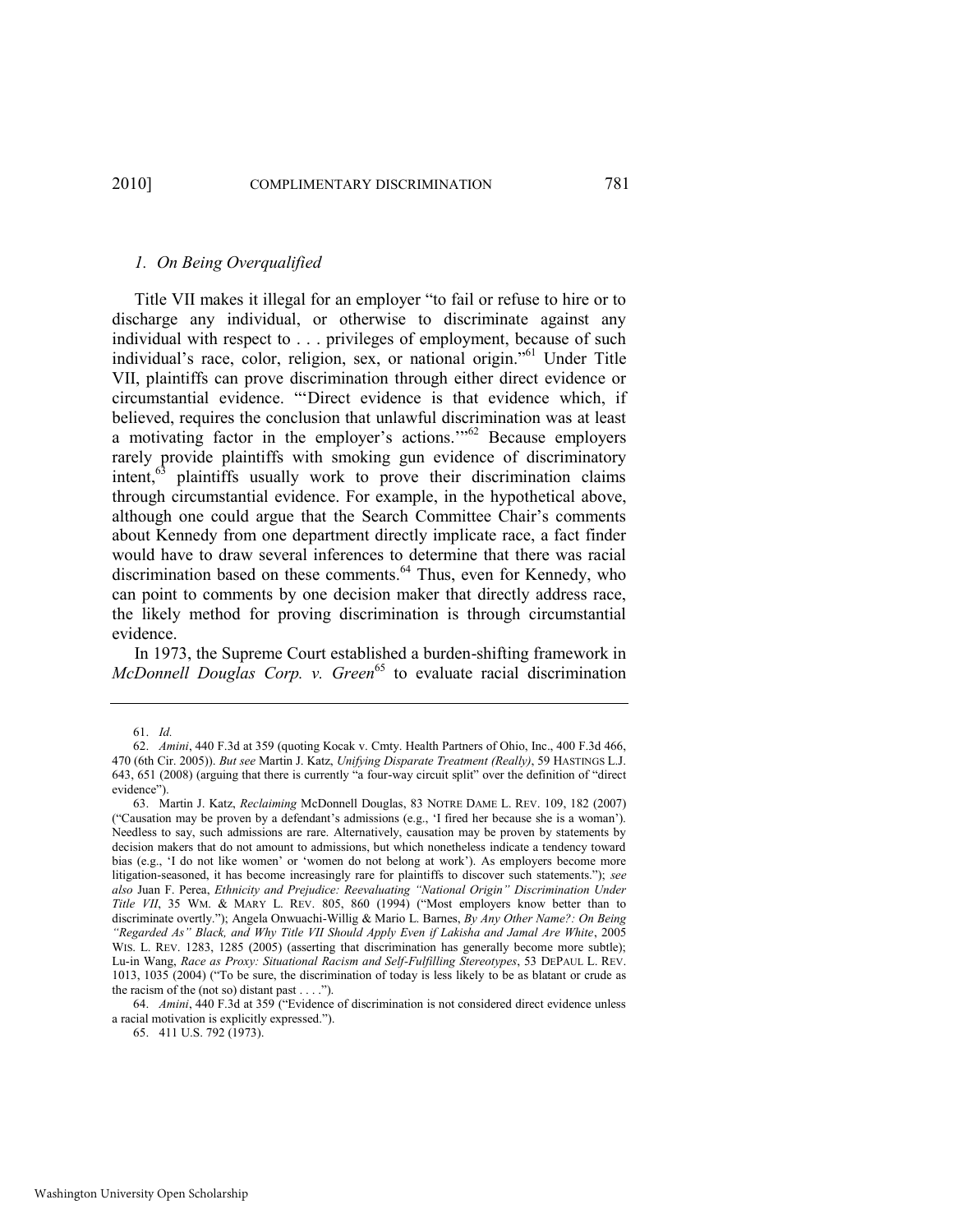claims through the use of circumstantial evidence.<sup>66</sup> Under this framework, a plaintiff can prove discrimination in hiring through three different steps. In the first step, the plaintiff must establish a prima facie case of discrimination by proving the following four factors: that (1) he or she belongs to a minority group; (2) he or she applied for and was qualified for the position at issue; (3) he or she was rejected for the job despite his or her qualifications; and (4) the position remained open after his or her rejection, and the employer continued to seek or review applications from persons of similar qualifications.<sup>67</sup> Once the plaintiff proves each of these factors, the court then draws an inference of discrimination and moves to the second step, where the employer must merely articulate a legitimate explanation for rejecting the plaintiff's application.<sup>68</sup> If the employer satisfies this burden, the court then moves to the third step, where the plaintiff has to prove that the employer's stated reason was a pretext for discrimination in order to win the case. $69$  The plaintiff may prove pretext by demonstrating "that the proffered reason  $(1)$  had no basis in fact,  $(2)$ did not actually motivate the [employer's] challenged conduct, or (3) was insufficient to warrant the challenged conduct. $170$  Even upon proof of pretext, a jury may still ultimately rule in favor of the defendant if it

<sup>66.</sup> *See* Trans World Airlines, Inc. v. Thurston, 469 U.S. 111, 121 (1985) ("The shifting burdens of proof set forth in *McDonnell Douglas* are designed to assure that the ‗plaintiff [has] his day in court despite the unavailability of direct evidence."" (quoting Loeb v. Textron, Inc., 600 F.2d 1003, 1014 (1st Cir. 1979)). A number of scholars have argued that *Desert Palace, Inc. v. Costa*, 539 U.S. 90 (2003) will result in the treatment of most Title VII intentional discrimination claims as mixed-motive cases and have maintained that the *McDonnell Douglas* framework is no longer viable. *See, e.g.*, William R. Corbett, *An Allegory of the Cave and the Desert Palace*, 41 HOUS. L. REV. 1549, 1566 (2005); Jeffrey A. Van Detta, *"Le Roi est Mort; Vive Le Roi!": An Essay on the Quiet Demise of* McDonnell Douglas *and the Transformation of Every Title VII Case After* Desert Palace, Inc. v. Costa *Into a "Mixed Motives" Case*, 52 DRAKE L. REV. 71, 72–73 (2003); Michael J. Zimmer, *The New Discrimination Law:* Price Waterhouse *Is Dead, Whither* McDonnell Douglas*?*, 53 EMORY L.J. 1887, 1891 (2004). *But see* Matthew R. Scott & Russell D. Chapman, *Much Ado About Nothing—Why* Desert Palace *Neither Murdered* McDonnell Douglas *Nor Transformed All Employment Discrimination Cases to Mixed-Motive*, 36 ST. MARY'S L.J. 395, 405 (2005) ("[N]othing in *Desert Palace* hints at the death or even wounding of *McDonnell Douglas*.‖). Additionally, many courts still apply the *McDonnell Douglas* framework in analyzing discrimination cases. *See., e.g.*, Strate v. Midwest Bankcentre, Inc., 398 F.3d 1011, 1017 (8th Cir. 2005); [Cooper v. Southern Co., 390 F.3d](http://web2.westlaw.com/find/default.wl?tf=-1&rs=WLW9.11&referencepositiontype=S&serialnum=2005477537&fn=_top&sv=Split&referenceposition=725&pbc=10E4A925&tc=-1&ordoc=2016453763&findtype=Y&db=506&vr=2.0&rp=%2ffind%2fdefault.wl&mt=208)  [695, 725 n.17 \(11th Cir. 2004\);](http://web2.westlaw.com/find/default.wl?tf=-1&rs=WLW9.11&referencepositiontype=S&serialnum=2005477537&fn=_top&sv=Split&referenceposition=725&pbc=10E4A925&tc=-1&ordoc=2016453763&findtype=Y&db=506&vr=2.0&rp=%2ffind%2fdefault.wl&mt=208) *see also* [Raytheon Co. v. Hernandez, 540 U.S. 44, 53-54 \(2003\)](http://web2.westlaw.com/find/default.wl?tf=-1&rs=WLW9.11&serialnum=2003886975&fn=_top&sv=Split&tc=-1&pbc=10E4A925&ordoc=2016453763&findtype=Y&db=708&vr=2.0&rp=%2ffind%2fdefault.wl&mt=208) (applying *McDonnell Douglas* in a single motive case).

<sup>67.</sup> *McDonnell Douglas*, 411 U.S. at 802; *see also* Mitchell v. Toledo Hosp., 964 F.2d 577, 582 (6th Cir. 1992).

<sup>68.</sup> *McDonnell Douglas*, 411 U.S. at 802–03; *see also* Tex. Dep't of Cmty. Affairs v. Burdine, 450 U.S. 248, 254–56 (1981) (noting that the defendant's burden is only one of production, not persuasion).

<sup>69.</sup> *McDonnell Douglas*, 411 U.S. at 803–04; *see also* Reeves v. Sanderson Plumbing Prods., Inc., 530 U.S. 133, 143 (2000).

<sup>70.</sup> Johnson v. Kroger Co., 319 F.3d 858, 866 (6th Cir. 2003) (citation omitted).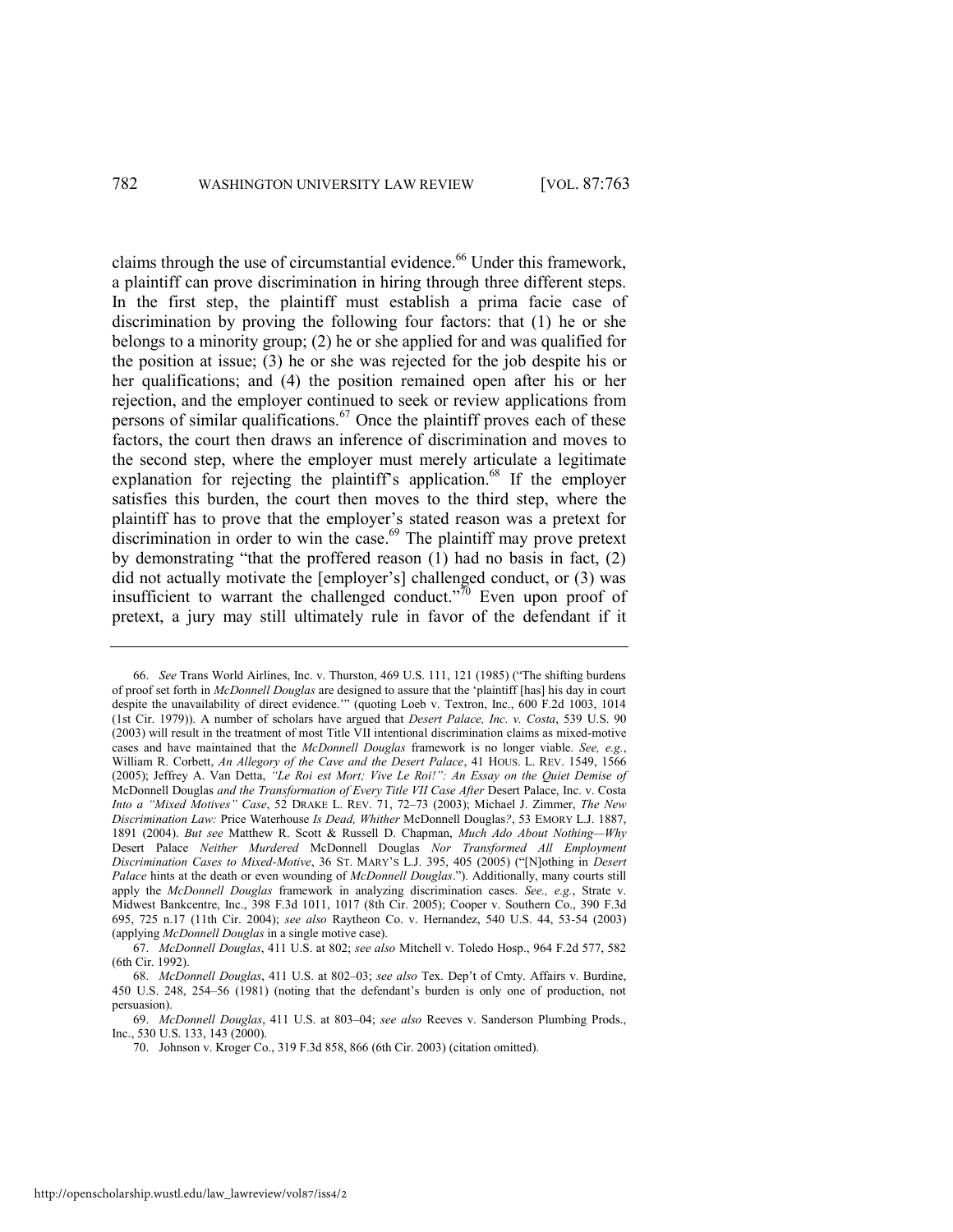believes that a nondiscriminatory factor was at  $play$ .<sup>71</sup> The ultimate burden of persuasion rests with the plaintiff at all times.<sup>72</sup> That ultimate burden requires proof that the employer's actions were, at least in part, motivated by impermissible reasons, such as race.<sup>73</sup>

For discrimination cases involving the issue of overqualification, courts' analyses of underlying claims generally focus on the third step in the *McDonnell Douglas* framework: proving pretext. Because proof of a prima facie case of discrimination is not onerous, purportedly overqualified job candidates such as Kennedy can easily satisfy the first step of the burden-shifting framework. Specifically, Kennedy can show that (1) he is a member of a minority group, African Americans; (2) he applied for a faculty position in his field of British literature at seven different liberal arts colleges; (3) he was qualified for all the positions at issue—as displayed by the departments' belief that he, an African American male, was too highly credentialed to be attainable; (4) he was not invited for an interview and thus was rejected for each position; and (5) the departments continued to review the applications of others outside of his group with comparable or lesser qualifications. Similarly, the employers, the English departments at the targeted seven institutions, can easily satisfy their minimal burden of merely articulating a legitimate, nondiscriminatory reason for not hiring Kennedy<sup>74</sup>—their honestly held belief that he would be unattainable.

The stumbling block for plaintiffs and courts in general (and in this particular case), then, occurs during the pretext stage. Overall, while an employer's unwillingness to consider and hire an overqualified applicant

<sup>71.</sup> *See* St. Mary's Honor Ctr. v. Hicks, 509 U.S. 502, 511 (1993) (holding that a plaintiff who proves pretext in the third stage does not necessarily win because the fact finders may still find that there was no discrimination). As Professor Martin Katz has explained:

If the defendant's proffered reason is wrong, the factfinder can conclude either that the defendant lied or that the defendant made a good faith mistake (a nondiscriminatory reason). Or if the defendant lied, the factfinder can conclude that the lie was either a cover-up or a lie for a benign reason (a second possible nondiscriminatory reason). Or, if the defendant engaged in a cover-up, the factfinder can conclude that what was being covered up was either a discriminatory motivation or a nondiscriminatory one (a third possible nondiscriminatory reason).

Katz, *supra* not[e 63,](#page-20-0) at 172. "The[se] presumptions and shifting burdens are merely an aid—not ends in themselves.‖ Goodman v. Lukens Steel Co., 777 F.2d 113, 130 (3d Cir. 1985).

<sup>72.</sup> *Burdine*, 450 U.S. at 253.

<sup>73.</sup> *See* Rachid v. Jack in the Box, Inc., 376 F.3d 305, 312 (5th Cir. 2004).

<sup>74.</sup> Perryman v. Johnson Prods. Co., 698 F.2d 1138, 1142 (11th Cir. 1983) ("It is important to bear in mind, however, that the defendant's burden of rebuttal is exceedingly light; 'the defendant need not persuade the court that it was actually motivated by the proffered reasons . . . .'‖ (quoting *Burdine*, 450 U.S. at 254–55)).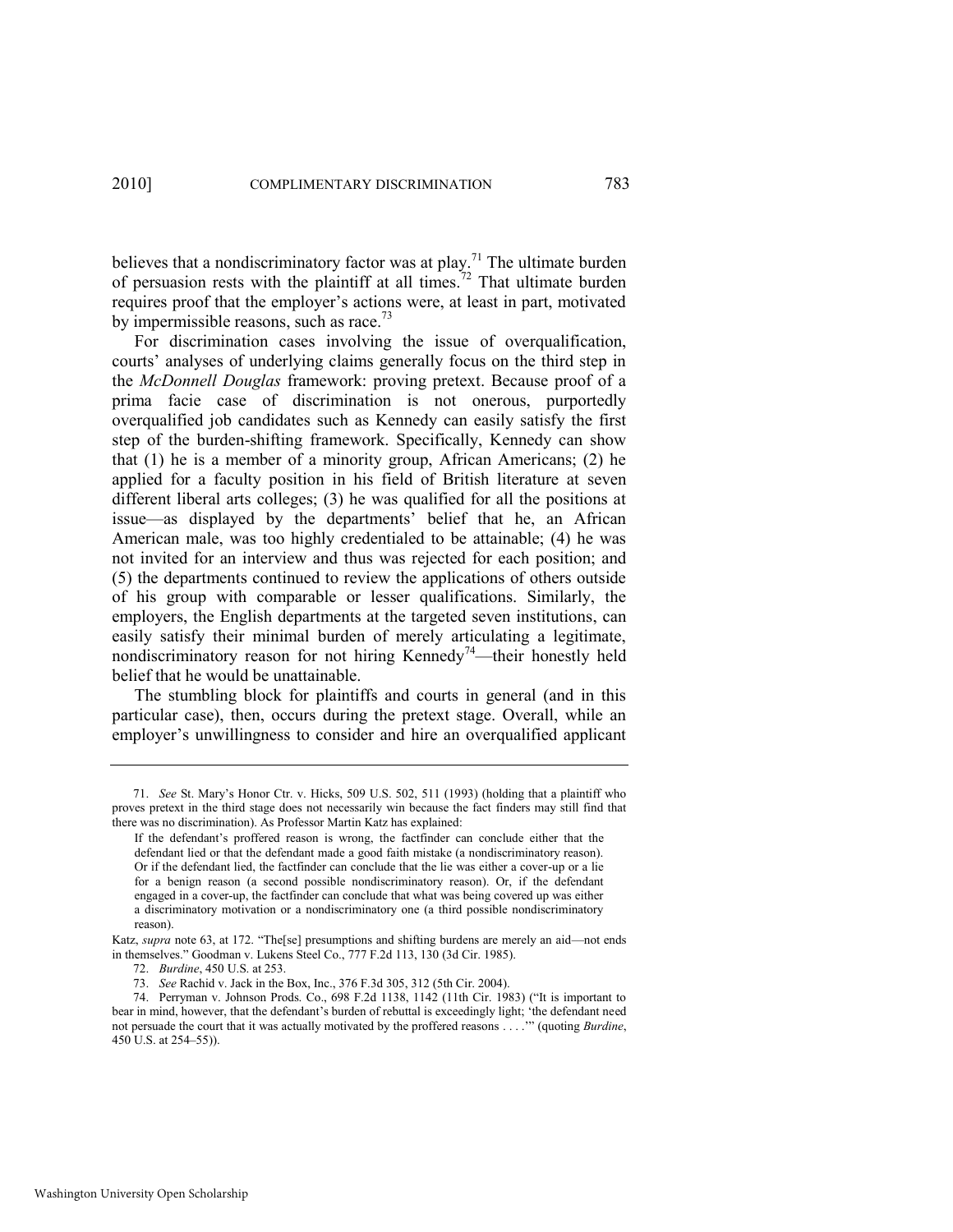may appear illogical at first glance,<sup>75</sup> it certainly is not irrational and thus cannot in itself serve as determinative proof of pretext. As numerous courts have recognized, there are many reasons why an employer may not want to hire an overqualified applicant for a job.<sup>76</sup> After all, running a business or organization requires more than simply hiring employees who are capable of performing their assigned tasks. Employers also have to consider workplace morale, work satisfaction among employees, and the retention of employees.<sup>77</sup> Specifically, employers may want to avoid hiring an overqualified job applicant for fear that the employee may leave for a more desirable job shortly thereafter or to avoid expending resources to investigate and recruit someone who will not accept.

<span id="page-23-0"></span>These same considerations (and others) come into play during faculty searches at colleges and universities. For example, departments may not want to offer a position to an "overqualified" candidate if they fear that he or she will simply hold onto the offer until a better one comes along, leaving them with no available backups and a failed search.<sup>79</sup> Likewise, departments may worry about a candidate who is seeking an offer from them for the sole purpose of negotiating better packages with the candidate's first choice institution. Additionally, few departments want to invest the time and resources in training and mentoring a young faculty member, only to have him or her leave a year or two later for "greener" pastures."

While conceding that employers have a variety of considerations in running a business or organization, courts have nevertheless

78. *See* Gumbs v. Hall, 51 F. Supp. 2d 275, 282 (W.D.N.Y. 1999), *aff"d*, 205 F.3d 1323 (2d Cir. 2000) (identifying fear that an employee "will not remain with the company for long" as one reason for not hiring an overqualified applicant).

<sup>75.</sup> Taggart v. Time, Inc., 924 F.2d 43, 47 (2d Cir. 1991) ("Since overqualified is defined as having more education, training or experience than a job calls for, a ruling that overqualified means unqualified is a *non sequitur*." (citation omitted)).

<sup>76.</sup> *See* Binder v. Long Island Lighting Co., 933 F.2d 187, 194 (2d Cir. 1991) (Altimari, J., concurring) ("I]n reality an employer may have legitimate reasons for declining to employ overqualified individuals.‖); Woody v. St. Clair County Comm'n, 885 F.2d 1557, 1561 (11th Cir. 1989) (judicially noting "that people are often turned away from employment because they are 'overqualified'''); *cf. Taggart*, 924 F.2d 43 (asserting that "[a]n employer might reasonably believe that an overqualified candidate—where that term is applied to a younger person—will continue to seek employment more in keeping with his or her background and training"); *see, e.g.*, Bay v. Times Mirror Magazines, Inc., 936 F.2d 112, 118 (2d Cir. 1991) (finding that the employer could refuse to hire the plaintiff on the ground that he was overqualified where the plaintiff had expressed dissatisfaction with the downgraded position).

<sup>77.</sup> *See* Binder, 933 F.2d at 194 (Altimari, J., concurring) ("Certainly, an employer might reasonably determine that placing an 'overqualified' individual in a particular position would ... demoralize the individual and engender frustration, low morale and poor job performance.").

<sup>79.</sup> *See, e.g.*, Rifkin, *supra* not[e 52,](#page-17-0) at C4.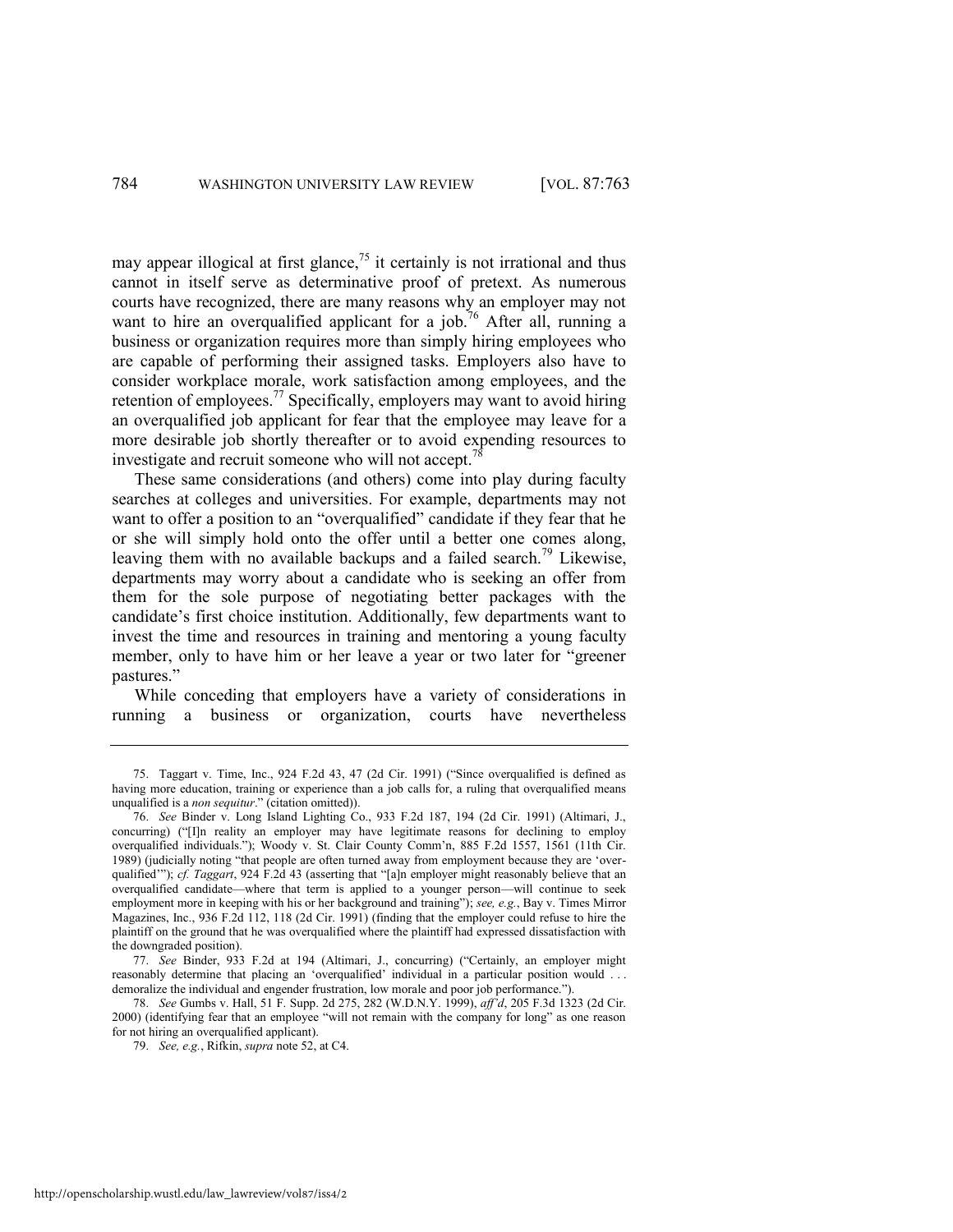acknowledged that, for some employers, the rationale of overqualification may simply be a subterfuge for discriminatory motives.<sup>80</sup> Moreover, during faculty searches, hiring committees might not even bother to discuss what exact fears are communicated by their determination of an applicant as overqualified. A search committee may skip the step where its members discuss what they think might or will happen if they interview, make an offer to, or hire a candidate they deem overqualified. In this way, the label "overqualified" becomes a placeholder—an unelaborated justification for exclusion that requires no further discussion.

<span id="page-24-0"></span>Indeed, several courts have recognized how the rationale of overqualification can serve as a pretext for discrimination in age-related cases. For example, the Ninth Circuit Court of Appeals expressed in *EEOC v. Insurance Co. of North America*<sup>81</sup> that the "rejection of overqualified job applicants . . . can function as a proxy for age discrimination.<sup>82</sup> The court explained that, without any objective content in the criteria, "this criterion  $[of overqualification]$ ... allow $[s]$  the employer to shift the standard at its pleasure, raising the standard for some applicants and lowering it for others.'"<sup>83</sup> Similarly, the Second Circuit Court of Appeals outright rejected the overqualification defense in an agediscrimination case by discounting the employer's rationale that the overqualified applicant would not be challenged by his work and thus would seek other employment.<sup>84</sup> The court reasoned that the rationale did ―not comfortably fit those in the age group the statute protects [because] for them loss of employment late in life ordinarily is devastating economically as well as emotionally. Instead, an older applicant [who] is hired is quite unlikely to continue to seek other mostly non-existent employment opportunities."<sup>85</sup>

#### *2. On Rejecting Compliments*

For his race discrimination claim, however, the hypothetical candidate, Kennedy, cannot rely on the reasoning used in age discrimination cases to

<sup>80.</sup> *See infra* not[e 82.](#page-24-0) 

<sup>81. 49</sup> F.3d 1418 (9th Cir. 1995)

<sup>82.</sup> *EEOC*, 49 F.3d at 1420–21 (9th Cir. 1995); *see also id.* at 1421 (explaining how the court in Taggart described the term "overqualified" as a euphemism for "too old").

<sup>83.</sup> *EEOC*, 49 F.3d at 1421 (quoting Stein v. National City Bank, 942 F.2d 1062, 1066 (6th Cir. 1991)).

<sup>84.</sup> Taggart v. Time, Inc., 924 F.2d 43, 47 (2d Cir. 1991).

<sup>85.</sup> *Id.* at 47–48 ("Denying employment to an older job applicant because he or she had too much experience, training or education is simply to employ a euphemism to mask the real reason for refusal, namely, in the eyes of the employer the applicant is too old.").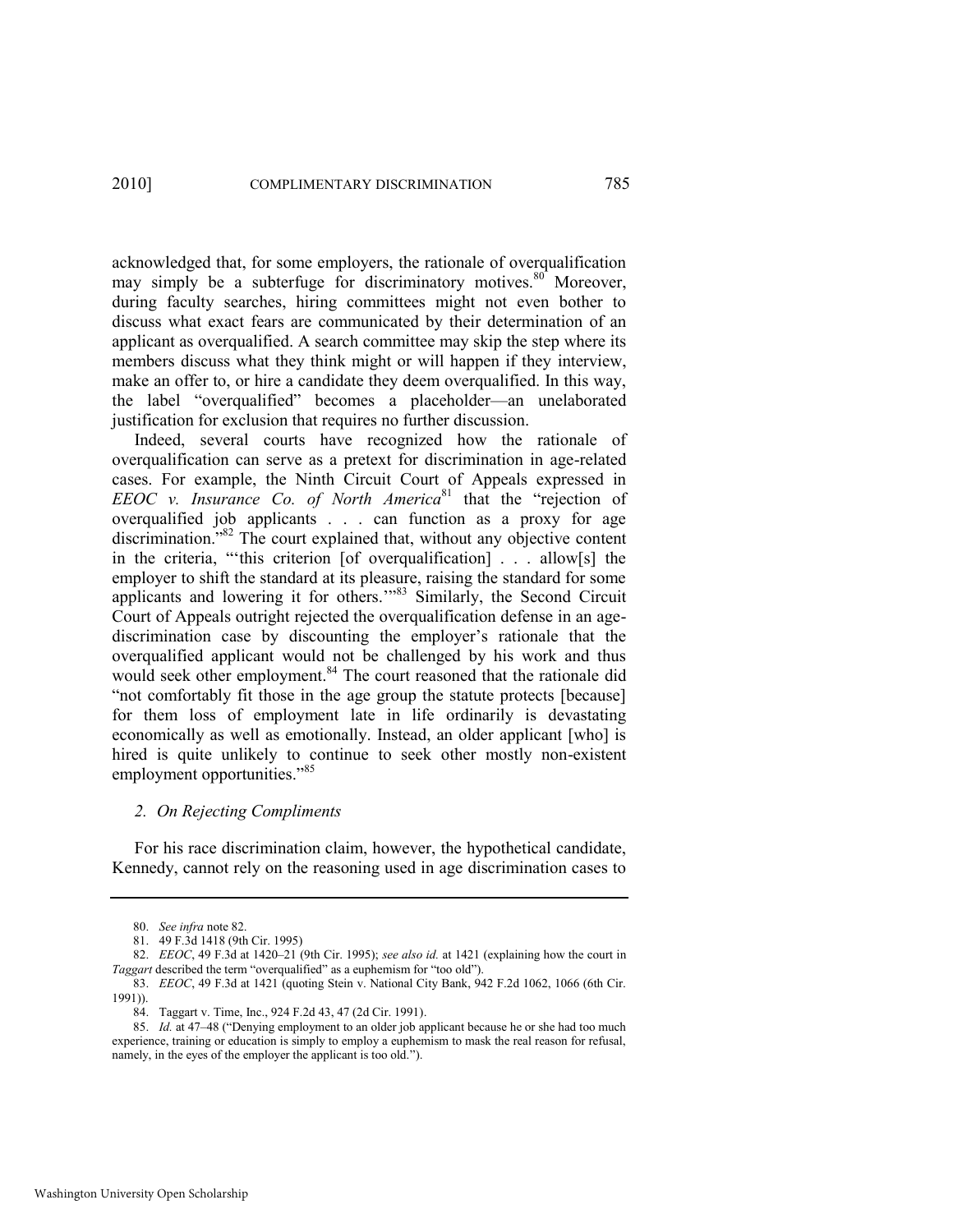debunk the overqualification rationale during the proof-of-pretext stage of his case. Unlike with age, there is no clear reason to believe that reference to a candidate as "overqualified" is a code word for the purposeful exclusion of racial minorities. As the Fifth Circuit reasoned in one race discrimination lawsuit that involved the defense of overqualification, there is "no reason to believe that a person's race would make him any more or less likely to seek other opportunities more equivalent to his prior positions.<sup>86</sup> The fact is that overqualified white candidates can and do suffer from the same type of exclusion on the job market. Furthermore, the type of exclusion that candidates such as Kennedy experience on the academic job market is not the type of exclusion that Congress envisioned when it enacted Title VII. At that time, legislators envisioned exclusion based on the dislike of racial minorities or negative stereotypes and myths about racial minorities.<sup>87</sup> Kennedy's exclusion, on the other hand, is based, in part, on high praise of his credentials. Or it may be that courts simply find it hard to imagine a minority candidate as too qualified.

However, the fact that Kennedy's exclusion from interviewing pools was not based on an intent to exclude racial minorities should not preclude an understanding of his experiences as a unique form of discrimination. Although rooted in a positive evaluation of Kennedy as a faculty candidate, the various departments' decisions to exclude him from the pool of interviewees were due to his racial background. Specifically, the decisions were grounded in a racial myth—the myth of the highly qualified minority candidate who is engaged in bidding wars between institutions.<sup>88</sup> But for his race, Kennedy may have been offered an interview and job in some of these departments, much like a few of his white superstar counterparts were. Indeed, even under a Title VII mixedmotive analysis, the liberal arts colleges here could be held liable for race discrimination. The Supreme Court first recognized mixed-motive claims under Title VII in *Price Waterhouse v. Hopkins*. <sup>89</sup> There, the Supreme Court held that where an employer has both a legitimate and an

<sup>86.</sup> Barnes v. Ergon Refining, Inc., No. 93-7375, 1994 WL 574190, at \*4 n.11 (5th Cir. Oct. 4, 1994); *see also* Timmerman v. IAS Claim Servs., Inc., No. 3-96-CV-0016-R, 1997 WL 279783, at \*3 (N.D. Tex. May 19, 1997), *aff"d*, No. 97-10655, 1998 WL 110078 (5th Cir. Feb. 20, 1998) (noting that the plaintiff cited "no cases in opposition to summary judgment that indicate 'overqualification' is a pretext to race discrimination").

<sup>87.</sup> *See* Devon Carbado, Catherine Fisk & Mitu Gulati, *After Inclusion*, 4 ANN. REV. L. & SOC. SCI. 83, 88 (2008) ("Employment discrimination today is not what it was when Congress passed the Civil Rights Act of 1964.").

<sup>88.</sup> *See* Smith, *supra* note [9,](#page-6-0) at B3 (detailing the results of her study that showed that elite minority Ph.D.'s "still must struggle to find positions").

<sup>89. 490</sup> U.S. 228 (1989).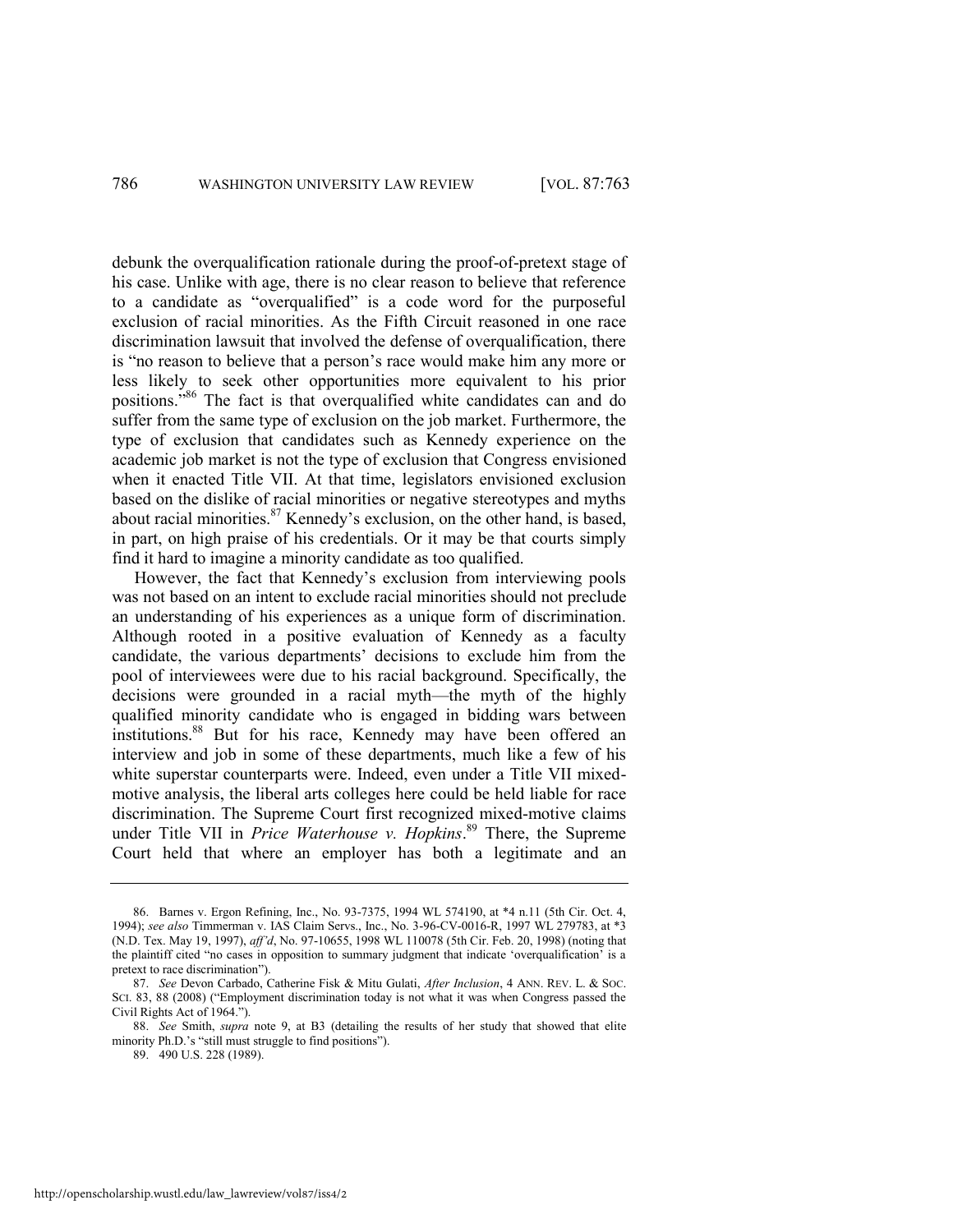illegitimate reason for the challenged employment action, the employer can utilize the "same decision" defense to avoid liability by proving by a preponderance of the evidence that it would have taken the same action anyway.<sup>90</sup> Here, however, the liberal arts colleges would experience difficulty proving the "same decision" defense. Absent a showing that the colleges had also refused to interview white superstar candidates, they would not be able to show that they would have reached the same decision on Kennedy despite their racial considerations.

Furthermore, in determining whether Kennedy's claim is actionable, it should not matter that the myth carried with it a positive racial stereotype. The consequence for Kennedy, regardless of whether the stereotype was positive or negative, was the same: no interviews and thus no job offers or prospects. All that should matter is that the decision makers deliberately excluded him based on a racial stereotype.<sup>91</sup>

In this sense, Kennedy's case is distinguishable from cases where courts have found the articulated reason of overqualification to be a

<sup>90.</sup> *See id.* at 258. Though *Price Waterhouse* initially established the framework for a mixedmotive claim, the Civil Rights Act of 1991 altered the mixed-motive framework. First, the Act allowed the plaintiff to demonstrate an unfair employment practice by showing that "race . . . was a motivating factor for any employment practice, even though other factors also motivated the practice." 42 U.S.C. § 2000e-2(m) (2006). Second, while proving race as a motivating factor establishes an unfair employment practice, if the employer can establish a "same decision" defense, a court may not award damages to the plaintiff or require "admission, reinstatement, hiring, promotion, or payment . . . ." 42 U.S.C. § 2000e-5(g)(2)(B)(ii) (2006). Additionally, the Supreme Court's dicta in the recent ADEA case, Gross v. FBL Financial Services, Inc., 129 S. Ct. 2343 (2009), generally called into question the continuing validity of Price Waterhouse's burden-shifting framework, whereby the "burden of persuasion shifted in alleged mixed-motives Title VII claims." *Id.* at 2351. The Court noted that, ―[w]hatever the deficiencies of *Price Waterhouse* in retrospect, it has become evident in the years since that case was decided that its burden-shifting framework is difficult to apply," leaving open the question of whether that framework is still "doctrinally sound." *Id.* at 2352.

<sup>91.</sup> Thomas v. Eastman Kodak Co., 183 F.3d 38, 61 (1st Cir. 1999) ("The concept of ‗stereotyping' includes not only simple beliefs such as ‗women are not aggressive' but also a host of more subtle cognitive phenomena which can skew perceptions and judgments. *Price Waterhouse* highlighted one such phenomenon: the tendency of 'unique' employees (that is, single employees belonging to a protected class, such as a single female or a single minority in the pool of employees) to be evaluated more harshly in a subjective evaluation process."). In a portion of the decision that was upheld by the Supreme Court in *Price Waterhouse*, the D.C. Circuit reasoned:

In keeping with [Title VII's remedial] purpose, the Supreme Court has never applied the concept of intent so as to excuse an artificial, gender-based employment barrier simply because the employer involved did not harbor the requisite degree of ill-will towards the person in question. As the evidentiary framework established in *McDonnell Douglas* makes clear, the requirement[] of discriminatory motive in disparate treatment cases does not function as a "state of mind" element, but as a method of ensuring that only those arbitrary or artificial employment barriers that are related to an employee or applicant's race, sex, religion, or national origin are eliminated.

Hopkins v. Price Waterhouse, 825 F.2d 458, 468–69 (D.C. Cir. 1987), *rev"d on other grounds* 490 U.S. 228 (1989).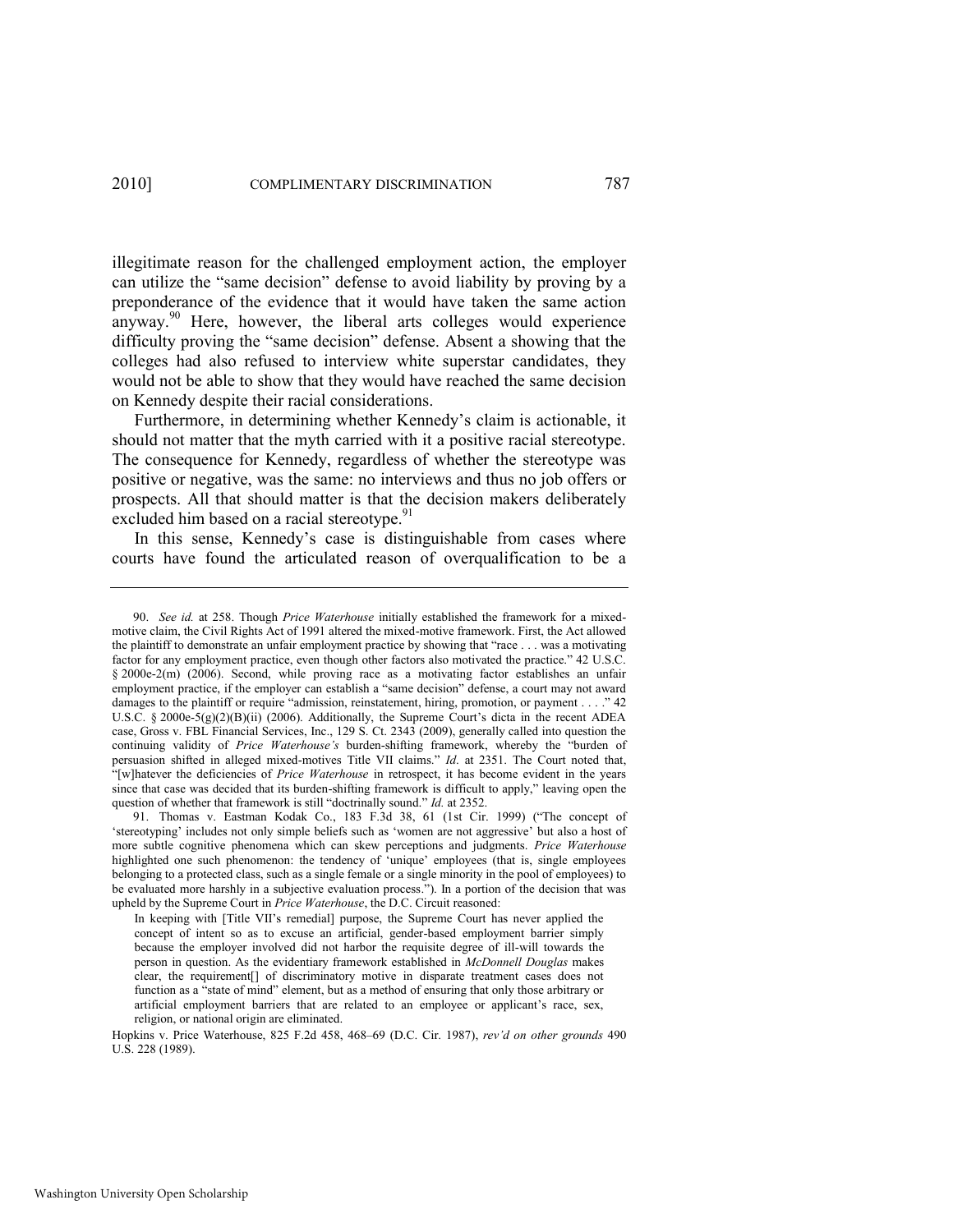neutral, not a pretextual, reason for discrimination. For example, in the age-discrimination case of *EEOC v. Insurance Co. of North America*,<sup>92</sup> the employer refused to hire the plaintiff Richard Pugh in the position of loss control representative, even though he had thirty years experience in loss control and engineering. $93$  Instead, the employer "hired a twenty-eightyear-old woman, with no loss control experience, from outside the pool of applicants who responded to its job advertisement."<sup>94</sup> The employer explained that it rejected Pugh's application because he was overqualified, "had too much training and experience," and, as a result, would "delve[] too deeply into accounts," which "could consume too much of the insureds<sup>3</sup> time."<sup>95</sup> Noting that the employer's reason for rejecting Pugh was "objective and non-age-related," the Ninth Circuit affirmed the district court's decision to grant summary judgment for the employer.<sup>96</sup> In Kennedy's case, however, the departments' reason for rejecting him for an interview was not neutral or unrelated to race. In fact, the decision not to interview him was based on a belief of his unattainability as a faculty member precisely because of his minority status, coupled with his exceptional credentials. Indeed, as the hypothetical in Part II.A reveals, a number of the schools considered and interviewed white candidates with credentials comparable to Kennedy's and even extended offers to those candidates—likely because of the belief that they, though highly sought after as well, would not be as highly sought after as Kennedy because they are white and do not benefit from affirmative action. In this sense, Kennedy's discrimination claim is born, ironically, from efforts to remedy past discrimination or, more pointedly, from the proven misperception that minority faculty candidates are receiving numerous quality offers, or even offers at all, because of these efforts.

Although it is true that summary judgment has been granted where the employer has undergone past experiences with overqualified workers who have left for better jobs or because of lower pay and less responsibility,  $97$ such holdings alone cannot preclude viable causes of action from minority candidates such as Kennedy. The relevant question in cases such as

http://openscholarship.wustl.edu/law\_lawreview/vol87/iss4/2

<sup>92. 49</sup> F.3d 1418 (9th Cir. 1995).

<sup>93.</sup> *Id*. at 1419.

<sup>94.</sup> *Id.*

<sup>95.</sup> *Id.*

<sup>96.</sup> *Id.* at 1421.

<sup>97.</sup> *See, e.g.*, Barnes v. Ergon Refining, Inc., No. 93-7375, 1994 WL 574190, at \*4–5 (5th Cir. Oct. 4, 1994) (acknowledging that summary judgment has been granted where the employer "introduced evidence of its unsatisfactory experience with other overqualified applicants" and asserting that such experience provided an objective basis for the challenged conduct).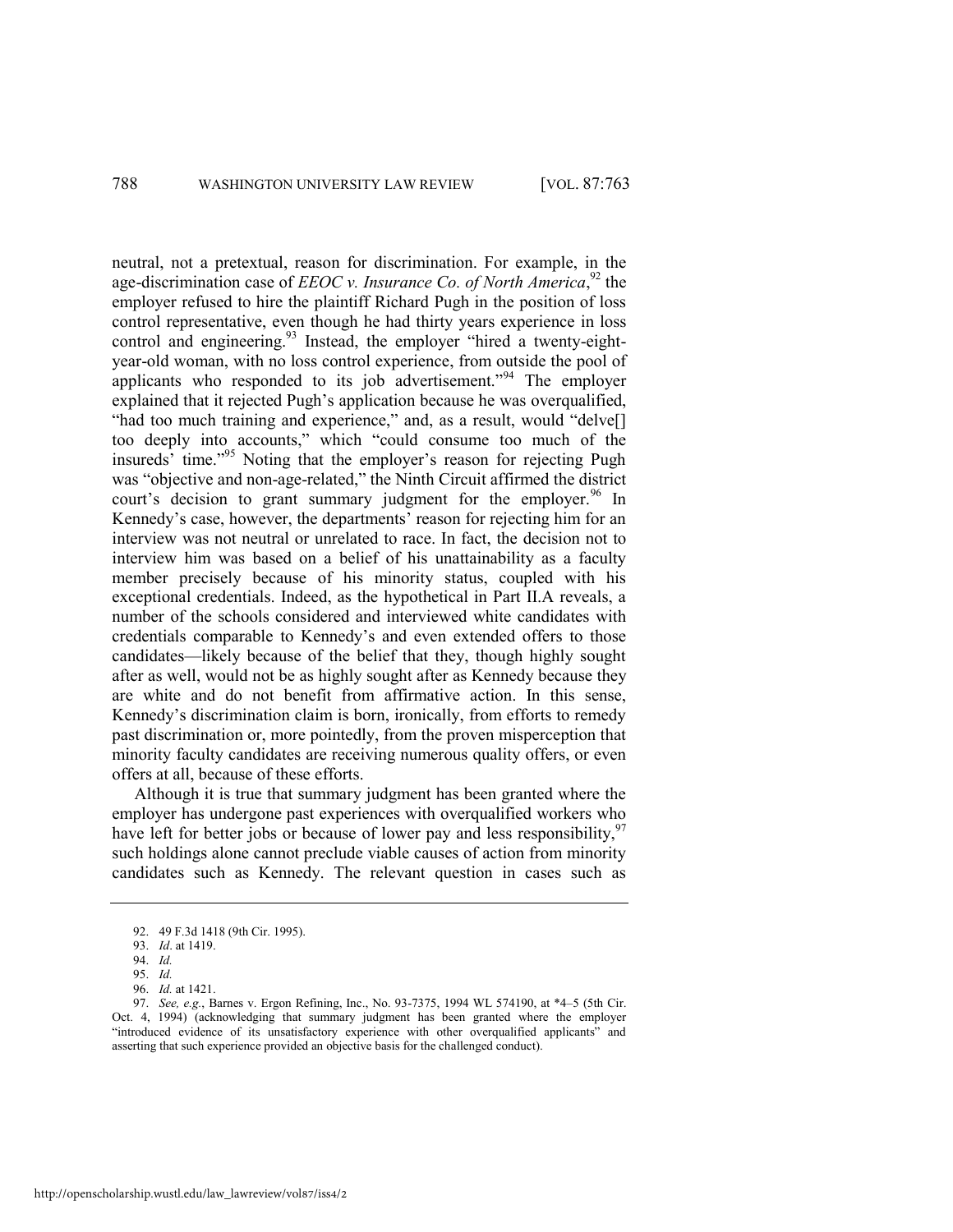Kennedy's is not whether the employer's speculations and, thus, decisions are rooted in any real experience, but rather whether those decisions are motivated by racial stereotype. Are the faculties' decisions grounded in the stereotype of the minority bidding-war candidate? Are the faculties treating superstar minority candidates differently by not interviewing them but interviewing majority candidates with similar credentials? Faculties do have a right to make predictions on attainability based on their past experiences, but such predictions cannot be influenced by racial considerations.

Moreover, acknowledgement of the viability of "overqualified" race discrimination claims does not mean that such plaintiffs will automatically win their lawsuits. Circumstantial discrimination cases are difficult to prove in general,<sup>98</sup> and faculty-hiring-discrimination cases are even harder to prove given the many factors, especially subjective factors, that go into interviewing and hiring determinations. As many courts have noted, an employer has wide discretion in deciding whom it will hire so long as its hiring decisions are not based on impermissible considerations.<sup>99</sup> Although courts' suspicions may tend to go up when defendants offer "excessively

<sup>98.</sup> *McDonnell Douglas* itself is premised on the notion that it is difficult for plaintiffs to prove circumstantial cases. McDonnell Douglas Corp. v. Green, 411 U.S. 792, 801–02 (1973); *see also* Ann C. McGinley, *Reinventing Reality: The Impermissible Intrusion of After-Acquired Evidence in Title VII Litigation*, 26 CONN. L. REV. 145, 151 n.34 (1993) ("The Court has recognized that it is very difficult for a plaintiff to prove discriminatory intent by circumstantial evidence."); Gabrielle R. Lamarche, Note, *State of Employment Discrimination After* Hicks, 32 SUFFOLK L. REV. 107, 111–12 (1998) ("Most employees find it difficult to prove employment discrimination because many variables may affect employment decisions. To complicate matters further, direct evidence of discriminatory intent by an employer rarely exists. As a result, plaintiffs must often rely upon circumstantial evidence to prove employment discrimination. To facilitate the use of circumstantial evidence, the Supreme Court created the *McDonnell Douglas* proof scheme which allows employees to prove employment discrimination using circumstantial evidence."); Kristen T. Saam, Note, *Rewarding Employers' Lies: Making Intentional Discrimination Under Title VII Harder to Prove*, 44 DEPAUL L. REV. 673, 707  $(1995)$  ("In considering what would be enough evidence for the finding of discrimination, it is important to note that the Supreme Court is well aware that there is rarely eyewitness evidence of discrimination. Undoubtedly that is the precise reason why the Supreme Court created the triumvirate evidentiary stages in its opinions in *McDonnell Douglas* and *Burdine*. The necessity of relying on circumstantial or indirect evidence is due to the employee's inability to get inside the decision-maker's mind to determine what his intent is in making employment decisions.").

<sup>99.</sup> *See* Kahn v. United States Secretary of Labor, 64 F.3d 271, 391 (7th Cir. 1995) ("In other words, an employer may refuse to hire an employee for good reasons, bad reasons, reasons based on erroneous facts, or for no reason at all, as long as its actions are not based on discriminatory purposes.‖); Lewis-Webb v. Qualico Steel Co., 929 F. Supp. 385, 391 (M.D. Ala. 1996), *aff"d*, 113 F.3d 1251 (11th Cir. 1997); *see also* Ruby v. Springfield R-12 Pub. Sch. Dist., 76 F.3d 909, 912 n.7 (8th Cir. 1996) (asserting that courts do not "sit as a super-personnel department that reexamines an entity's business decisions" (quoting Krenik v. County of LeSueur, 47 F.3d 953, 960 (8th Cir. 1995))); Timmerman v. IAS Claim Servs., Inc., No. 3-96-CV-0016-R, 1997 WL 279783, at \*3 (N.D. Tex. May 19, 1997) (providing that courts "cannot hold an employer liable for violating Title VII by exercising illogical business judgment if there is no discriminatory animus involved").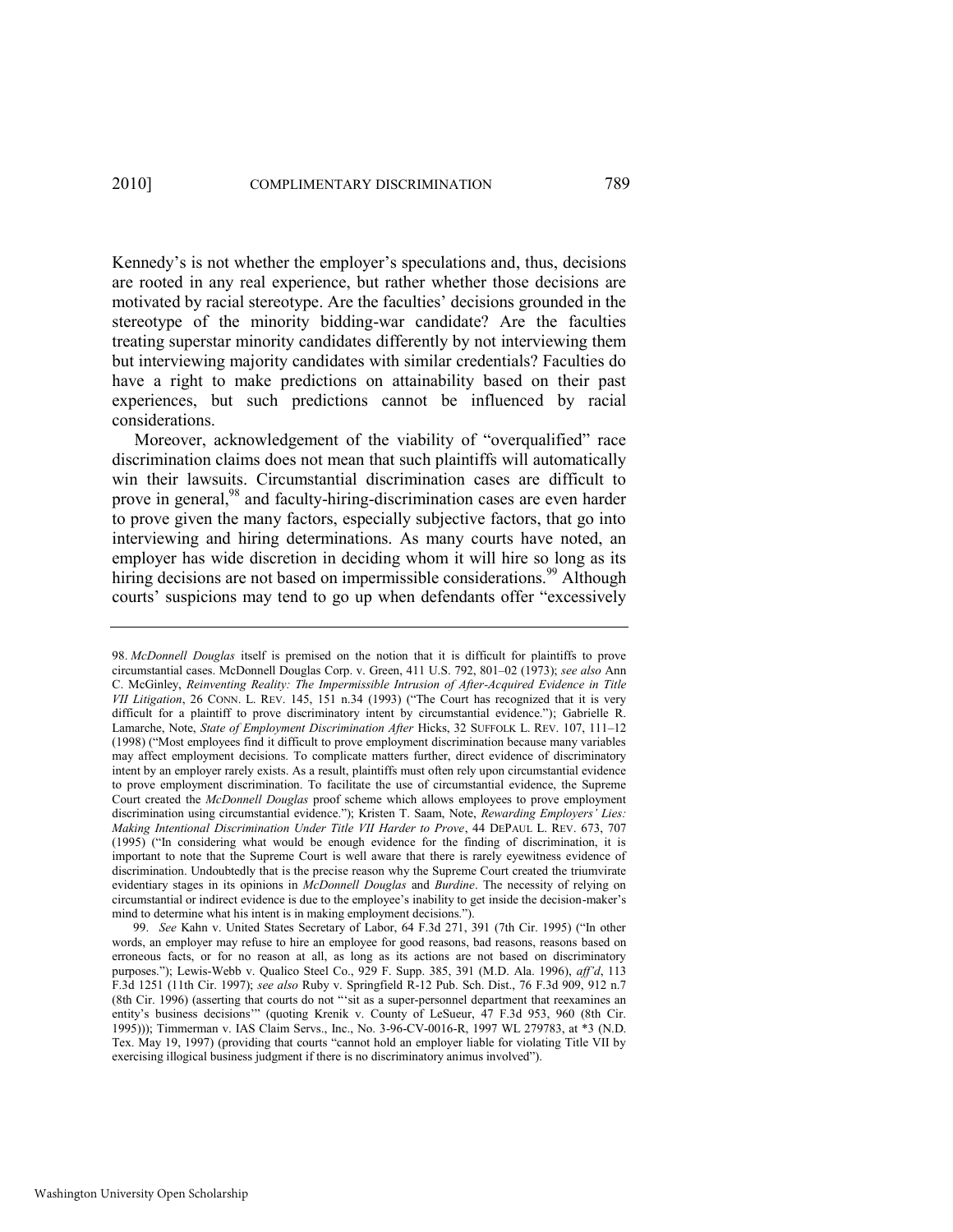subjective reasons for challenged actions,"<sup>100</sup> the reality is that faculty search committees reject numerous qualified and overqualified applicants for a broad range of reasons, including highly subjective and speculative ones.<sup>101</sup> Thus, in most cases, the court's or jury's ultimate determination on discrimination will depend upon a long list of questions, and not just questions about whether the candidate was perceived as unattainable. Courts and juries will also have to examine whether the perception of the candidate's unattainability was rooted in the myth of the minority biddingwar candidate, whether the employer interviewed superstar majority candidates but failed to interview superstar minority candidates, whether the employer tried to mask discriminatory intent by interviewing only minority candidates whom it knew (through specific references) would not join its faculty, and so on. Even then, a number of these questions will be further complicated by courts' rigid definitions of "similarly situated" individuals or comparators.<sup>102</sup>

Finally, recognizing Kennedy's claim as actionable will not open up the floodgates of litigation by faculty applicants, including white applicants. As noted above, institutions may legitimately exclude candidates based upon their perceived overqualification. There are many good reasons for doing so.<sup>103</sup> Thus, white applicants who are not included in finalist pools because they are perceived as being impossible to recruit (without regard to their race) would not have viable race-discrimination claims under Title VII. Title VII precludes only actions rooted in or occurring because of race. Where white candidates are excluded because of perceived overqualification, that perception tends to be based upon their credentials alone or on other non-race-related factors, such as the institution's location. On the other hand, because the view of Kennedy as a candidate who will have too many offers is rooted in a specific racial myth—one of the highly qualified, bidding-war minority candidate—the decision to not pursue him is premised upon race and thus actionable under Title VII.

<sup>100.</sup> Katz, *supra* note [63,](#page-20-0) at 172; *see also* Woody v. St. Clair County Comm'n, 885 F.2d 1557, 1565 (11th Cir. 1989) (Hatchett, J., dissenting) ("We have recognized that such subjective procedures can lead to racial discrimination, both because important information may be available only to whites and because such procedures place no check on individual biases."" (quoting Carmichael v. Birmingham Saw Works, 738 F.2d 1126, 1133 (11th Cir. 1984))).

<sup>101.</sup> *See Zapp, supra* not[e 49](#page-15-0) ("Already I have served on search committees that have turned away overqualified candidates, many of whom were conducting impressive postdoctoral work.").

<sup>102.</sup> Katz, *supra* note [63,](#page-20-0) at 183 (contending that "comparators' situations are rarely identical to the plaintiff's situation, giving rise to debates about the value of the comparators and often precluding the use of such evidence").

<sup>103.</sup> *See supra* note[s 77](#page-23-0)–[82 a](#page-24-0)nd accompanying text.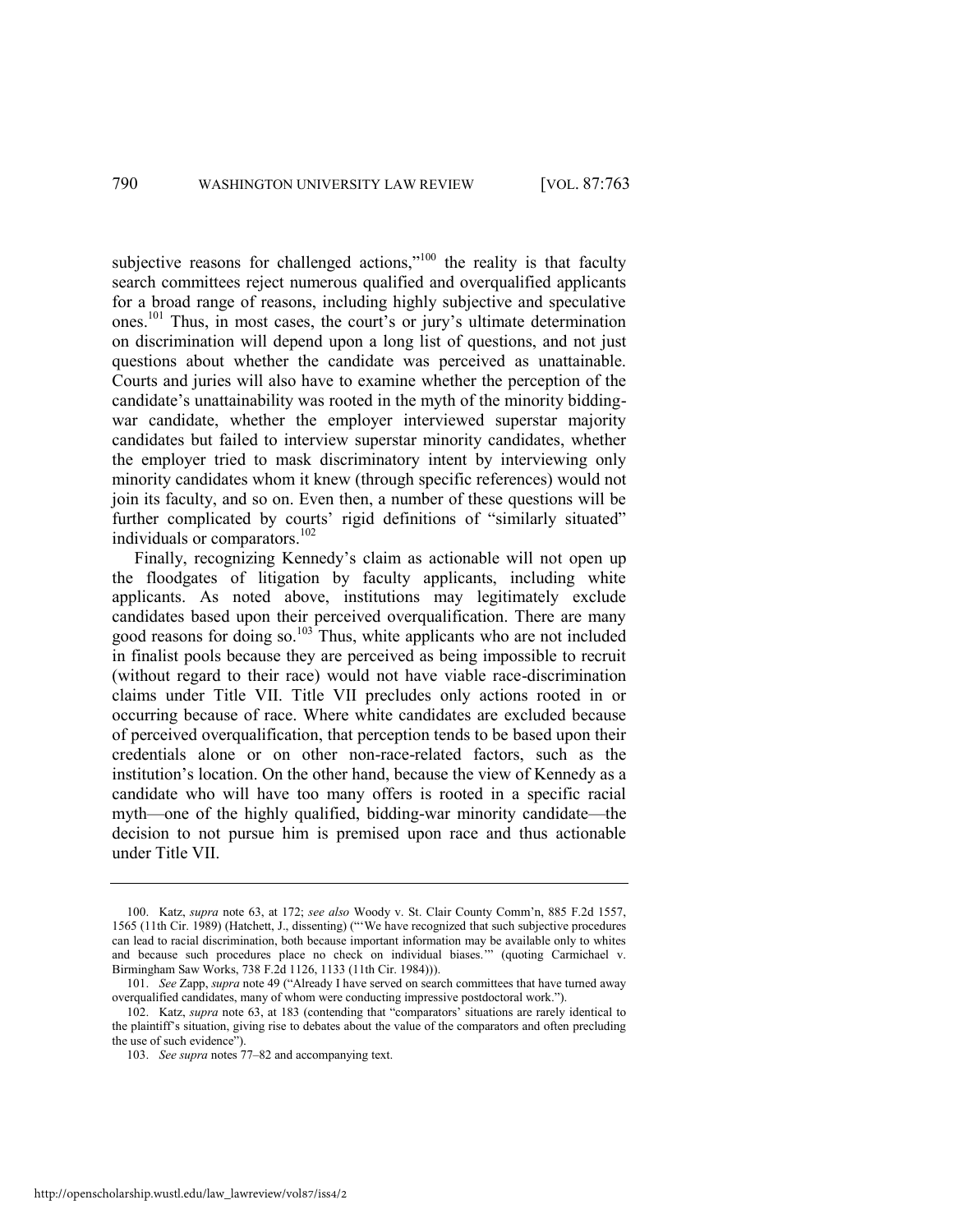#### III. COMPLEMENTING DISCRIMINATION

Complimentary discrimination against overqualified candidates (such as Kennedy) causes more than just injury to those candidates alone. While many faculties may view the superstar minority candidate as difficult to recruit and thus not worth the time and effort of including him or her in their hiring processes, they also tend to view such minority candidates as the only minority candidates worthy of hire. As a result, it can be difficult for minorities who do not have traditional credentials, or even those with just less than stellar, but still strong, traditional credentials, to place very well on the job market or even enter academia. In sum, not only can the superstar minority candidate be excluded from faculty hiring pools because he or she is perceived as being unattainable, but faculties' dreams of one day recruiting such a candidate can often function as an excuse for not "settling" for minority candidates who are less qualified (at least on paper), but clearly well-qualified for employment. Moreover, resistance to these lesser but well-qualified minority candidates occurs even when majority members of the faculty have equal or lesser qualifications to those candidates or when the faculty has decided to give an offer to a majority candidate with similar qualifications.<sup>104</sup>

#### *A. Risky Business?*

Faculties' reasons for not hiring those minority candidates who are not superstars but are nonetheless objectively qualified vary. For some faculties, while they generally do not want any of their junior faculty to fail in achieving tenure, they especially do not want to "risk" having a

<sup>104.</sup> *See* Merritt, *supra* note [35](#page-12-0), at 252 (reporting her finding that "men were significantly more likely than women to be hired at higher ranks and to teach different subjects—even when men and women had identical credentials"). As Professor Michael Olivas has surmised, "for most schools, white candidates with good (but not sterling) credentials are routinely considered." Olivas, *supra* note [8,](#page-5-0) at 133; *see also* Delgado, *supra* note [2,](#page-4-0) at 1725–26 (contending that, generally speaking, a minority and white candidate with the exact same qualifications are "equal only if you arbitrarily decide that overcoming disadvantage is not a component of merit"). Professors Deborah Merritt and Barbara Reskin once made the following observation based upon their empirical research:

First, we need to preserve and even strengthen affirmative action. Our research suggests that affirmative action was necessary simply to enable equally qualified women, especially women of color, to get jobs on law faculties. We need to help our colleagues understand the unconscious biases that still taint everyone's decision making and show them how affirmative action can combat those tendencies. We may have to be more imaginative in the ways we construct affirmative action, but we need to maintain that principle and be as aggressive as we can.

Merritt & Reskin, *supra* not[e 32,](#page-11-1) at 492.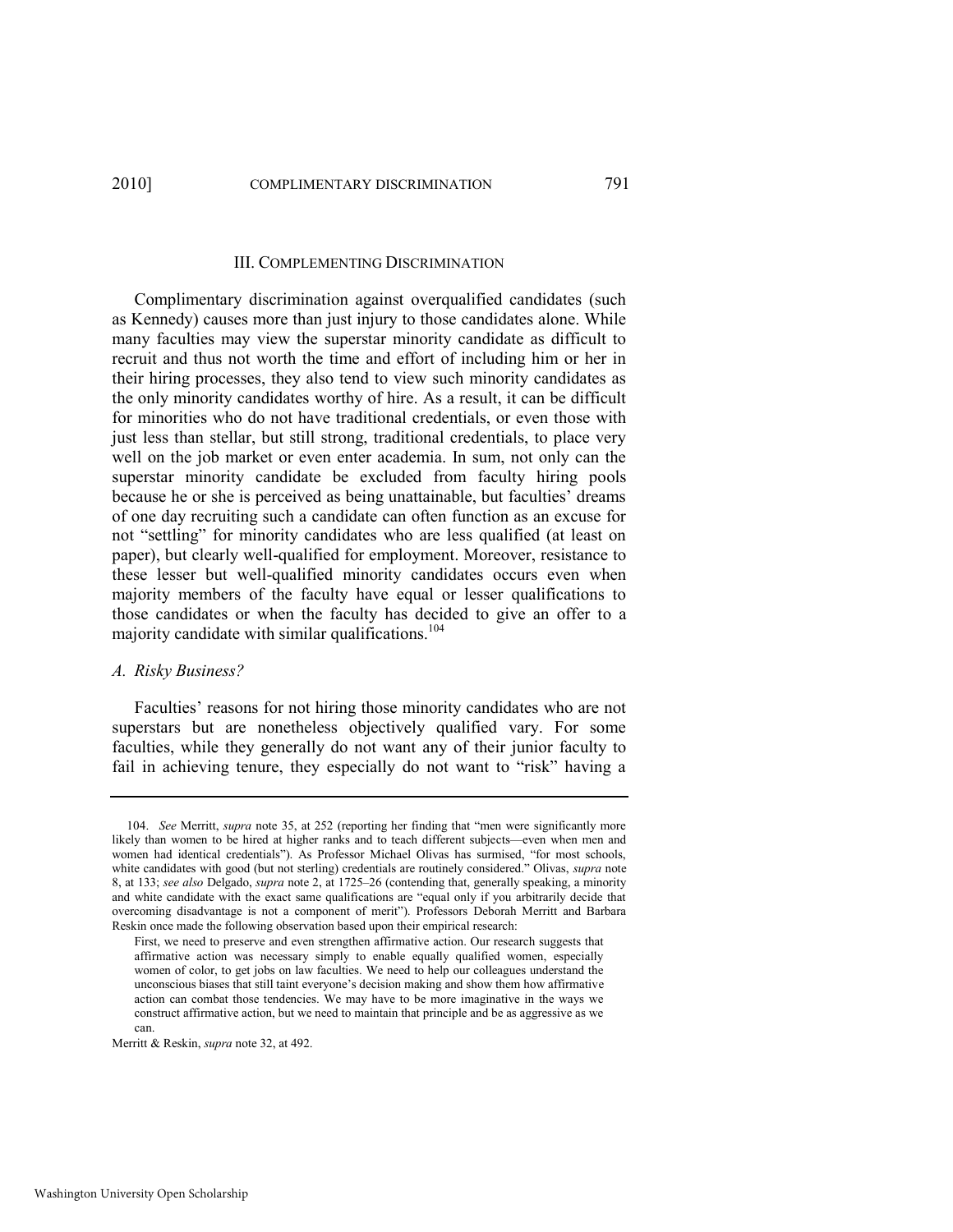minority faculty member fail in that respect. As a consequence, they err on the side of caution by reserving their pursuit and hiring of minority candidates to the purported bidding-war candidates. They fear that a minority faculty member's tenure failure could result in their earning a reputation as an unfriendly or hostile department for racial minorities. As a result, they actually end up requiring that racial minorities satisfy a higher qualification threshold relative to white candidates.<sup>105</sup> Other faculties worry about potential lawsuits brought by minority candidates if they fail to achieve tenure or promotion, even though majority members are equally as capable of filing such suits, particularly in this age of rising reversediscrimination suits.<sup>106</sup> Or faculties, because of their own unconscious biases, simply may not conceive of a minority candidate as the strongest candidate for a job. $107$ 

While paths to academia are also very difficult for majority members, as Professor Richard Delgado has explained, the opportunities for white candidates to obtain jobs with less traditional credentials or even through less traditional methods, such as through referrals, are greater than those

106. *See* John J. Donohue III & Peter Siegelman, *The Changing Nature of Employment Discrimination Litigation*, 43 STAN. L. REV. 983, 989 tbl.2 (1991) (finding that, between 1970 and 1989, reverse discrimination claims were part of a cohort that accounted for nearly 10% of the total increase in discrimination lawsuits); *see also* Richard Michael Fischl, *Rethinking the Tripartite Division of American Work Law*, 28 BERKELEY J. EMP. & LAB. L. 163, 200 (2007) (noting the increased share of reverse-discrimination lawsuits).

<sup>105.</sup> *See* Wildman, *supra* note [4](#page-4-1), at 1664 (arguing that "another yardstick seems to be used when women or people of color are measured"); *see, e.g.*, Olivas, *supra* note [8,](#page-5-0) at 132 (finding, in his research, that "the credentials of Latina/o law professors exceeded those of all other faculty hired during [that] same period"); see also Paul v. F.W. Woolworth Co., 809 F. Supp. 1155, 1162 (D. Del. 1992) (asserting that discriminatory intent may be found where the employer promotes or hires "only overqualified minorities, while failing to hire or promote qualified minorities who would have been treated differently but for their minority status"); Terry Smith, *Everyday Indignities: Race, Retaliation*, *and the Promise of Title VII*, 34 COLUM. HUM. RTS. L. REV. 529, 532, 534 (2003) (describing the "subtleties that often characterize workplace racism" and describing subtle discrimination as "often nuanced, sophisticated, and covert means of differentiating based on race").

<sup>107.</sup> For example, in her article "How We Did It," Professor Zelda Rifkin (a pseudonym) wrote the following about her department's search for a new faculty member: "Some students (outside of our department) demanded that we hire a person of color, a suggestion the committee ignored as illegal and unethical. We felt our students—of whatever ethnicity—best would be served by our hiring the strongest candidate." Rifkin, *supra* not[e 52,](#page-17-0) at C1. As written, Professor Rifkin seems to leave no room for the possibility that a minority candidate may be the strongest candidate. She never indicates that a person of color could actually be the strongest candidate, asserting simply that her school's ―students—of whatever ethnicity—would be best served by [their] hiring the strongest candidate.‖ *Id.* Additionally, although Professor Rifkin cited the institution's majority female student body and faculty as a reason for "vetoing candidates who addressed their cover letters 'Dear Sir,'" she never once acknowledged the value that a faculty member of color could add to the department, whether serving as a role model for students of color or as a signal to those students "outside of [her] department" that the department also welcomes them. *Id.*; *see also* Wildman, *supra* note [4,](#page-4-1) at 1659 (describing the "cycle of exclusion" as being "unwittingly continued").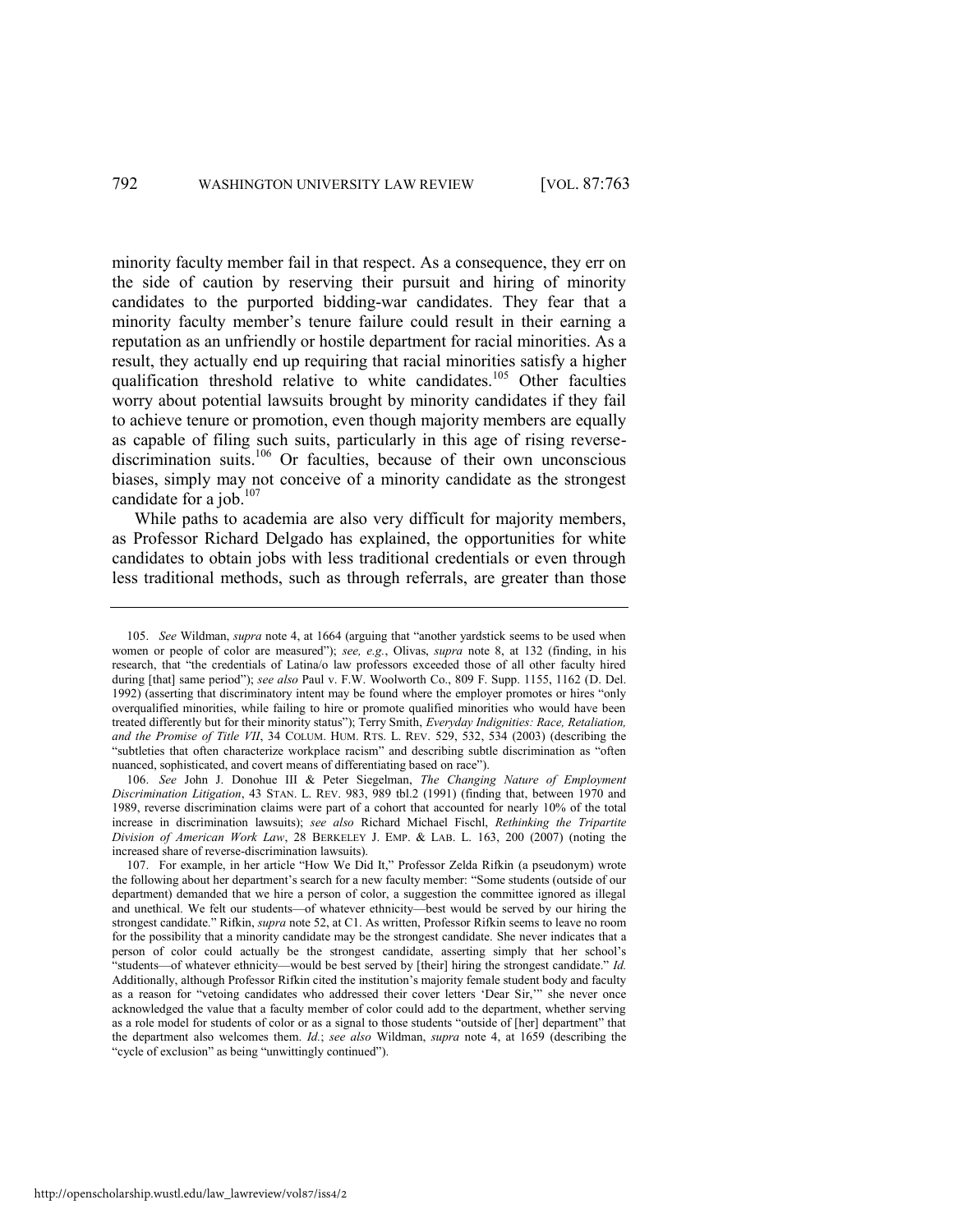for minority candidates. According to Professor Delgado, minority candidates rarely join faculties in the informal way that a number of white candidates do.<sup>108</sup> As he said, "[t]he net result [of biases against racial minorities] is that white people have two chances of getting hired . . . by being superstars and satisfying the ostensible, on-the-books hiring criteria institutions start out with . . . or by means of the informal route the school resorts to . . . when the season is almost over, and the harvest is not yet in."<sup>109</sup> Furthermore, when minority candidates are selected for faculty positions, such hires are often attributed to diversity goals rather than merit, even when the minority candidate looks exactly like competing white candidates on paper and performs just as well or better during the interview.

#### *B. Holding Out for the Dream*<sup>110</sup>

Consider, for example, the hypothetical case of Peggie Lee, an Asian Pacific American female from Detroit, Michigan. Lee graduated from the University of Michigan, *magna cum laude*, with a B.A. in Philosophy. Thereafter, she attended Columbia Law School, where she served as an Essays Editor on the Columbia Law Review and was President of the Asian Pacific American Law Students Association. After law school, she clerked on the Second Circuit Court of Appeals and then practiced law at the Department of Justice, Civil Rights Division.

The Fall before Lee planned to become a law professor, she applied for teaching positions through the Faculty Appointments Register at the AALS website. Although Lee was engaged in an extremely busy practice at the Department of Justice, she was able to write a couple of articles during her spare time. Thus, by the time that she went on the market, Lee had one published student note, one published law review article, and one forthcoming journal article. Her published law review article had placed in a top-fifty general interest law review, and her forthcoming piece was set for publication in a top-ten specialty law journal.

Lee had a number of interviews at the AALS job market conference and received a fair number of callbacks from those interviews. One of her callbacks was at a law school ranked in the top fifty in the U.S. News and

<sup>108.</sup> Delgado, *supra* not[e 2,](#page-4-0) at 1727–28.

<sup>109.</sup> *Id.* at 1728.

<sup>110.</sup> *See* Wildman, *supra* note [4](#page-4-1), at 1665 ("The point is that any hire outside the white, male norm is still controversial, subjected to greater scrutiny, and plain doesn't happen without a lot of pushing within the institutionalized framework . . . .'").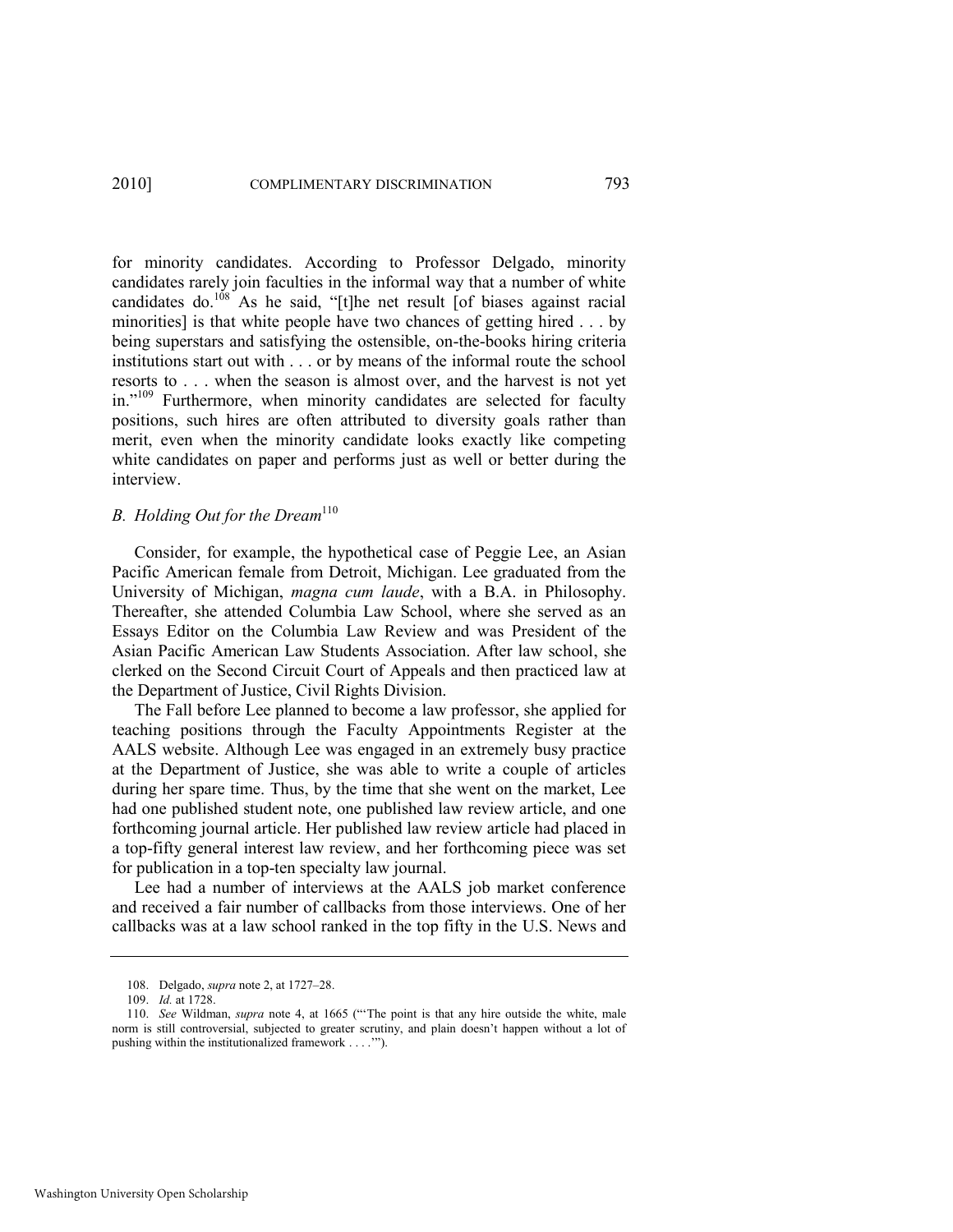World Report law rankings. When Lee went for her callback at that law school, she enjoyed herself, and the faculty liked her. Her job talk was good, though not groundbreaking, but Lee showed tremendous skill in answering questions after her talk.

In addition to Lee, the law school was considering several other candidates. Three of those candidates were white men of varying credentials, and another candidate was a Latino with similar credentials, Robert Sanchez. One of the white male candidates, John Shine, was a superstar candidate. He had held a prestigious circuit court clerkship with a Supreme Court feeder judge and then a clerkship on the Supreme Court, had been Editor-in-Chief of his law school's general interest journal, and had two publications, both very well placed, with another article forthcoming. The second white male candidate, Bob Smith, and Robert Sanchez, the Latino candidate, each had a circuit court clerkship, editorial positions on the general interest law journal of their law schools, and at least one publication. The remaining white male candidate, Tom Jones, had a circuit court clerkship and had been the Managing Editor of a secondary journal at his school; he had one publication, which was a student note, as well as a work in progress. Finally, the law school had previously scheduled a callback with a superstar African American male candidate, Jim Vernon, but Vernon withdrew before he had a chance to come to campus.

When John Shine came to the law school for his interview, he blew the faculty away with his job talk. Ultimately, though, Shine withdrew himself from consideration when he received an offer from a higher-ranked law school. Tom Jones, however, did not excel as much as Shine did during his visit. Jones was very nervous during his visit and gave a poor job talk, and several faculty members left with the impression, though perhaps unfair, that Jones would not be able to become a good teacher. Robert Sanchez gave a good job talk, but not a great one, and failed to really "excite" the faculty about his research. Finally, Bob Smith came in and gave a less than mediocre job talk, but responded relatively well to questions. Several faculty members noted that, although they were disappointed by Smith's performance, he came highly recommended by one of the leading scholars in his field.

When the faculty met to decide which candidate to extend an offer to, they quickly came to a decision to exclude Tom Jones from consideration. After some discussion, the faculty also decided to exclude Robert Sanchez. The hiring decision thus came down to Lee and the second white male candidate, Bob Smith. In discussing the two candidates, majority faculty members repeatedly commented how Lee just did not come across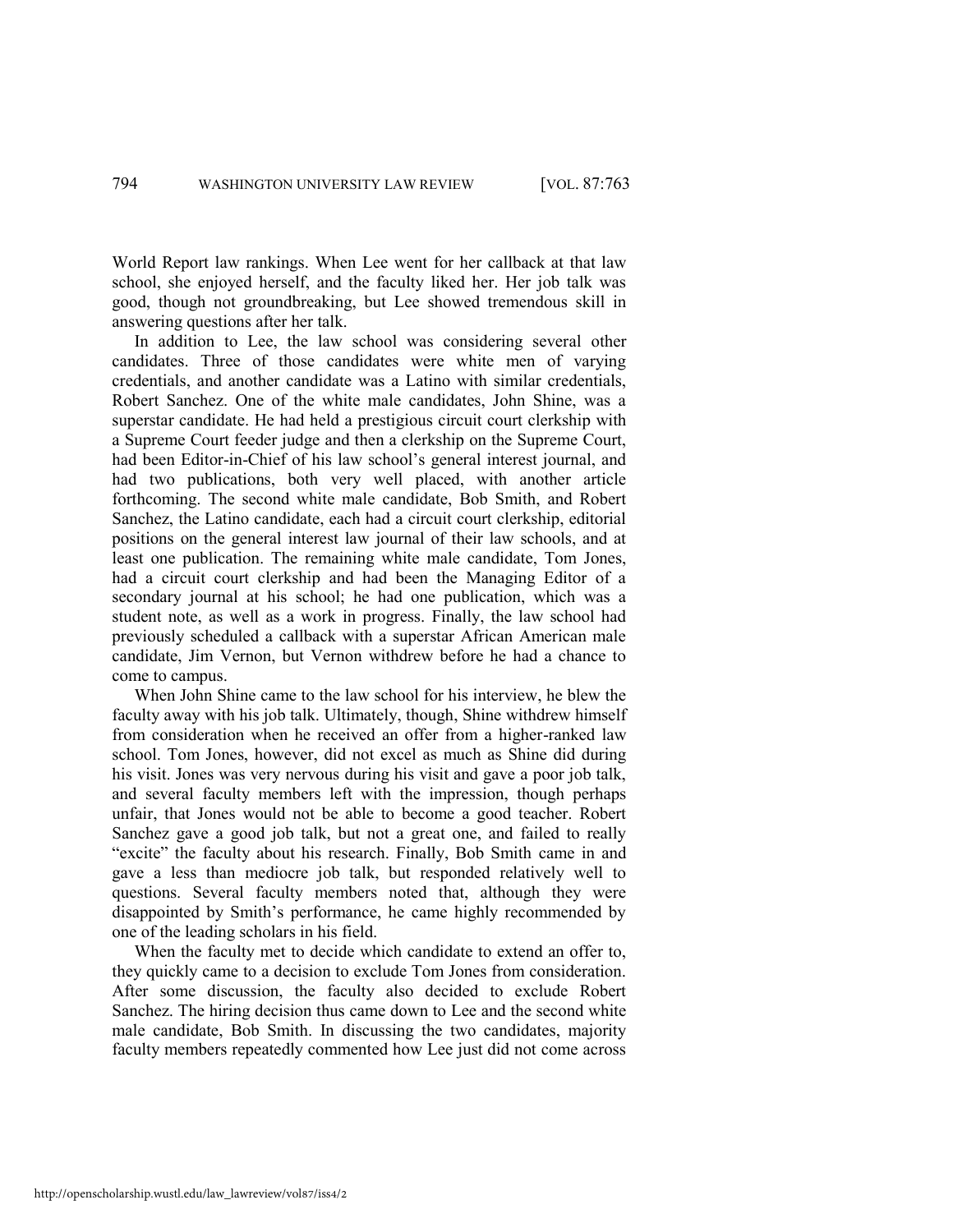as a good fit for the law school. Others commented that Lee was "not quite" Wanda Jones, a former faculty member of color who had become a superstar and later moved to a top-ten law school (but who, ironically enough, had barely squeaked by during the law school's hiring process). "Peggie just does not have the same promise as Wanda," they said. These same faculty members supported giving an offer to Smith, even though he underperformed during his job talk because they thought that he had "so much potential." When certain faculty members pointed out that Lee had very similar credentials to Smith and had actually outperformed Smith during her job talk and question period, the supporters of Smith downplayed the difference in their performances and highlighted Smith's references, which were stronger than Lee's (without any recognition of how advantage, privilege, access, and race can influence such references). In fact, after a supporter of Lee tried to make his case for her, one faculty member even commented, "It's too bad Vernon didn't come in for an interview. He would have been a good hire for us." In the end, Smith ended up with the job offer from the law school and accepted the offer to join the faculty. Lee ended up at a third-tier law school.

Did the faculty make the wrong decision? The answer is not necessarily yes. Smith may actually have been the better hire of the two. After all, faculty hiring decisions are very difficult, and Smith is highly qualified and has tremendous promise as a scholar and teacher. But the real question is: did the faculty discriminate against Lee (or, for that matter, Robert Sanchez) in its evaluation of the candidates? Arguably, the faculty did. As a number of the faculty members' comments suggest, many of them never saw Lee as anything more than a diversity hire, comparing her with a past faculty member of color who had left and with a superstar minority candidate who did not even arrive for an interview. As a consequence, these faculty members ended up holding Lee to a higher standard than Smith, discounting her good performances and not cutting her slack for any perceived weaknesses while bending over backwards to explain Smith's performance. Indeed, they seemed to be holding out for the dream minority candidate and judging Lee more harshly because she did not satisfy that dream, while never even bothering to hold Smith up to that standard. More importantly, they allowed their dream of recovering "a new Wanda Jones" as a faculty member and getting a future Vernon on their faculty to serve as an excuse for not giving a job offer to Lee. As Professor Derrick Bell explained nearly fifteen years ago in his book *Confronting Authority: Reflections of an Ardent Professor*, the faculty engaged in the frustrating process of deferring the current minority candidate "for the more promising [though not yet identified] one in the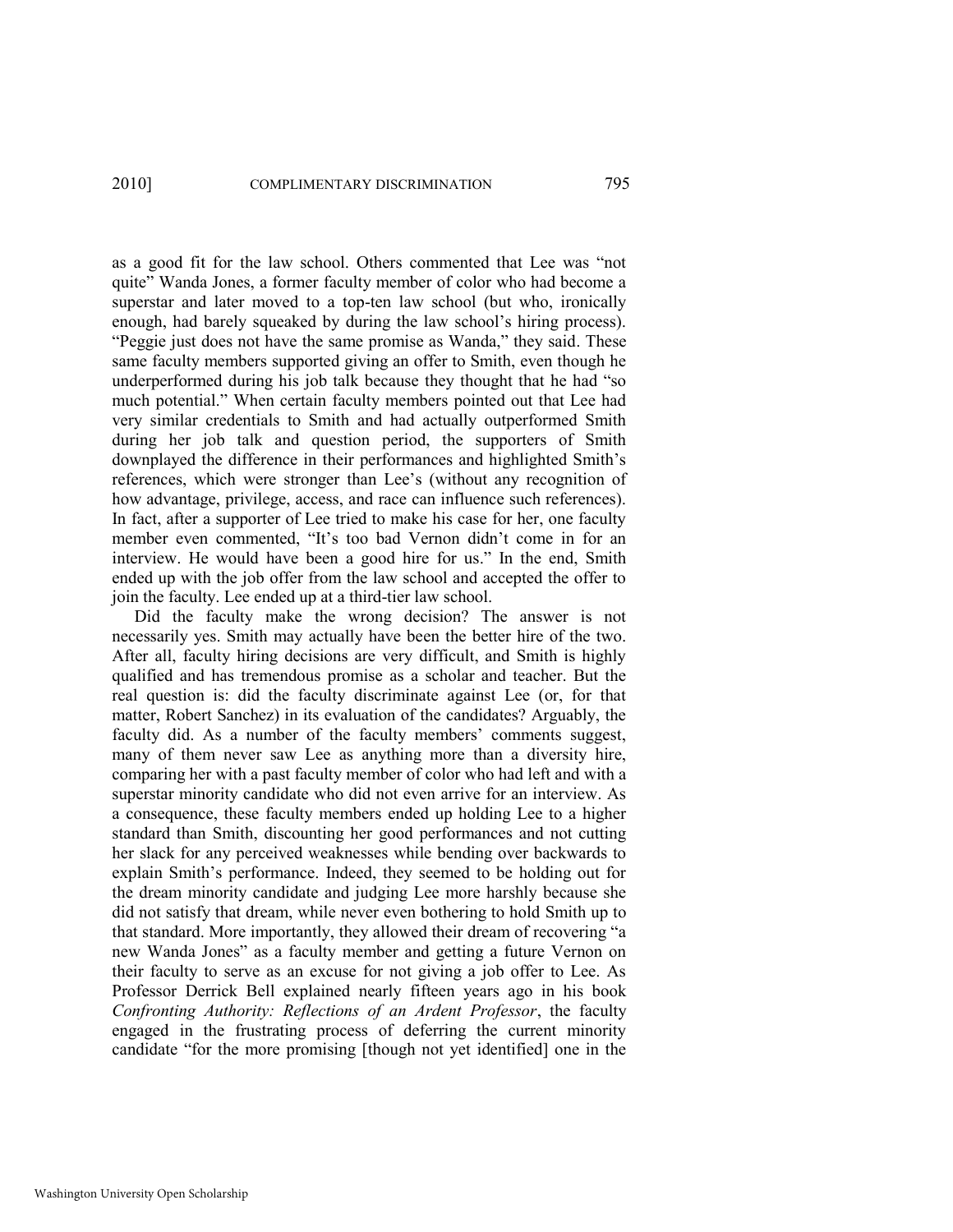pipeline.<sup> $2111$ </sup> In sum, discrimination by the faculty rested not necessarily in its final decision about whom to extend the offer to, but rather in the different treatment and evaluation process for minority candidates that complemented, so to speak, that final decision and thus completed the circle of exclusion.

Overall, the problem of complementary discrimination is not that the minority candidates are not selected for available faculty positions, but rather that they often undergo more heightened scrutiny or doubt than that applied to the majority candidates. The questions, then, are: Why is it important for faculties to understand the nature of complimentary and complementary discrimination in the appointments process, and how can faculties avoid such discrimination in the future?

#### CONCLUSION: AVOIDING BAD COMPLIMENTS

To answer the questions above, faculties first must begin to understand the complicated and subtle forms of differential treatment that occur through complimentary and complementary discrimination because such behaviors work only to reinforce dangerous (though, at times, positive) racial stereotypes and negatively affect the job prospects of good minority faculty candidates. Second, colleges and universities need to understand these forms of discrimination so that they may increase the diversity on their faculties if they truly wish to prepare their graduates for a diverse society.<sup>112</sup> Schools will not be able to accomplish this goal of faculty diversity unless their faculty members engage in serious self-reflection and analysis about their hiring behavior. As Part I of this Article detailed, minority representation among tenured and tenure-track faculty at colleges

<span id="page-35-0"></span><sup>111.</sup> Bell, *supra* not[e 7,](#page-5-1) at 83.

<sup>112.</sup> *See* Sotello Viernes Turner, *supra* note [2;](#page-4-0) *see also* Grutter v. Bollinger, 539 U.S. 306, 330–32 (2003) (declaring that diversity provides benefits of cross-racial understanding and exchange within the classroom, which better prepares students to work as professionals and function in an "increasingly diverse workforce and society") (citation omitted); Pamela J. Bernard, When Seeking A Diverse *Faculty, Watch Out for Legal Minefields*, CHRON. HIGHER EDUC., Sept. 29, 2006, at B28, *available at* http://chronicle.com/weekly/v53/i06/06b02801.htm ("It is crucial for colleges in their hiring practices . . . to create an environment where professors and students can test convention by sharing different experiences and opinions."); Lee C. Bollinger, *Why Diversity Matters*, CHRON. HIGHER EDUC., June 1, 2007, at B20, *available at http://chronicle.com/weekly/v53/i39/39b02001.htm* ("Plolicies that encourage a comprehensive diversity . . . are indispensable in training future leaders how to lead all of society, and by attracting a diverse cadre of students and faculty, they increase our universities' chances of filling in gaps in our knowledge with research and teaching on a wider—and often uncovered—array of subjects.‖); Jon Mills, *Diversity in Law Schools: Where Are We Headed in the Twenty-First Century?*, 33 U. TOL. L. REV. 119, 120 (2001) ("A diverse student body and faculty is a representation of the diverse professional world our students will join.").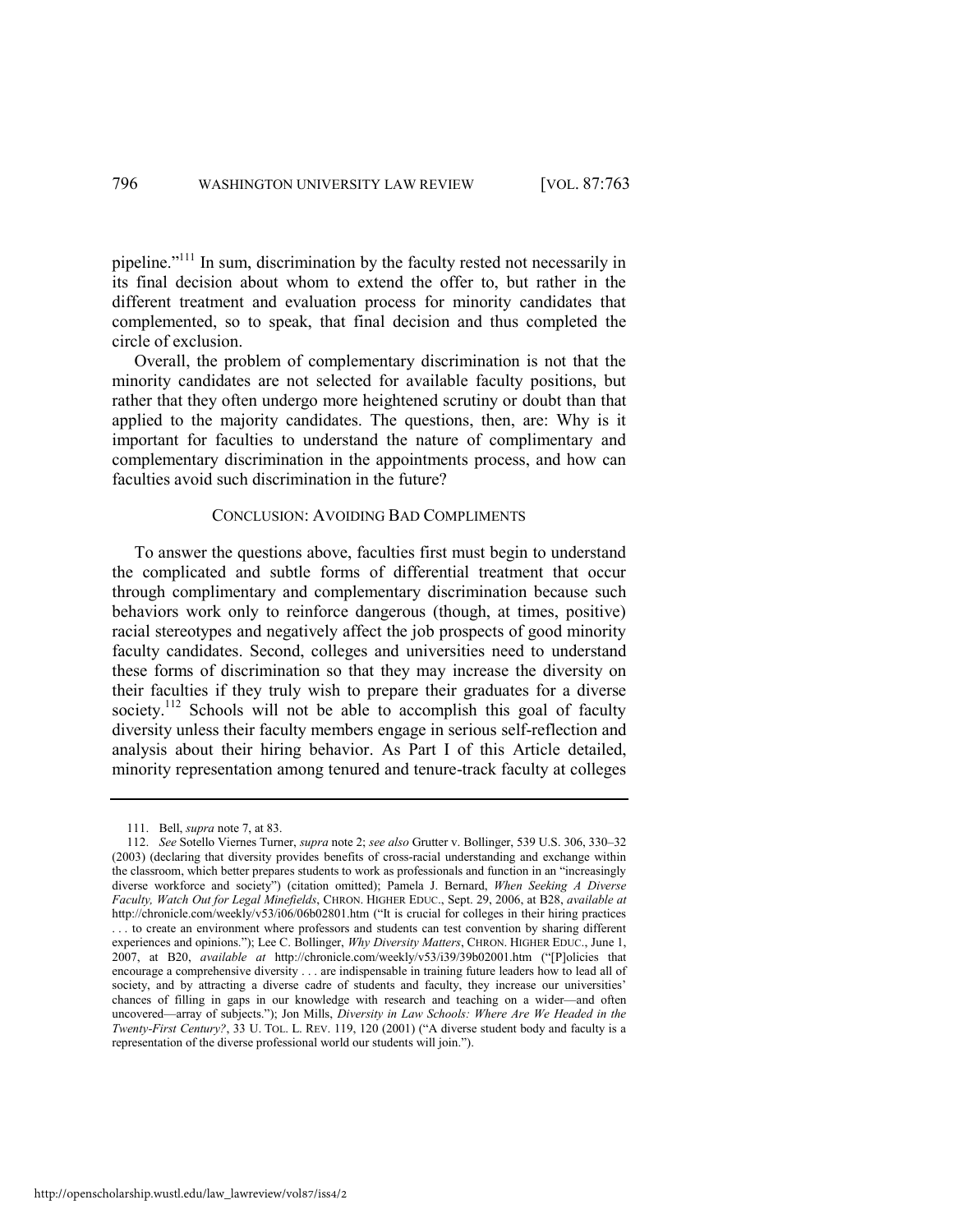and universities remains quite low at many different campuses within different regions, even regions with significant minority public and student populations. If institutions want their students to think critically and broadly, they must expose them to people with different backgrounds than their own and to a wide range of viewpoints, which may vary based upon racial experience.<sup>113</sup> As Professor Caroline Turner once explained, "What is taught, how it is taught, and who teaches always affects classroom dynamics.  $\ldots$ <sup>,,114</sup>

Additionally, colleges and universities need to acknowledge that having a diverse faculty helps to provide a full range of mentors and role models for all students.<sup>115</sup> Finally, colleges and universities must recognize how having diverse faculties can help to influence the scholarly landscape and research agenda of an institution and of academia in general.<sup>116</sup> For

<sup>113.</sup> Grutter v. Bollinger, 539 U.S. at 329–36; Rachel F. Moran, *Of Doubt and Diversity: The Future of Affirmative Action in Higher Education*, 67 OHIO ST. L.J. 201, 217–20 (2006); Angela Onwuachi-Willig, *Using the Master"s "Tool" to Dismantle His House: Why Justice Clarence Thomas Makes the Case for Affirmative Action*, 47 ARIZ. L. REV. 113, 127–29 (2005); *cf.* Kevin R. Johnson, *The Last Twenty-Five Years of Affirmative Action?*, 21 CONST. COMMENT. 171, 179–90 (2004) (questioning the suggestion that there is a twenty-five-year limit on the benefits of diversity).

<sup>114.</sup> Turner, *supra* not[e 18,](#page-8-0) at 116. Professors Daryl Smith and José Moreno also asserted: But the desire to reflect student diversity cannot be the only rationale for diversifying the faculty. Diversity is a matter of equity in hiring and retention, as well as a central component of higher education's ability to develop more relevant and varied forms of knowledge. It is vital to building relationships with different communities outside the campus and essential for creating a work environment that is attractive to people from different backgrounds. Smith & Moreno, *supra* not[e 8,](#page-5-0) at B22.

<sup>115.</sup> *See* Smith & Moreno, *supra* not[e 8,](#page-5-0) at B22 (noting how professors of color "can clearly play important roles for students—especially those in science, mathematics, and other technical fields where the lack of diversity among students from the United States is becoming a national crisis"); see *also* Paul Brest & Miranda Oshige, *Race and Remedy in a Multicultural Society: Affirmative Action for Whom?*, 47 STAN. L. REV. 855, 864–65 (1995); Enrique R. Carrasco, *Collective Recognition as a Communitarian Device: Or, of Course We Want to Be Role Models!*, 9 LA RAZA L.J. 81 (1996) (arguing that law professors of color committed to diversity should assume a role-modeling function for students of color); Placido G. Gomez, *White People Think Differently*, 16 T. MARSHALL L. REV. 543, 545 (1991) (noting that faculty of color are "more than mere role models . . . [that] [t]hey may contribute to minority students' sense of belonging; a sense that the system may tolerate or even appreciate, a different world view, an alternative reality"). *But see* Anita L. Allen, *On Being a Role Model*, 6 BERKELEY WOMEN'S L.J. 22, 24, 25 (1990–91) ("The [role model] argument encourages the inference that black women are inferior intellectuals and that white teachers have no role to play in addressing the special needs of black students. The quest for 'positive' minority role models demanded by the role model argument risks stereotyping minorities on the basis of race and gender, imposing upon black women teachers the felt obligation to be perfectly 'black' and perfectly 'female.'"); Jon C. Dubin, *Faculty Diversity as a Clinical Legal Education Imperative*, 51 HASTINGS L.J. 445, 466–68 (2000) (acknowledging some limitations in imposing role model responsibilities on minority faculty); Lani Guinier, *Of Gentlemen and Role Models*, 6 BERKELEY WOMEN'S L.J. 93, 99 (1990–1991). (explicating how the role model argument can trivialize the contributions that minority women make to faculties).

<sup>116.</sup> Turner, *supra* note [18,](#page-8-0) at 117 (referring to *Shattering the Silence*, a book that highlighted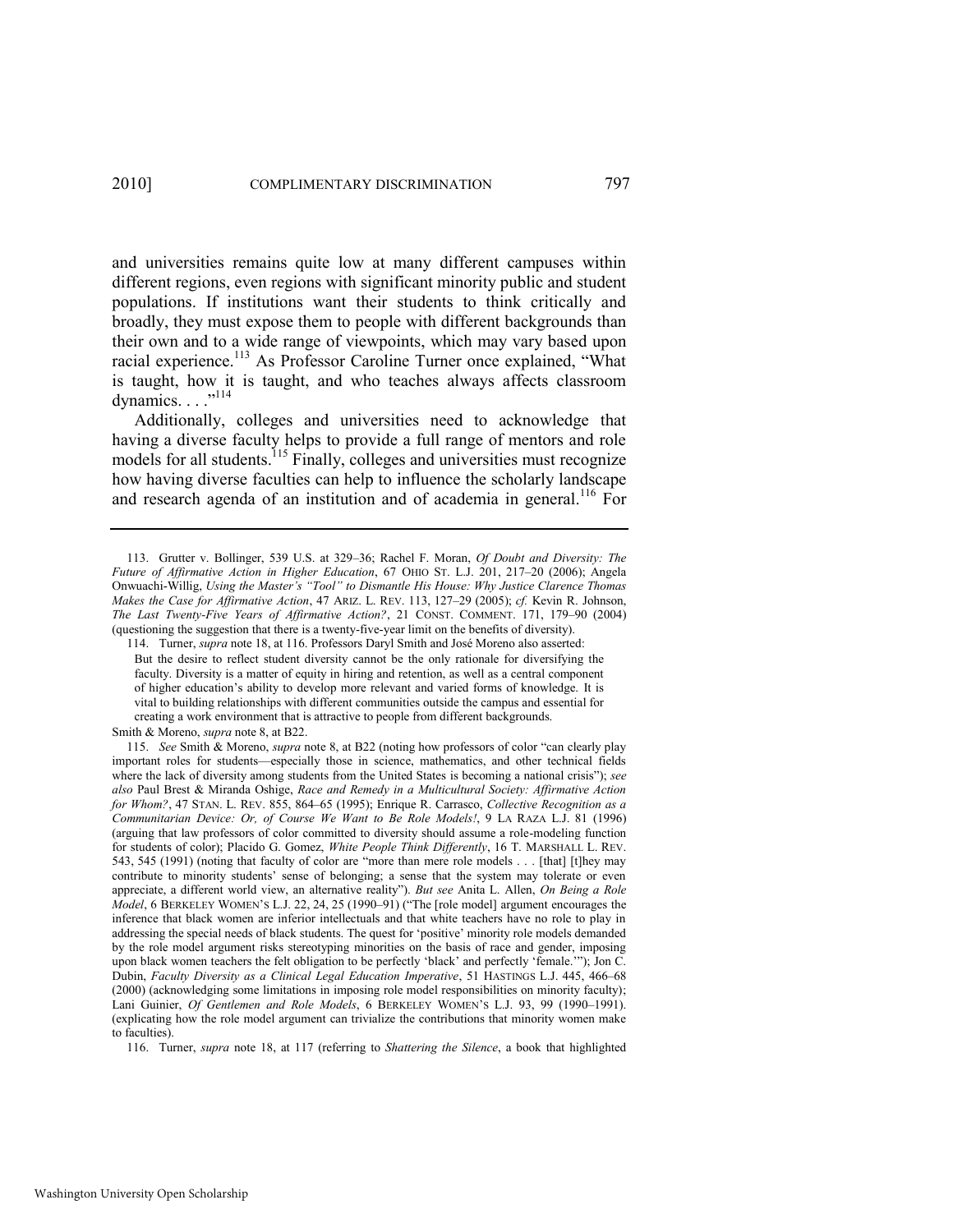example, in law, scholars such as Professors Derrick Bell, Kimberlé Crenshaw, Richard Delgado, Regina Austin, Neil Gotanda, Cheryl Harris, Charles Lawrence, Mari Matsuda, and Patricia Williams, wrote foundational pieces in Critical Race Theory<sup>117</sup> that challenged both the substance and style of conventional legal scholarship. Their work, in turn, forever changed all areas of scholarship, both legal and nonlegal,<sup>118</sup> and gave birth to other progressive, antisubordination movements such as Latina/o Critical Theory and Critical White Studies.<sup>119</sup>

That said, the task of countering complimentary and complementary discrimination in faculty hiring is not an easy one. To accomplish the goal of increased racial diversity among faculties, search committee members must consist of people from diverse backgrounds with different perspectives on how to judge applicants.<sup>120</sup> After all, diverse committees are more likely to create diverse finalist pools, which in turn can increase the likelihood of hiring a person of color.<sup>121</sup> Creating a diverse hiring

how scholars of color developed two new areas of scholarship, Asian American Literature and the history of African American women); *see also* Merritt & Reskin, *supra* not[e 32,](#page-11-1) at 490 (reporting that three of the most-cited scholars in their study of tenure-track and non-tenure-track faculty hires between 1986 and 1991 were African American women, which "is a striking testament . . . to their success in changing the direction of scholarship within the academy to focus on issues they were writing about").

<sup>117.</sup> Critical Race Theory is the area of critical legal scholarship that "focuses on the relationship between law and racial subordination in American society." Kimberlé Crenshaw, *A Black Feminist Critique of Antidiscrimination Law and Politics*, *in* THE POLITICS OF LAW: A PROGRESSIVE CRITIQUE 195, 213 n.7 (David Kairys ed., rev. ed. 1990).

<sup>118.</sup> For instance, their work has had a huge impact upon legal fields such as constitutional law, criminal procedure, employment discrimination, education law, and international human rights, and nonlegal fields, such as women's studies, cultural studies, sociology, and history. *See* Emily M.S. Houh, *Still, At the Margins*, 40 LAW & SOC'Y REV. 481, 488 (2006) (arguing that "many of the pieces collected [in the three major Critical Race Theory Readers] have been important not only to the development of American jurisprudence more broadly but also to the development of interdisciplinary approaches to the law").

<sup>119.</sup> *See, e.g.*, CRITICAL WHITE STUDIES: LOOKING BEHIND THE MIRROR (Richard Delgado & Jean Stefancic eds., 1997); Stephanie L. Phillips, *The Convergence of the Critical Race Theory Workshop with LatCrit Theory: A History*, 53 U. MIAMI L. REV. 1247 (1999); *see also* Berta Hernandez Truyol, Angela Harris, & Francisco Valdés, *Beyond the First Decade: A Forward-Looking History of LatCrit Theory, Community and Praxis*, 17 BERKELEY LA RAZA L.J. 169 (2006) (detailing the creation and development of LatCrit theory); Barbara Flagg, "Was Blind But Now I See": White *Race Consciousness and the Requirement of Discriminatory Intent*, 91 MICH. L. REV. 953, 957 (1993) (highlighting a central feature of white identity, which is transparency or the privilege not to think about race, and setting part of the foundation for Critical White Studies).

<sup>120.</sup> *See* Bernard, *supra* note [112,](#page-35-0) at B31 (declaring that "including persons of color on the committee can help" with diversity efforts); Sotello Viernes Turner, *supra* note [2,](#page-4-0) at B34 (asserting that "[s]earch-committee processes remain crucial factors in fostering institutional commitment to racial and ethnic diversity in the professoriate").

<sup>121.</sup> Smith et al., *supra* not[e 2](#page-4-0), at 146 (reporting their finding that "diversity in the finalist pool served to increase somewhat the likelihood of hiring a person of color though a majority are still white").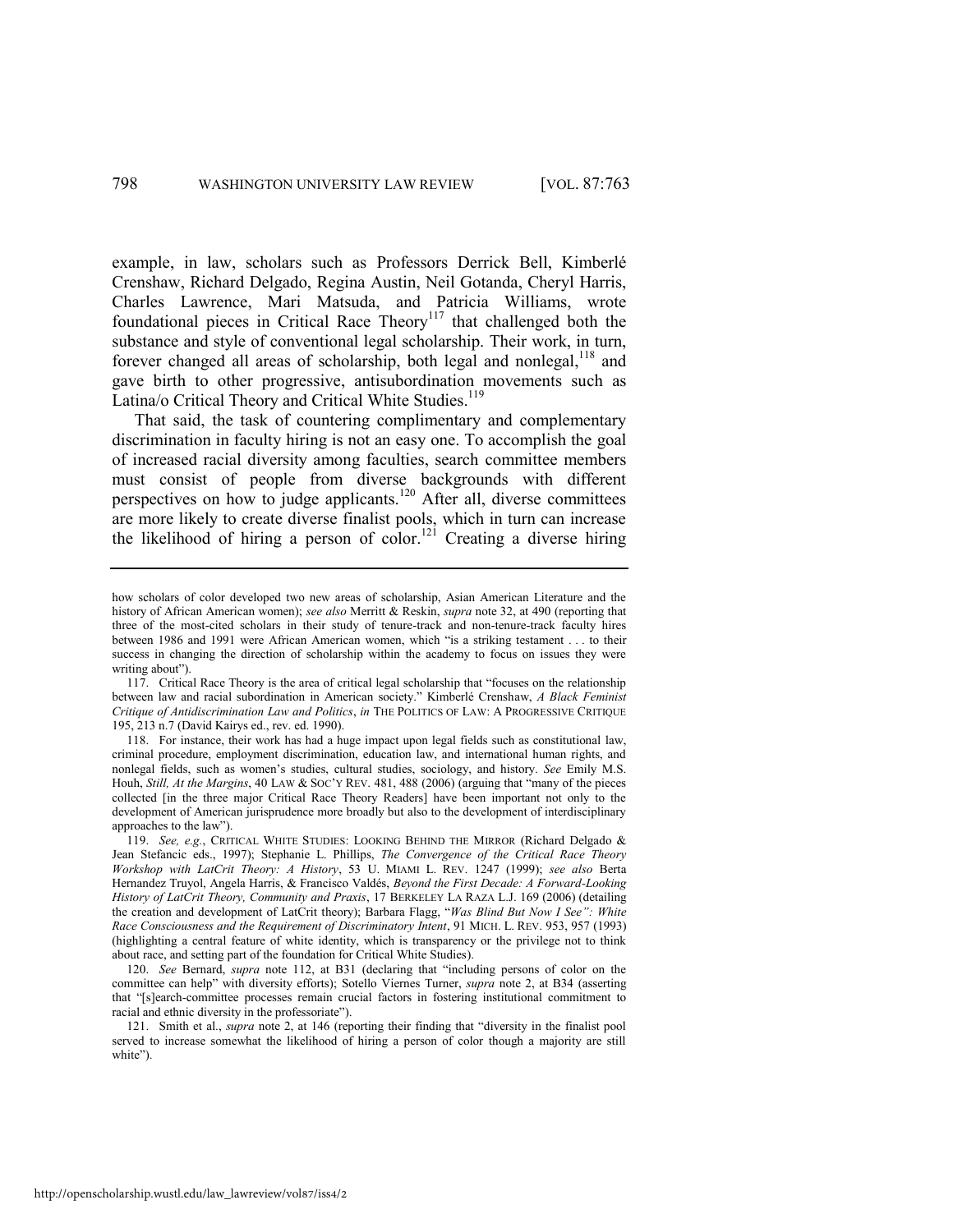committee, however, can be difficult if faculty members have simply hired reflections of themselves for years and years and if there are only a few minority faculty members to take on this time-consuming task.

Additionally, undoing discrimination by compliment will require faculty members to engage in the hard task of critical self-reflection as a means of examining to what extent they assist in perpetuating myths that eventually result in racial biases in the faculty hiring process.<sup>122</sup> As the researchers of the Campus Diversity Initiative declared in their reported results, such self-reflection will not only result in the debunking of racial myths, but it will also "foster a more honest exploration of factors that keep departments from hiring a more diverse faculty."<sup>123</sup> For example, faculties could reflect on whether they have hired racial and ethnic minorities outside of the three designated conditions described earlier.<sup>124</sup> If not, faculties could explore how such practices, which have resulted in a two-track system where minorities are hired only when diversity is a focus, reinforce the complimentary-complementary dichotomy. In so doing, they can force themselves to analyze and answer why superstar minority candidates are ignored during the "regular" process and why other qualified minorities are simply not viewed as good enough unless the process is "irregular," meaning focused on diversity.

Moreover, the benefits of engaging in this self-evaluation can be tremendous. For example, a friend who teaches at a small liberal arts college told the following story about a search involving a superstar racial minority candidate whom she initially opposed for hire in her department:

During a search a couple years ago, I became fixated on the belief that a certain candidate (call him candidate X) was not interested in working for our institution. My impressions of him during a preliminary interview had convinced me that he was just "playing" the game" and had not convinced me of any serious interest in our institution. As a result, I felt strongly that inviting him to campus would be a waste of one of our "slots" for on campus interviews. I repeated this impression several times during our deliberations. My senior colleague corrected me by saying that my "sense" of what this candidate really wanted was not the point and was not one of our criteria for selection. He was entirely correct, and I relented,

<sup>122.</sup> *Id.* at 136 ("Many agree that it is at the departmental level that most policy decisions about hiring are made. . . . Department heads and senior faculty develop recruitment plans and decide what constitutes 'quality.'").

<sup>123.</sup> Moreno et al., *supra* not[e 19,](#page-9-0) at 13.

<sup>124.</sup> *See supra* note[s 32](#page-11-1)–[39.](#page-13-1)